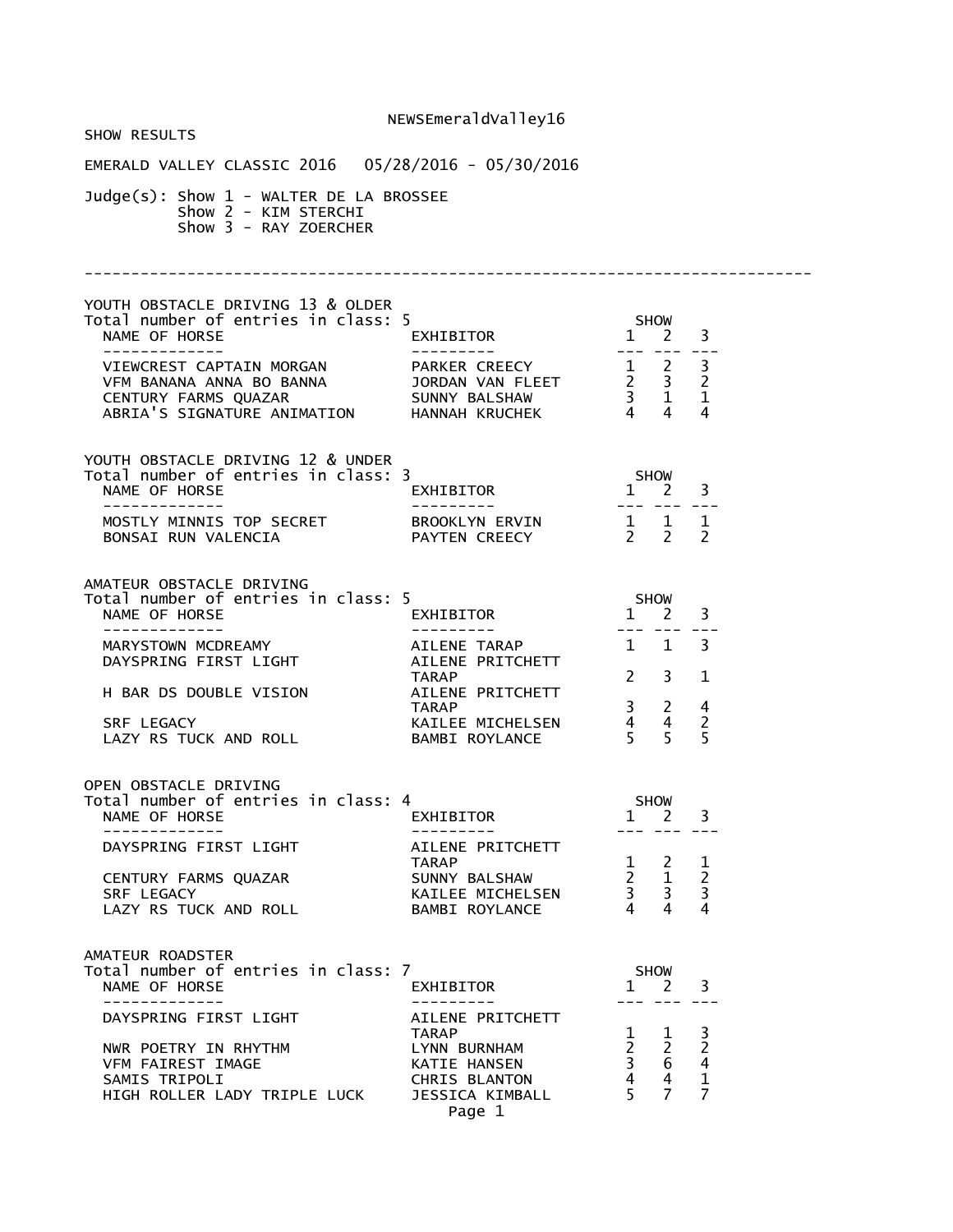| NWR TRIPLE PLAY<br>INVESTMENT FARMS SIMPLY                                                             | NEWSEmeraldValley16<br><b>BROOKE PARSLEY</b><br><b>JESSICA PETERSON</b> | 6                              | 3                           | 5                                                         |
|--------------------------------------------------------------------------------------------------------|-------------------------------------------------------------------------|--------------------------------|-----------------------------|-----------------------------------------------------------|
| <b>TALENTED</b>                                                                                        |                                                                         | $\overline{7}$                 | 5                           | 6                                                         |
| AMATEUR OWNED TRAINED EXHIBITED SENIOR MARES                                                           |                                                                         |                                |                             |                                                           |
| Total number of entries in class: 4<br>NAME OF HORSE<br>-------------                                  | <b>EXHIBITOR</b>                                                        | $\mathbf{1}$                   | <b>SHOW</b><br><sup>2</sup> | 3                                                         |
| RHMF GEMINIS DANCIN IN THE<br>WIND                                                                     | <b>CINDY SAUM</b>                                                       | 1                              | 2                           | 4                                                         |
| INVESTMENT FARMS AMERICAN<br><b>HEART</b>                                                              | JESSICA PETERSON                                                        | $\overline{2}$                 | 4                           | 1                                                         |
| MERCEDES GISELLE<br>WINSOME SAVED THE BEST FOR                                                         | BARBARA KAHL<br>KELSEY LOGUE                                            | $\overline{3}$                 | 3                           | $\mathcal{P}$                                             |
| LAST                                                                                                   |                                                                         | 4                              | $\mathbf{1}$                | 3                                                         |
| AMATEUR SENIOR MARES LEVEL 1<br>Total number of entries in class: 4<br>NAME OF HORSE<br>-------------- | EXHIBITOR                                                               | $\mathbf{1}$                   | <b>SHOW</b><br>-2           | 3                                                         |
| INVESTMENT FARMS SIMPLY<br><b>TALENTED</b>                                                             | <b>JESSICA PETERSON</b>                                                 | 1                              | 1                           | 3                                                         |
| RHMF GEMINIS DANCIN IN THE<br>WIND                                                                     | <b>CINDY SAUM</b>                                                       | $2^{\circ}$                    | 3                           | 2                                                         |
| MERCEDES GISELLE<br>WINSOME SAVED THE BEST FOR                                                         | BARBARA KAHL<br><b>KELSEY LOGUE</b>                                     | $\overline{3}$                 | 4                           | 1                                                         |
| LAST                                                                                                   |                                                                         | 4                              | $\mathcal{P}$               | 4                                                         |
|                                                                                                        |                                                                         |                                |                             |                                                           |
| AMATEUR SENIOR MARES LEVEL 2                                                                           |                                                                         |                                |                             |                                                           |
| Total number of entries in class: 2<br>NAME OF HORSE<br>-----------                                    | EXHIBITOR                                                               | $\mathbf{1}$                   | <b>SHOW</b><br><sup>2</sup> | 3                                                         |
| STAR VALLEYS DAYDREAM BELIEVER<br>SCOTT CREEK MONARCH BLACK SWAN                                       | <b>CAMERON NELSON</b><br>JOANNE ROSS                                    | $2^{\circ}$                    | 1 1<br>$\mathcal{P}$        | 1<br>$\mathcal{P}$                                        |
| AMATEUR STOCK TYPE MARES ALL AGES/SIZES                                                                |                                                                         |                                |                             |                                                           |
| Total number of entries in class: 5<br>NAME OF HORSE                                                   | EXHIBITOR                                                               | $\mathbf{1}$                   | SHOW<br>$\mathbf{2}$        | 3                                                         |
| BAR NS CHECK OUT MY ASSET                                                                              | TAMMY OSGOOD                                                            | $- - -$<br>$\mathbf{1}$        | 3                           | $\mathbf 1$                                               |
| RHMF GEMINIS TWINKLIN STAR<br>GALLERY ORIGINALS MISS                                                   | JULIE HEMENWAY<br><b>KELLY JENSEN</b>                                   | $\overline{2}$                 | $\mathbf{1}$                | 3                                                         |
| PERPHECTION<br>DAYSPRING FIRST LIGHT                                                                   | AILENE PRITCHETT<br><b>TARAP</b>                                        | 3<br>$\overline{4}$            | 2<br>5                      | 2                                                         |
| SHALAMARA ACRES MIDNIGHT JEWEL                                                                         | JESSICA KIMBALL                                                         | $5^{\circ}$                    | 4                           | 4<br>5                                                    |
| YOUTH CLASSIC PLEASURE DRIVING 13-18                                                                   |                                                                         |                                |                             |                                                           |
| Total number of entries in class: 11<br>NAME OF HORSE<br>-----------                                   | EXHIBITOR                                                               |                                | <b>SHOW</b><br>$1 \quad 2$  | 3                                                         |
| OAK BAY SASSY EDITION<br>OAK BAY SALSA CALIENTE                                                        | LILLIAN GEORGE<br>RACHAEL COLWELL                                       | 1<br>$\overline{2}$            | 7                           |                                                           |
| VINTAGE FARMS BOLEROS MERENGUE  DEVLIN NEWNHAM<br>BONSAI RUN FOOLS GOLD                                | MORGAN MCGUIRE                                                          | $\overline{3}$<br>$\mathbf{A}$ | 8<br>$\overline{2}$         | $\frac{3}{7}$                                             |
| BONSAI RUN TANGERINE TWIST<br>ABRIA'S SIGNATURE ANIMATION<br>MINI L & JS PLATINUM PLUS                 | TRENTON SANDERS<br>HANNAH KRUCHEK<br>MALLORY COLWELL                    | 5<br>6<br>$\overline{7}$       | 3<br>$\mathbf{1}$<br>6      | $\overline{6}$<br>$\overline{\mathbf{4}}$<br>$\mathbf{1}$ |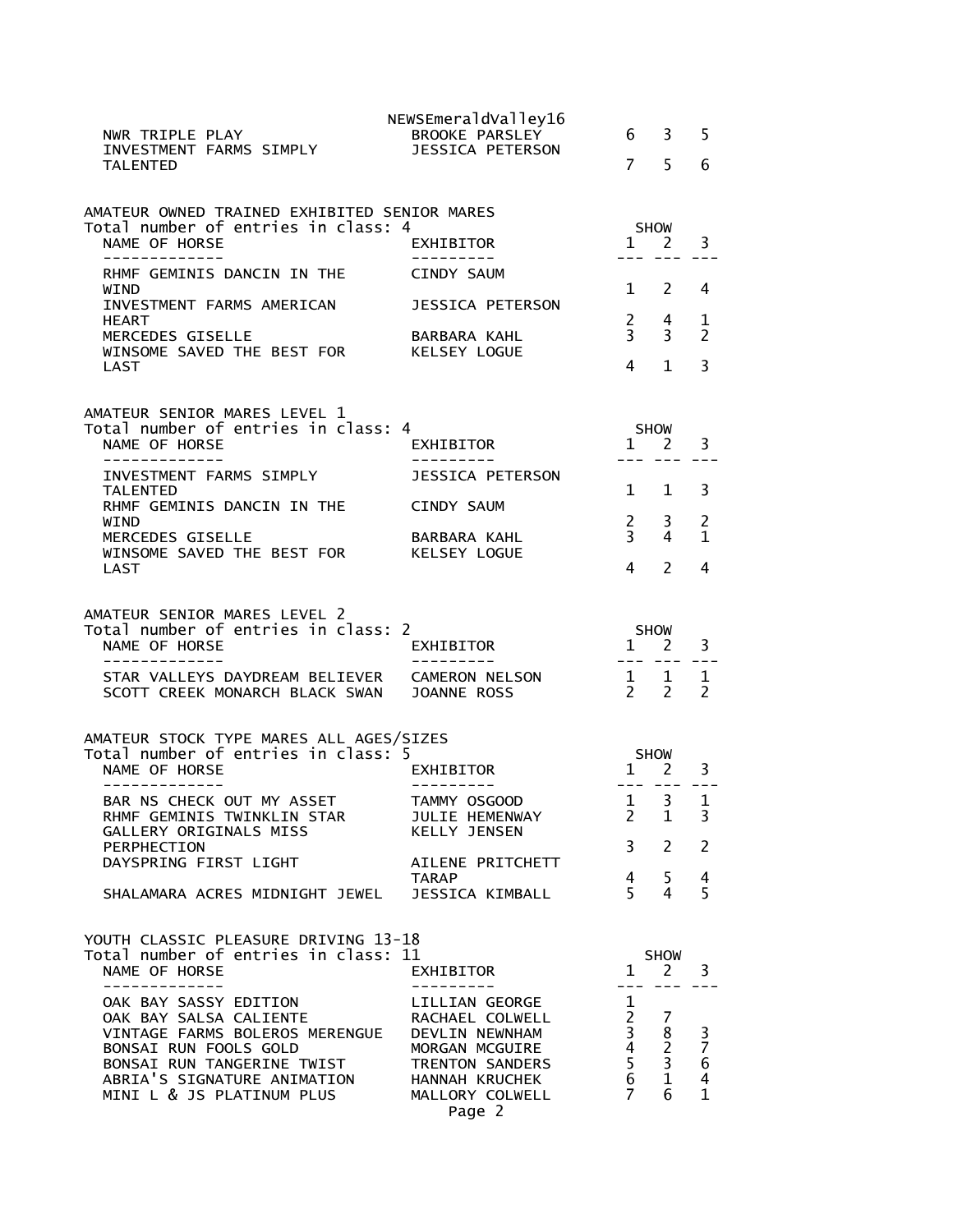| OAK BAY SHADOWFAX<br><b>BONSAI RUN VALENCIA ANNA PARKER CREECY<br/>VFM BANANA ANNA BO BANNA AND JORDAN VAN FLEET</b>                                                         | NEWSEmeraldValley16<br>JESSIE SKERJANEC   | 8 <sup>8</sup>                                                                                                   | $\overline{4}$<br>5 <sup>7</sup>     | $\begin{array}{c} 8 \\ 5 \end{array}$<br>$\overline{2}$ |  |
|------------------------------------------------------------------------------------------------------------------------------------------------------------------------------|-------------------------------------------|------------------------------------------------------------------------------------------------------------------|--------------------------------------|---------------------------------------------------------|--|
| YOUTH CLASSIC PLEASURE DRIVING 12 & UNDER<br>Total number of entries in class: 8<br>NAME OF HORSE<br>_____________                                                           | EXHIBITOR                                 | <b>SHOW</b><br>$1 \quad 2$                                                                                       |                                      | 3                                                       |  |
| MOSTLY MINNIS TOP SECRET<br>RIVENBURGHS MINI ME OF<br><b>CHEROKEE</b>                                                                                                        | BROOKLYN ERVIN<br>BELLA WALKER            | $1\quad 5$                                                                                                       | $2 \quad 4$                          | 5<br>7                                                  |  |
| DARDANS ASSUREDLY<br>SOPHISTICATED                                                                                                                                           | MARISSA ERVIN                             | $\overline{3}$                                                                                                   | 2                                    |                                                         |  |
| MINI L & JS PLATINUM PLUS          BRADY GRIGGS<br>VFM BANANA ANNA BO BANNA           BEN HANSEN<br>BONSAI RUN VALENCIA<br>DAYSPRING SOLOMONS SONG<br>OAK BAY SALSA CALIENTE | PAYTEN CREECY<br>KEIRA WARD<br>JAY GRIGGS | $\overline{4}$<br>$\begin{array}{ccc} 4 & 5 & 2 \\ 5 & 7 & 3 \\ 6 & 1 & 4 \\ 7 & 8 & 8 \\ 8 & 6 & 6 \end{array}$ | $\overline{3}$                       | 1<br>$\overline{2}$                                     |  |
| SINGLE PLEASURE DRIVING GELDINGS<br>Total number of entries in class: 0                                                                                                      |                                           |                                                                                                                  |                                      |                                                         |  |
| SENIOR MARES OVER 32" TO 34"<br>Total number of entries in class: 3<br>NAME OF HORSE<br>--------------                                                                       | EXHIBITOR                                 | SHOW<br>1 2 3                                                                                                    |                                      |                                                         |  |
| MERCEDES GISELLE<br>WINSOME SAVED THE BEST FOR KELSEY LOGUE<br>LAST                                                                                                          | BARBARA KAHL                              | $\mathcal{P}$                                                                                                    | $1 \quad 1 \quad 1$<br>$\mathcal{P}$ | $\mathcal{P}$                                           |  |
|                                                                                                                                                                              |                                           |                                                                                                                  |                                      |                                                         |  |
| SENIOR MARES OVER 30" TO 32"<br>Total number of entries in class: 2<br>NAME OF HORSE                                                                                         | EXHIBITOR                                 | <b>SHOW</b><br>$1\quad 2$                                                                                        |                                      | 3                                                       |  |
| --------------<br>STAR VALLEYS DAYDREAM BELIEVER ADELYN ROWLAND<br>SCOTT CREEK MONARCH BLACK SWAN JOANNE ROSS                                                                |                                           | $\begin{array}{cccc}\n1 & 1 & 1 \\ 2 & 2 & 2\n\end{array}$                                                       |                                      |                                                         |  |
| SENIOR MARES OVER 28" TO 30"<br>Total number of entries in class: 1<br>NAME OF HORSE                                                                                         | EXHIBITOR                                 | $\mathbf{1}$                                                                                                     | <b>SHOW</b><br>2                     | 3                                                       |  |
| SCOTT CREEK MYSTICAL CALENDAR<br>GIRL                                                                                                                                        | JESSICA KIMBALL                           |                                                                                                                  | 1 1 1                                |                                                         |  |
| SENIOR MARES 28" & UNDER<br>Total number of entries in class: 0                                                                                                              |                                           |                                                                                                                  |                                      |                                                         |  |
| GRAND CHAMPION & RESERVE SENIOR MARE                                                                                                                                         |                                           |                                                                                                                  | SHOW                                 |                                                         |  |
| NAME OF HORSE                                                                                                                                                                |                                           | $\mathbf{1}$                                                                                                     | 2                                    | 3                                                       |  |
| STAR VALLEYS DAYDREAM BELIEVER<br>SCOTT CREEK MONARCH BLACK SWAN                                                                                                             |                                           | R.                                                                                                               | G G<br>R.                            | G<br>R.                                                 |  |

MERCEDES GISELLE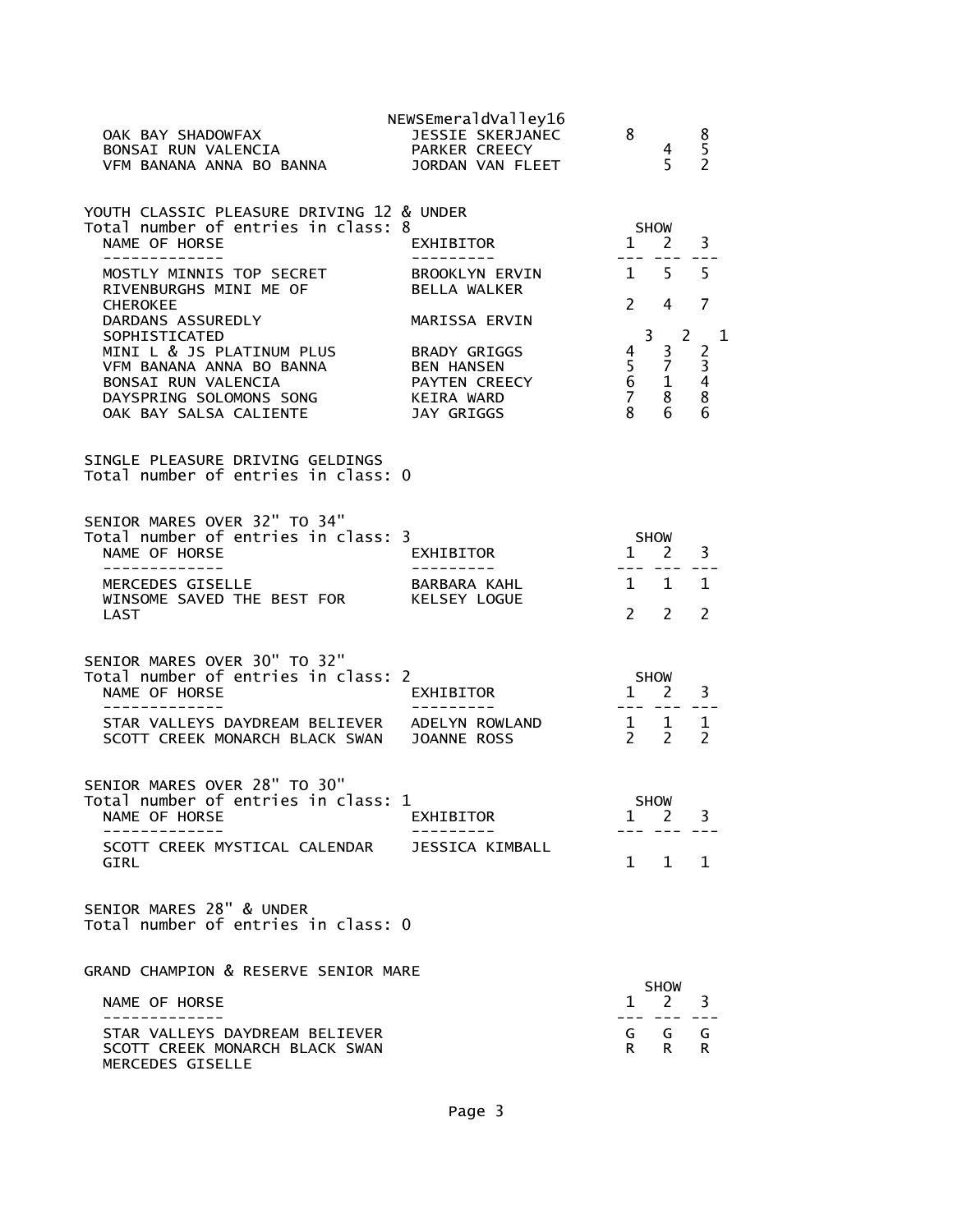| STOCK TYPE SENIOR MARE<br>Total number of entries in class: 4<br>NAME OF HORSE<br>-------------                       | ⊧<br>EXHIBITOR<br>----------                                                         |                                          | SHOW<br>$1 \quad 2$<br>---- ---                                                                                                                                                                                                                                                                                                                                                                                                                                                                                            | 3                   |
|-----------------------------------------------------------------------------------------------------------------------|--------------------------------------------------------------------------------------|------------------------------------------|----------------------------------------------------------------------------------------------------------------------------------------------------------------------------------------------------------------------------------------------------------------------------------------------------------------------------------------------------------------------------------------------------------------------------------------------------------------------------------------------------------------------------|---------------------|
|                                                                                                                       |                                                                                      |                                          |                                                                                                                                                                                                                                                                                                                                                                                                                                                                                                                            | 1<br>3              |
| PERPHECTION<br>BONSAI RUN TANGERINE TWIST TRENTON SANDERS                                                             |                                                                                      | $3 \overline{3}$                         | $4 \quad 4$                                                                                                                                                                                                                                                                                                                                                                                                                                                                                                                | 2<br>4              |
| YOUTH 7 & UNDER EXHIBITING SENIOR MARE<br>Total number of entries in class: 3<br>NAME OF HORSE<br>-------------       | EXHIBITOR<br>----------                                                              |                                          | <b>SHOW</b><br>$1 \quad 2$<br>$\begin{tabular}{ll} \multicolumn{2}{c} {\textbf{1}} & \multicolumn{2}{c} {\textbf{2}} & \multicolumn{2}{c} {\textbf{3}} & \multicolumn{2}{c} {\textbf{4}} & \multicolumn{2}{c} {\textbf{5}} & \multicolumn{2}{c} {\textbf{6}} & \multicolumn{2}{c} {\textbf{7}} & \multicolumn{2}{c} {\textbf{8}} & \multicolumn{2}{c} {\textbf{9}} & \multicolumn{2}{c} {\textbf{1}} & \multicolumn{2}{c} {\textbf{1}} & \multicolumn{2}{c} {\textbf{1}} & \multicolumn{2}{c} {\textbf{1}} & \multicolumn$ | 3                   |
| HCM BUCKS MARISOL<br>VFM ABRACADABRA                                                                                  | MEGYN HALL<br>AMBER HANSEN                                                           |                                          | $\begin{array}{ccccc}\n1 & 1 & 1 \\ 2 & 2 & 2\n\end{array}$                                                                                                                                                                                                                                                                                                                                                                                                                                                                |                     |
| YOUTH 8-12 EXHIBITING SENIOR MARE<br>Total number of entries in class: 4<br>NAME OF HORSE<br>--------------           | <b>EXHIBITOR</b>                                                                     | $\frac{1}{2}$                            | <b>SHOW</b><br>$1$ $2$ $3$                                                                                                                                                                                                                                                                                                                                                                                                                                                                                                 |                     |
| HCM BUCKS MARISOL<br>DARDANS ASSUREDLY<br>SOPHISTICATED                                                               | EMILY HALL<br>MARISSA ERVIN                                                          |                                          | 1 2 2                                                                                                                                                                                                                                                                                                                                                                                                                                                                                                                      | $2 \quad 1 \quad 1$ |
| HUNTERBERRY HILL KENYA SE<br>BONSAI RUN VALENCIA                                                                      | PRESLEY CREECY                                                                       |                                          |                                                                                                                                                                                                                                                                                                                                                                                                                                                                                                                            |                     |
| YOUTH 13 & OLDER EXHIBITING SENIOR MARE<br>Total number of entries in class: 3<br>NAME OF HORSE<br>--------------     | EXHIBITOR                                                                            |                                          | $1$ $2$ $3$                                                                                                                                                                                                                                                                                                                                                                                                                                                                                                                |                     |
| STAR VALLEYS DAYDREAM BELIEVER AVERY ROWLAND<br>SCOTT CREEK MONARCH BLACK SWAN NATHAN HOWELL<br>OAK BAY SASSY EDITION | BELIEVER AVERY ROWLAND 1 1 1<br>ACK SWAN NATHAN HOWELL 2 2 2<br>LILLIAN GEORGE 3 3 3 |                                          | $- - - - - - -$                                                                                                                                                                                                                                                                                                                                                                                                                                                                                                            |                     |
| ADULT SPECIAL NEEDS HALTER SHOWING A MARE<br>Total number of entries in class: 2<br>NAME OF HORSE<br>--------------   | EXHIBITOR<br>----------                                                              |                                          | SHOW<br>1 2 3<br>--- ---                                                                                                                                                                                                                                                                                                                                                                                                                                                                                                   |                     |
| SCOTT CREEK MONARCH BLACK SWAN INDI WOOD<br>WINSOME SAVED THE BEST FOR BRIAN LOGUE<br>LAST                            |                                                                                      | 2                                        | 1 1 1<br>$\mathbf{2}$                                                                                                                                                                                                                                                                                                                                                                                                                                                                                                      | 2                   |
| LADIES CLASSIC PLEASURE DRIVING                                                                                       |                                                                                      |                                          |                                                                                                                                                                                                                                                                                                                                                                                                                                                                                                                            |                     |
| Total number of entries in class: 17<br>NAME OF HORSE<br>-----------                                                  | EXHIBITOR                                                                            | --- -                                    | <b>SHOW</b><br>$1 \quad 2$<br>$\frac{1}{2}$                                                                                                                                                                                                                                                                                                                                                                                                                                                                                | 3<br>$= -1$         |
| MARYSTOWN MCDREAMY<br>BONSAI RUN AND DON'T LOOK BACK<br>OAK BAY SHADOWFAX                                             | AILENE TARAP<br>CHERIE SMITH<br>JESSIE SKERJANEC                                     | $1 \quad$<br>$2^{\circ}$<br>$\mathbf{3}$ | 1<br>6                                                                                                                                                                                                                                                                                                                                                                                                                                                                                                                     | 2<br>4              |
| MARYSTOWN HEIR TO GLORY<br>COUNTRY RDS HUGHSTONS RIO<br><b>GRANDE</b>                                                 | RACHEL SANDERS<br><b>HEATHER FOUSEK</b>                                              | $\overline{4}$<br>5                      | 4<br>7                                                                                                                                                                                                                                                                                                                                                                                                                                                                                                                     | $\mathbf{1}$<br>7   |
| VFM TOUR DE FRANCE<br>OAK BAY ROGUE VALLEY EDITION<br>DAY HILL UNOS CIGARS RELOAD<br>OAK BAY SALSA CALIENTE           | KELSEY LOGUE<br>LISA BROSTAD<br>TAMMY OSGOOD<br><b>KERRI GRIGGS</b>                  | 6<br>7 <sup>7</sup>                      | 5 <sub>1</sub><br>$\overline{2}$<br>$\overline{3}$                                                                                                                                                                                                                                                                                                                                                                                                                                                                         | 3<br>5              |
| <b>JC FANCY FREE</b>                                                                                                  | DOROTHY WHITEMAN<br>Page 4                                                           |                                          |                                                                                                                                                                                                                                                                                                                                                                                                                                                                                                                            | 6                   |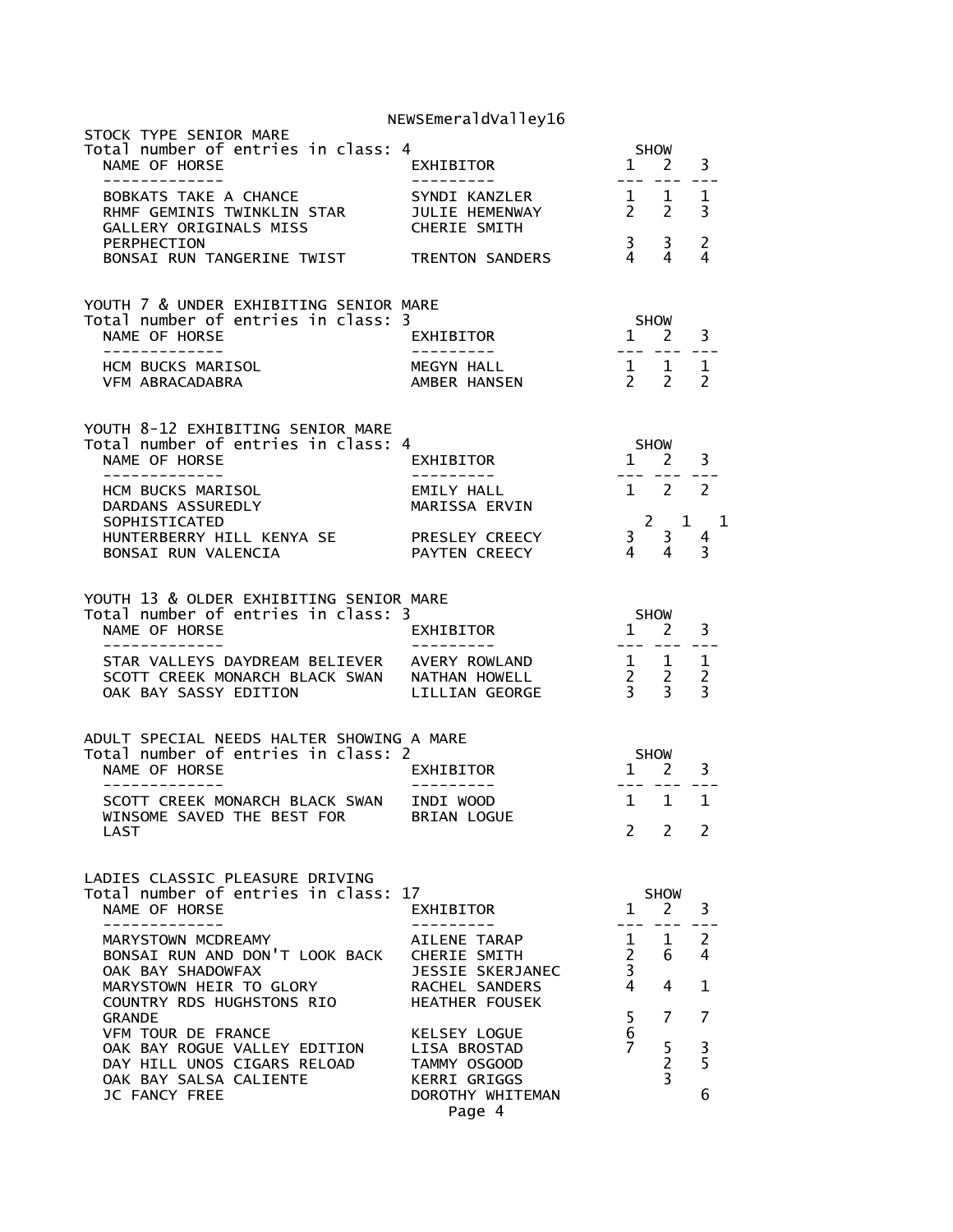| SINGLE PLEASURE DRIVING STALLIONS<br>Total number of entries in class: 5<br>NAME OF HORSE<br>-------------                                        | EXHIBITOR<br>----------                                                                                          | $\mathbf{1}$<br>$   \,$    | <b>SHOW</b><br><sup>2</sup><br>$\frac{1}{2}$                                                    | 3<br>$- - -$       |
|---------------------------------------------------------------------------------------------------------------------------------------------------|------------------------------------------------------------------------------------------------------------------|----------------------------|-------------------------------------------------------------------------------------------------|--------------------|
| SAMIS BREAKDANCER<br>CENTURY FARMS CRYSTALS IMAGE DEVLIN NEWNHAM<br>LYMRICKS IRRESISTIBLE FORCE<br>MOUNTAIN MEADOWS BEY EXPLOSION SHERYL PETERSON | CASSIDY BLANTON 1 2 2<br>DEVLIN NEWNHAM 2 4 4<br>CASEY CAMPBELL 3 1 1<br>SHERYL PETERSON 4 3 3<br>CASEY CAMPBELL |                            |                                                                                                 |                    |
| YOUTH JUMPER 13 & OLDER<br>Total number of entries in class: 4<br>NAME OF HORSE<br>-------------                                                  | EXHIBITOR                                                                                                        |                            | SHOW<br>$1 \overline{2}$                                                                        | 3                  |
| VFM BANANA ANNA BO BANNA                                                                                                                          | 1 1 1 1 1 1 1<br>1 DEVLIN NEWNHAM 1 2 2 2<br>1 JORDAN VAN FLEET 1 3 3 3                                          |                            |                                                                                                 |                    |
| YOUTH JUMPER 12 & UNDER<br>Total number of entries in class: 2<br>NAME OF HORSE                                                                   | EXHIBITOR                                                                                                        |                            | SHOW<br>$1$ 2                                                                                   | 3                  |
| -------------<br>VIEWCREST CAPTAIN MORGAN                                                                                                         | ----------<br>PRESLEY CREECY                                                                                     |                            | $1 \quad 1$                                                                                     | $\mathbf{1}$       |
| AMATEUR JUMPER<br>Total number of entries in class: 2<br>NAME OF HORSE                                                                            | $1 \overline{2}$<br><b>EXHIBITOR</b>                                                                             | <b>SHOW</b>                |                                                                                                 | 3                  |
| COLUMBIA MOONWALKER<br>COLUMBIA MOONWALKER<br>BALD PEAKS HURRICANE IN MOTION KAILEE MICHELSEN 2 2 2                                               |                                                                                                                  |                            |                                                                                                 |                    |
| <b>OPEN JUMPER</b><br>Total number of entries in class: 2<br>NAME OF HORSE<br>-------------                                                       | EXHIBITOR<br>__________                                                                                          |                            | <b>SHOW</b><br>$1 \overline{2}$<br>--- --- ---                                                  | 3                  |
| OAK GROVE LEGENDS BORN TO RUN DEVLIN NEWNHAM<br>COLUMBIA MOONWALKER                                                                               | MEGHAN FIGAL                                                                                                     |                            | $\begin{matrix} 1 & 1 \\ 2 & 2 \end{matrix}$                                                    | 1<br>$\mathcal{P}$ |
| <b>LADIES ROADSTER</b>                                                                                                                            |                                                                                                                  |                            |                                                                                                 |                    |
| Total number of entries in class: 5<br>NAME OF HORSE<br>-------------                                                                             | EXHIBITOR<br>----------                                                                                          | $1 \quad 2$                | SHOW<br>--- --- ---                                                                             | 3                  |
| SAMIS TRIPOLI<br>NWR POETRY IN RHYTHM<br>VFM FAIREST IMAGE<br>COLUMBIA MOONWALKER<br>HIGH ROLLER LADY TRIPLE LUCK                                 | CASSIDY BLANTON<br>JESSICA KIMBALL<br>RACHEL WILLIAMS<br>RONDA FIGAL<br>JESSICA KIMBALL                          |                            | $\begin{array}{cccc} 1 & 1 & 1 \\ 2 & 2 & 2 \\ 3 & 3 & 3 \\ 4 & 4 & 4 \\ 5 & 5 & 5 \end{array}$ |                    |
| SINGLE PLEASURE DRIVING MARES<br>Total number of entries in class: 2<br>NAME OF HORSE<br>-----------                                              | EXHIBITOR                                                                                                        |                            | SHOW<br>$1 \quad 2$<br>                                                                         | 3                  |
| ABRIAS DARING RETURN<br>INVESTMENT FARMS SIMPLY                                                                                                   | CASEY CAMPBELL<br>JESSICA PETERSON                                                                               | $1 \quad 1$<br>$2^{\circ}$ |                                                                                                 | 1<br>2             |
| <b>TALENTED</b>                                                                                                                                   |                                                                                                                  |                            | $2^{\circ}$                                                                                     |                    |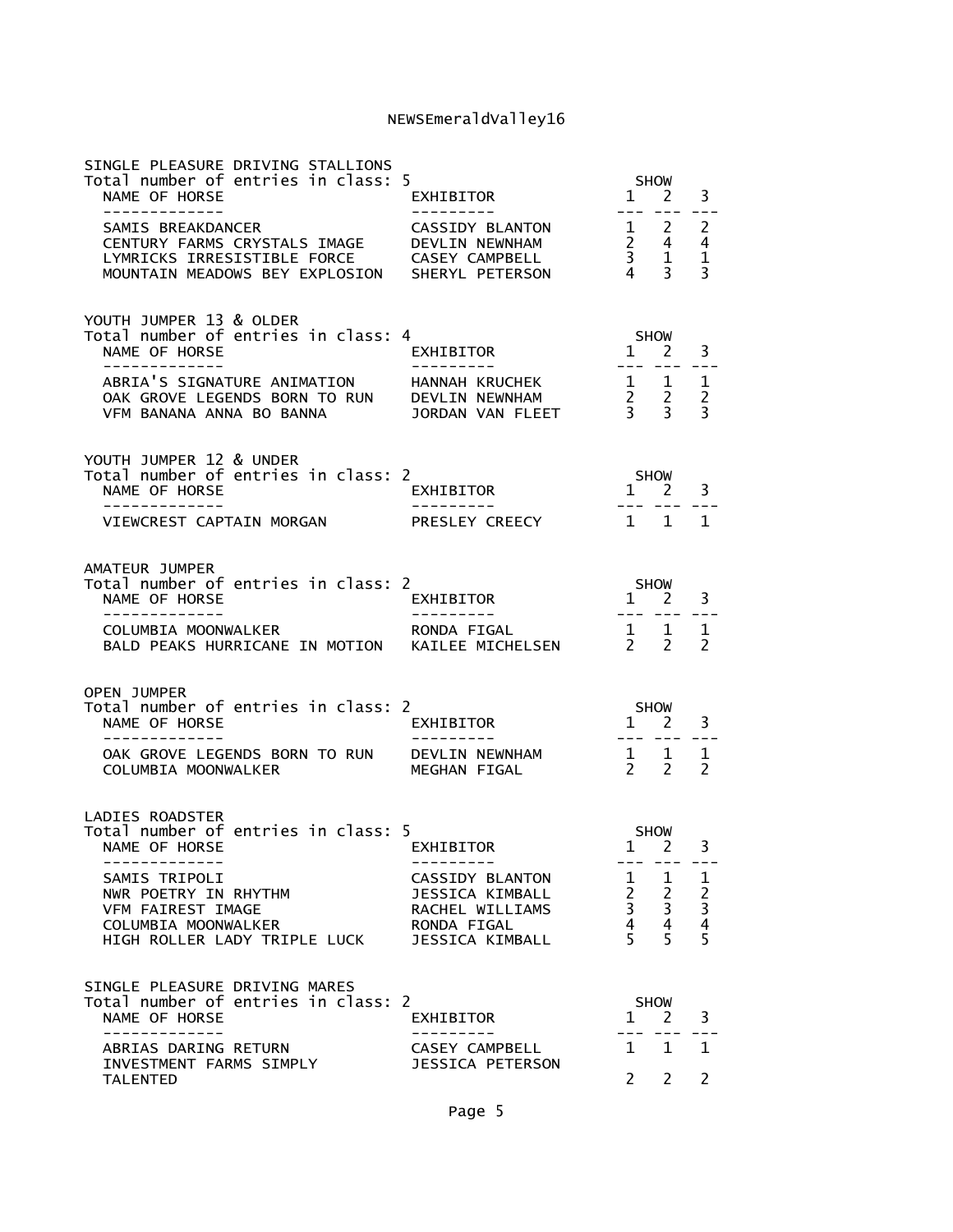| YOUTH VERSATILITY<br>Total number of entries in class: 13 SHOW<br>NAME OF HORSE EXHIBITOR 1 2                                                                                                                                                  |                                                            |                                |                               | 3                   |
|------------------------------------------------------------------------------------------------------------------------------------------------------------------------------------------------------------------------------------------------|------------------------------------------------------------|--------------------------------|-------------------------------|---------------------|
| EXAMPLE CONSIDER THE PORCE<br>CONSIDER THE STATISTIBLE FORCE<br>CONSIDER THE STATISTIBLE FORCE<br>NINI L & JS PLATINUM PLUS<br>MINI L & JS PLATINUM PLUS<br>MINI L & JS PLATINUM PLUS<br>MALLORY COLWELL<br>3 5 5<br>SUNNYVALE MONARCHOS MAJES |                                                            |                                |                               | 6<br>$\overline{7}$ |
| AMATEUR OWNED TRAINED EXHIBITED JUNIOR MARE                                                                                                                                                                                                    |                                                            |                                |                               |                     |
| Total number of entries in class: 4<br>NAME OF HORSE<br>EXHIBITOR<br>---------<br>--------------                                                                                                                                               | SHOW <sub>1</sub>                                          |                                | $1 \t 2 \t 3$                 |                     |
| SCOTT CREEK MONARCH CURTAIN JOANNE ROSS                                                                                                                                                                                                        |                                                            |                                |                               |                     |
| CALL<br>RH WYNDSONGS REVENGE<br>SCOTT CREEK MONARCH ARIA<br>BALD PEAKS ONE NIGHT STAND<br>RELEME DICKINSON 3 2 4<br>BALD PEAKS ONE NIGHT STAND<br>KAILEE MICHELSEN 4 4 3                                                                       |                                                            |                                |                               |                     |
| AMATEUR JUNIOR MARES LEVEL 1<br>Total number of entries in class: 5<br>NAME OF HORSE<br>-------------                                                                                                                                          | $X = \begin{bmatrix} 1 & 2 & 3 \\ 2 & 3 & 5 \end{bmatrix}$ |                                |                               |                     |
| PERFORMANCE IN NATURE REDNECK GAYLENE BARTEL                                                                                                                                                                                                   |                                                            |                                |                               |                     |
| WOMAN 3 5 3<br>SCOTT CREEK MONARCH ARIA ARLENE DICKINSON 4 2 5<br>BALD PEAKS ONE NIGHT STAND KAILEE MICHELSEN 5 4 4                                                                                                                            |                                                            |                                |                               |                     |
| AMATEUR JUNIOR MARES LEVEL 2<br>Total number of entries in class: 5                                                                                                                                                                            |                                                            |                                |                               |                     |
| NAME OF HORSE<br>------------                                                                                                                                                                                                                  |                                                            |                                | --- --- ---                   |                     |
| OAK BAY SALSAS SERENADE<br>JUNIOR BEAR IMANI IMPRESSION<br>SCOTT CREEK MONARCH CINNAMON                                                                                                                                                        | SHERYL PETERSON<br>KERRI GRIGGS<br><b>JOANNE ROSS</b>      | $\mathbf{1}$<br>$\overline{2}$ | 2<br>3                        | 2<br>1              |
| LATTE<br>BLACK MOUNTAIN ACAPELLA<br>HUNTERBERRY HILL IMPRESSIVE                                                                                                                                                                                | DIANE DORIGAN<br><b>CAMERON NELSON</b>                     | 3<br>4                         | 5<br>$\mathbf{1}$             | 5<br>4              |
| ALLURE                                                                                                                                                                                                                                         |                                                            | 5                              | 4                             | 3                   |
| GRAND CHAMPION & RESERVE AMATEUR MARE                                                                                                                                                                                                          |                                                            |                                |                               |                     |
| NAME OF HORSE<br>. _ _ _ _ _ _ _ _ _ _ _                                                                                                                                                                                                       |                                                            | $\mathbf{1}$                   | <b>SHOW</b><br>$\overline{2}$ | 3                   |
| STAR VALLEYS DAYDREAM BELIEVER<br>SCOTT CREEK MONARCH CURTAIN                                                                                                                                                                                  |                                                            | G                              | G                             | G                   |
| <b>CALL</b><br>BLACK MOUNTAIN ACAPELLA                                                                                                                                                                                                         |                                                            | R.                             | R.                            | R.                  |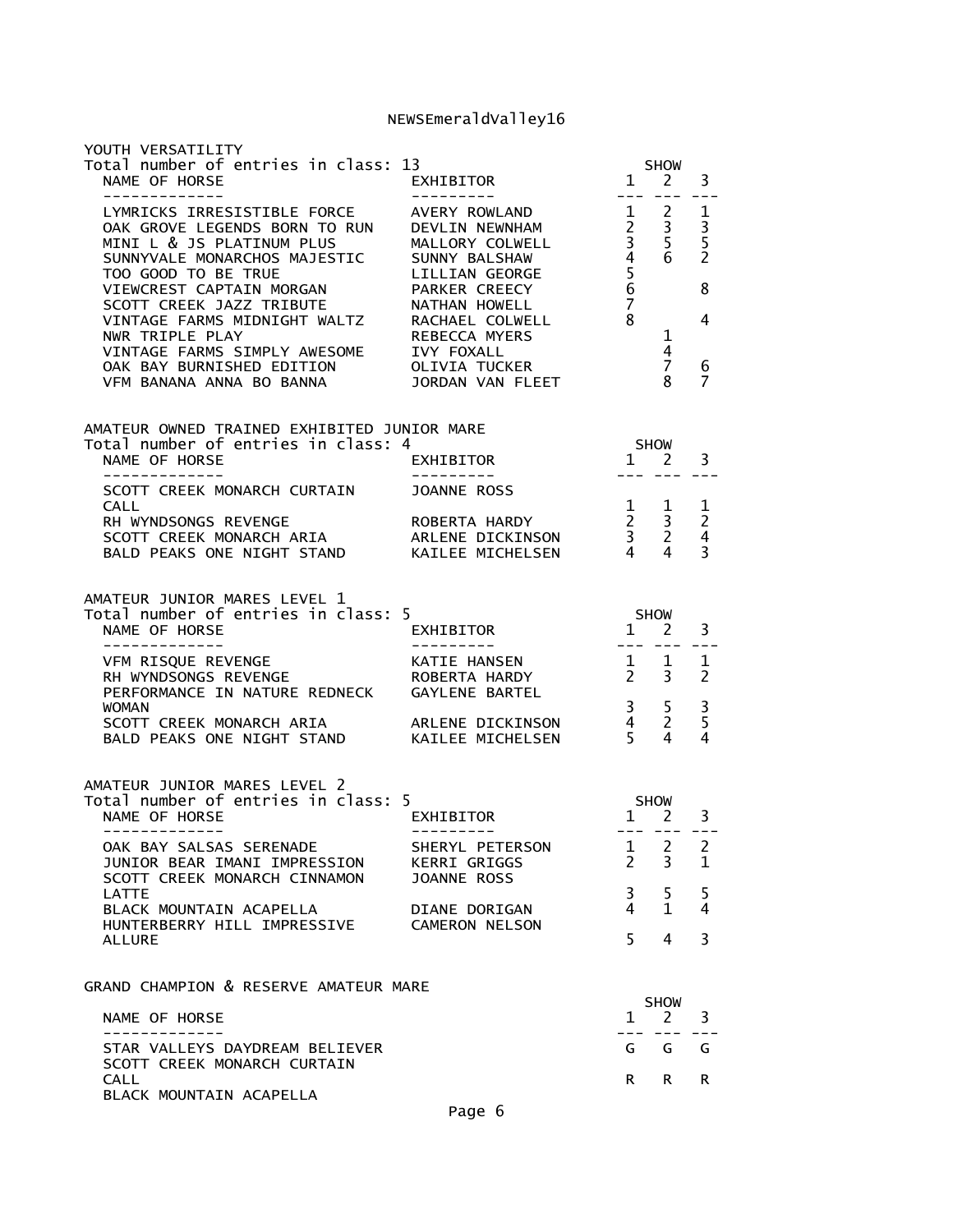| OPEN COUNTRY PLEASURE DRIVING OVER 32" - 34"<br>Total number of entries in class: 14<br>NAME OF HORSE                                                                                                                                                | EXHIBITOR                                                                                                                     |                                                                                                                                                                                                                                                                                                                                                                                              | <b>SHOW</b><br>$1 \quad 2$  | 3                                                              |
|------------------------------------------------------------------------------------------------------------------------------------------------------------------------------------------------------------------------------------------------------|-------------------------------------------------------------------------------------------------------------------------------|----------------------------------------------------------------------------------------------------------------------------------------------------------------------------------------------------------------------------------------------------------------------------------------------------------------------------------------------------------------------------------------------|-----------------------------|----------------------------------------------------------------|
| -------------<br>SWEET REVENGE<br>PRF IN YOUR DREAMS<br>RHMF GEMINIS DANCIN IN THE                                                                                                                                                                   | ---------<br>CASSIDY BLANTON 1 2<br>MARCIA CHINNICK <sub>2</sub><br>CINDY SAUM                                                | $\frac{1}{2} \frac{1}{2} \frac{1}{2} \frac{1}{2} \frac{1}{2} \frac{1}{2} \frac{1}{2} \frac{1}{2} \frac{1}{2} \frac{1}{2} \frac{1}{2} \frac{1}{2} \frac{1}{2} \frac{1}{2} \frac{1}{2} \frac{1}{2} \frac{1}{2} \frac{1}{2} \frac{1}{2} \frac{1}{2} \frac{1}{2} \frac{1}{2} \frac{1}{2} \frac{1}{2} \frac{1}{2} \frac{1}{2} \frac{1}{2} \frac{1}{2} \frac{1}{2} \frac{1}{2} \frac{1}{2} \frac{$ |                             | $\mathbf{1}$<br>5                                              |
| <b>WTND</b><br>ROGERS HSR SIR WINSALOT<br>VFM FAIREST IMAGE<br>BAR NS CHECK OUT MY ASSET<br>NWR TRIPLE PLAY<br>ZARZUELAS CORINTHIAN ADONIS ROBERTA HARDY<br>RIVENBURGHS REGGIE OF TROY KATHIE PETERSON<br>SUNNYVALE MONARCHOS MAJESTIC SYNDI KANZLER | CASEY CAMPBELL<br>RACHEL WILLIAMS<br>TAMMY OSGOOD<br>BROOKE PARSLEY                                                           | 3<br>$\overline{4}$<br>$\frac{5}{6}$<br>$\overline{7}$                                                                                                                                                                                                                                                                                                                                       | 1<br>3<br>465               | 6<br>2<br>4<br>3                                               |
| OPEN COUNTRY PLEASURE DRIVING 32" & UNDER<br>Total number of entries in class: 5                                                                                                                                                                     |                                                                                                                               | <b>SHOW</b>                                                                                                                                                                                                                                                                                                                                                                                  |                             |                                                                |
| NAME OF HORSE<br>-------------                                                                                                                                                                                                                       | EXHIBITOR<br>----------                                                                                                       | $\overline{1}$<br>--------                                                                                                                                                                                                                                                                                                                                                                   | <sup>2</sup>                | 3<br>$- -$                                                     |
| VINTAGE FARMS MIDNIGHT WALTZ KERRI GRIGGS<br>H BAR DS DOUBLE VISION<br>GOTTALITTLE FINNIGAN<br>SAMIS EXOTIC DANCER<br>VINTAGE FARMS TUSCAN TANGO RACHEL WILLIAMS                                                                                     | $\begin{array}{ccc} 1 & 5 \\ 2 & 2 \\ 3 & 3 \\ 4 & 1 \\ 5 & 4 \end{array}$<br>PAUL TARAP<br>CASEY CAMPBELL<br>CASSIDY BLANTON |                                                                                                                                                                                                                                                                                                                                                                                              |                             | 2<br>$1\,$<br>$\overline{3}$<br>5<br>4                         |
| YOUTH OWNED TRAINED EXHIBITED ROADSTER<br>Total number of entries in class: 1<br>NAME OF HORSE<br>-------------                                                                                                                                      | EXHIBITOR                                                                                                                     | $1 \quad 2$<br>$\begin{tabular}{ll} \multicolumn{2}{c}{\multicolumn{2}{c}{\multicolumn{2}{c}{\multicolumn{2}{c}{\multicolumn{2}{c}{\multicolumn{2}{c}{\multicolumn{2}{c}{\multicolumn{2}{c}{\multicolumn{2}{c}{\multicolumn{2}{c}{\multicolumn{2}{c}{\multicolumn{2}{c}{\textbf{1}}}}}}}} \quad \multicolumn{2}{c}{\hspace{0.2cm}} \end{tabular}$                                            | <b>SHOW</b>                 | 3<br>$- - -$                                                   |
| OAK GROVE LEGENDS BORN TO RUN DEVLIN NEWNHAM                                                                                                                                                                                                         |                                                                                                                               | 1 1                                                                                                                                                                                                                                                                                                                                                                                          |                             | $\mathbf{1}$                                                   |
|                                                                                                                                                                                                                                                      |                                                                                                                               |                                                                                                                                                                                                                                                                                                                                                                                              |                             |                                                                |
| GENTLEMENS CLASSIC PLEASURE DRIVING<br>Total number of entries in class: 7<br>NAME OF HORSE<br>--------------                                                                                                                                        | EXHIBITOR<br>----------                                                                                                       | <b>SHOW</b><br>$\frac{1}{1}$ $\frac{2}{1}$                                                                                                                                                                                                                                                                                                                                                   |                             | 3                                                              |
| JC FANCY FREE<br>OAK BAY SALSAS HABANERO<br>BONSAI RUN FOOLS GOLD<br>JSW SHOWKAYCES COLT 45                                                                                                                                                          | RON WHITEMAN<br>$\frac{1}{2}$ 2<br>CASEY CAMPBELL<br>LEE FOXALL<br><b>CHRIS BLANTON</b>                                       | $\begin{array}{ccc} 2 & 1 \\ 3 & 3 \\ 4 & 4 \end{array}$                                                                                                                                                                                                                                                                                                                                     |                             | 4<br>$\mathbf{1}$<br>$\overline{\mathbf{3}}$<br>$\overline{2}$ |
| SOLID-COLOR MARES<br>Total number of entries in class: 3                                                                                                                                                                                             |                                                                                                                               |                                                                                                                                                                                                                                                                                                                                                                                              | <b>SHOW</b>                 |                                                                |
| NAME OF HORSE                                                                                                                                                                                                                                        | <b>EXHIBITOR</b><br>-----                                                                                                     |                                                                                                                                                                                                                                                                                                                                                                                              | 1 2                         | 3                                                              |
| VFM REDDY FOR REVENGE<br>SCOTT CREEK MONARCH CINNAMON                                                                                                                                                                                                | CHERIE SMITH<br><b>JOANNE ROSS</b>                                                                                            |                                                                                                                                                                                                                                                                                                                                                                                              | $1 \quad 2$                 | $\mathbf{1}$                                                   |
| LATTE<br>STORYBROOKE GODDESS OF WAR                                                                                                                                                                                                                  | MEGHAN FIGAL                                                                                                                  | $\frac{2}{3}$                                                                                                                                                                                                                                                                                                                                                                                | 1<br>$\overline{3}$         | $\frac{2}{3}$                                                  |
| MULTI-COLOR MARES<br>Total number of entries in class: 8<br>NAME OF HORSE<br>_____________                                                                                                                                                           | EXHIBITOR                                                                                                                     | 1                                                                                                                                                                                                                                                                                                                                                                                            | <b>SHOW</b><br><sup>2</sup> | 3                                                              |
| GALLERY ORIGINALS MISS                                                                                                                                                                                                                               | <b>KELLY JENSEN</b><br>Page 7                                                                                                 |                                                                                                                                                                                                                                                                                                                                                                                              |                             |                                                                |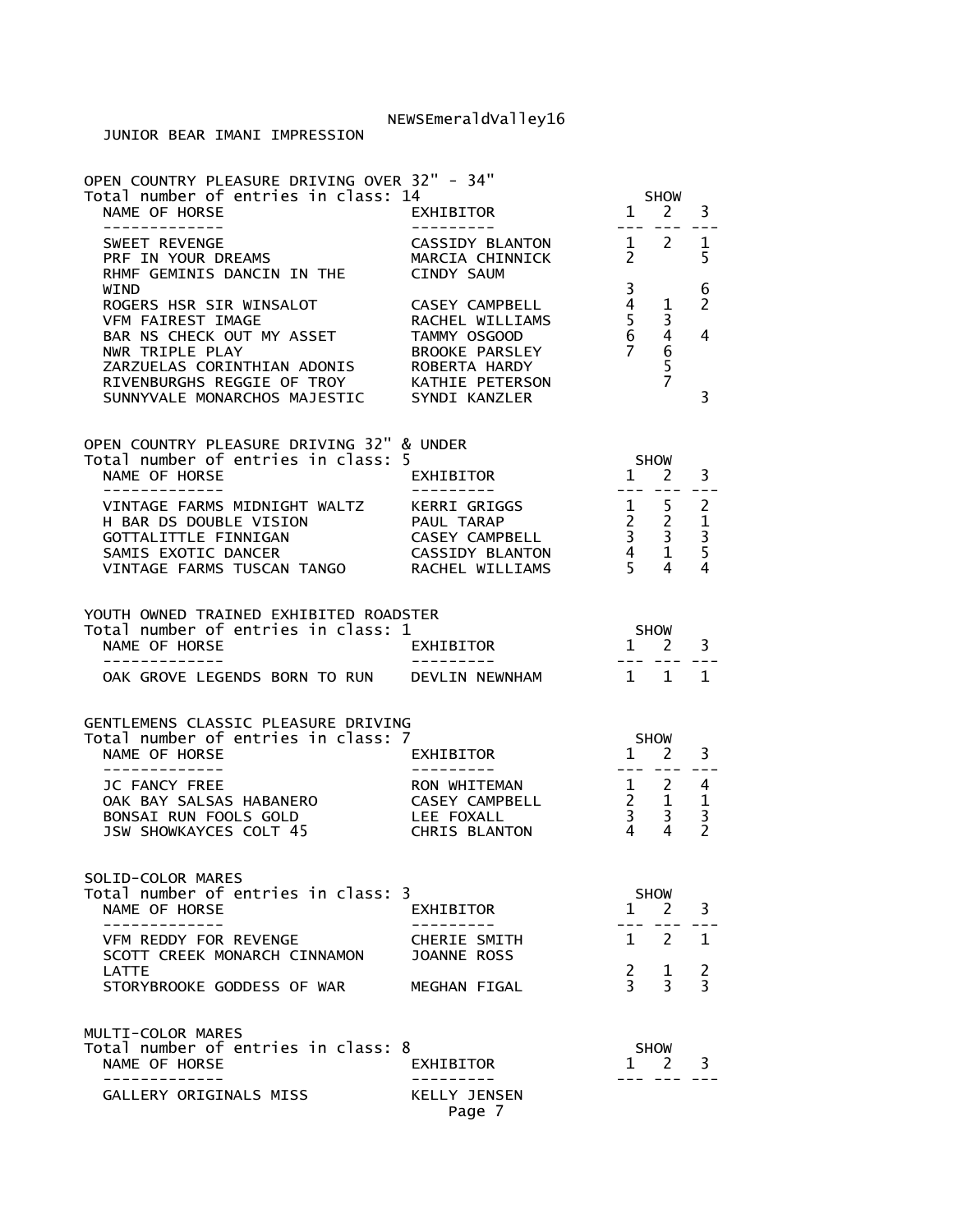| PERPHECTION                                                                                                 |                                             | $\mathbf{1}$                                    | $\mathbf 1$                                  | 1                  |
|-------------------------------------------------------------------------------------------------------------|---------------------------------------------|-------------------------------------------------|----------------------------------------------|--------------------|
| RHMF GEMINIS TWINKLIN STAR<br>RHMF GEMINIS DANCIN IN THE                                                    | JULIE HEMENWAY<br>CINDY SAUM                | $\overline{2}$                                  | $\overline{2}$                               | $\overline{2}$     |
| WIND<br>SHALAMARA ACRES MIDNIGHT JEWEL JESSICA KIMBALL<br>BLACK MOUNTAIN ACAPELLA                           | DIANE DORIGAN                               | $\overline{3}$<br>$\overline{4}$<br>$5^{\circ}$ | 4<br>6<br>3                                  | 5<br>3             |
| WINSOME SAVED THE BEST FOR<br>LAST                                                                          | KELSEY LOGUE                                | 6                                               | 5                                            | 6                  |
| RHMF GEMINIS SHIMMERING BLACK RONDA FIGAL<br><b>ONYX</b>                                                    |                                             |                                                 | 7                                            |                    |
| PERFORMANCE IN NATURE REDNECK MORGAN MCGUIRE<br><b>WOMAN</b>                                                |                                             |                                                 | 8                                            | 4                  |
| YOUTH OWNED TRAINED & EXHIBITED MARE<br>Total number of entries in class: 0                                 |                                             |                                                 |                                              |                    |
| YOUTH 7 & UNDER EXHIBITING JUNIOR MARE<br>Total number of entries in class: 0                               |                                             |                                                 |                                              |                    |
| YOUTH 8-12 EXHIBITING JUNIOR MARE                                                                           |                                             |                                                 |                                              |                    |
| Total number of entries in class: 2<br>NAME OF HORSE<br>-------------                                       | EXHIBITOR                                   | $\overline{A}$ SHOW<br>1 2                      |                                              | 3                  |
| OAK BAY SALSAS SERENADE OLIVIA SHERMAN 1 1<br>VFM RISQUE REVENGE                                            | BEN HANSEN                                  | $2 \quad 2$                                     |                                              | 1<br>$\mathcal{P}$ |
| YOUTH 13 & OLDER EXHIBITING JUNIOR MARE                                                                     |                                             |                                                 |                                              |                    |
| Total number of entries in class: 6<br>NAME OF HORSE<br>-------------                                       | EXHIBITOR<br>---------                      | <b>SHOW</b><br>$1 \quad 2$                      |                                              | 3                  |
| HUNTERBERRY HILL IMPRESSIVE AVERY ROWLAND<br>FINESSE                                                        |                                             | $1 \quad 1$                                     |                                              | 1                  |
| OAK BAY ROBBIN THE BANK WITH<br>JOSIE                                                                       | JESSIE SKERJANIC                            | $\begin{array}{ccc} 2 & 2 \\ 3 & 5 \end{array}$ |                                              | 2                  |
| VFM RISQUE REVENGE<br>SCOTT CREEK MONARCH CINNAMON                                                          | JORDAN VAN FLEET<br><b>COURTNEY SANDERS</b> |                                                 |                                              | 6                  |
| <b>LATTE</b><br>PERFORMANCE IN NATURE REDNECK                                                               | MORGAN MCGUIRE                              | $4 \quad$                                       | 3                                            | 3                  |
| <b>WOMAN</b><br>RH WYNDSONGS REVENGE                                                                        | OLIVIA TUCKER                               | 5 <sup>1</sup><br>6                             | 6<br>4                                       | 4<br>5             |
| YOUTH STOCK TYPE MARES ALL AGES/SIZES<br>Total number of entries in class: 2<br>NAME OF HORSE               | EXHIBITOR                                   |                                                 | <b>SHOW</b><br>$1 \quad 2$                   | 3                  |
| . _ _ _ _ _ _ _ _ _ _ _ _<br>BONSAI RUN VALENCIA<br>BONSAI RUN TANGERINE TWIST                              | PAYTEN CREECY<br>TRENTON SANDERS            |                                                 | $\begin{matrix} 1 & 1 \\ 2 & 2 \end{matrix}$ | 1<br>$\mathcal{P}$ |
| YOUTH SPECIAL NEEDS 18 & UNDER SHOWING MARE/GELDING<br>Total number of entries in class: 1<br>NAME OF HORSE | EXHIBITOR                                   | $1 \quad 2$                                     | <b>SHOW</b>                                  | 3                  |
| - - - - - - - - - -<br>BONSAI RUN TANGERINE TWIST                                                           | TRENTON SANDERS                             | $\overline{1}$                                  | 1                                            | 1                  |
|                                                                                                             |                                             |                                                 |                                              |                    |

AMATEUR COUNTRY PLEASURE DRIVING LEVEL 1 Total number of entries in class: 12 SHOW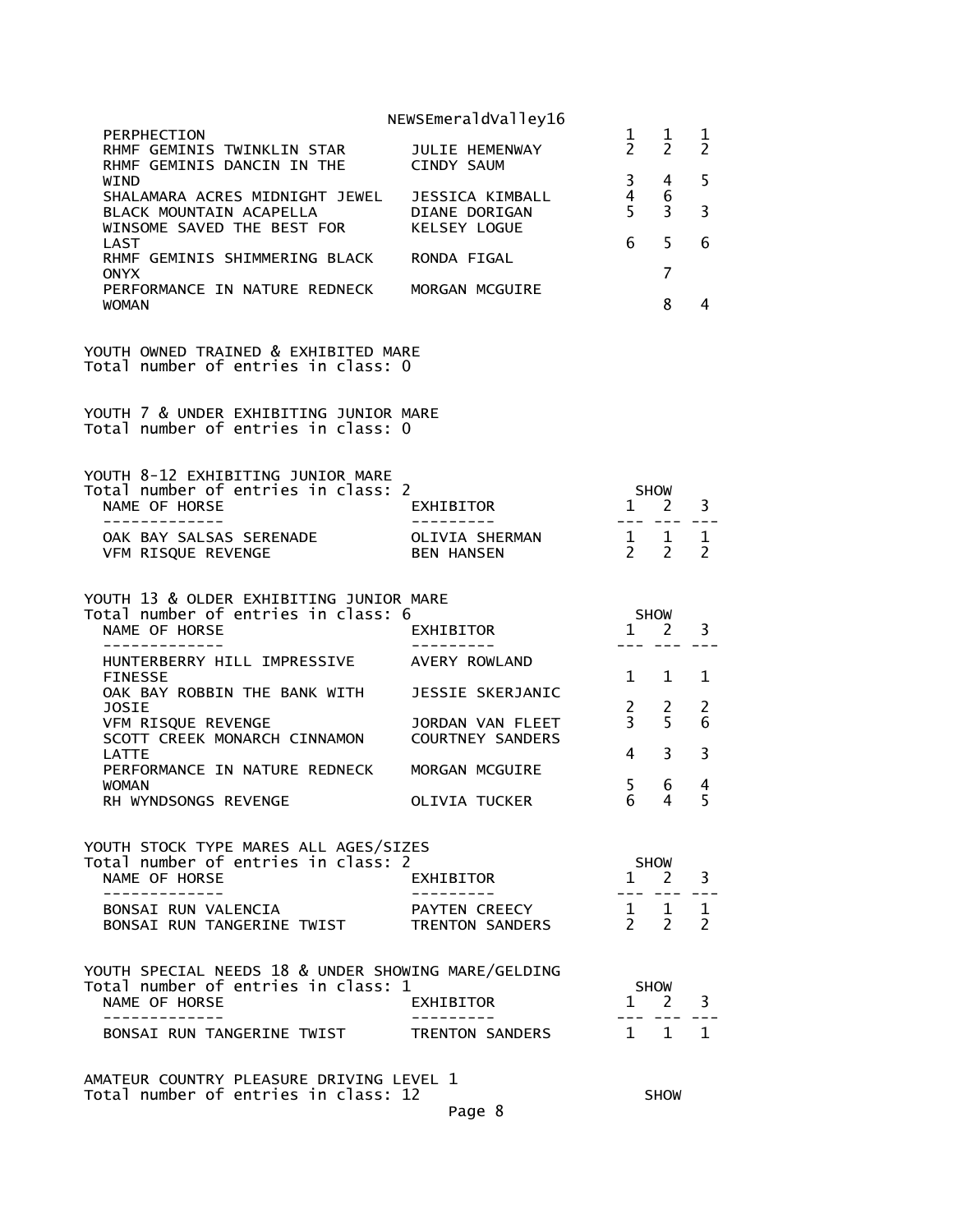|                                                                                                                                                                | NEWSEmeraldValley16                   |                                                                                                             |                                |                     |
|----------------------------------------------------------------------------------------------------------------------------------------------------------------|---------------------------------------|-------------------------------------------------------------------------------------------------------------|--------------------------------|---------------------|
| WIND                                                                                                                                                           |                                       | $\overline{\mathbf{3}}$                                                                                     |                                |                     |
| RHMF GEMINIS TWINKLIN STAR JULIE HEMENWAY<br>SUNNYVALE MONARCHOS MAJESTIC HEATHER WARD<br>RIVENBURGHS REGGIE OF TROY KATHIE PETERSON                           |                                       | $\frac{4}{5}$<br>$\overline{6}$<br>$\begin{array}{r} 1 & 4 \\ 3 & 3 \\ 4 & 6 \\ 5 & 7 \\ 7 & 5 \end{array}$ |                                |                     |
| AMATEUR COUNTRY PLEASURE DRIVING LEVEL 2<br>Total number of entries in class: 6<br>NAME OF HORSE                                                               |                                       | $1 \nightharpoonup 2$                                                                                       | <b>SHOW</b>                    | 3                   |
| -------------                                                                                                                                                  | EXHIBITOR<br>--------<br>AILENE TARAP |                                                                                                             | ---- ---                       |                     |
| BAR NS CHECK OUT MY ASSET TAMMY OSGOOD<br>NWR POETRY IN RHYTHM LYNN BURNHAM                                                                                    |                                       | $\begin{array}{cc} 4 & 5 \\ 5 & 6 \\ 6 & 2 \end{array}$                                                     |                                | 5<br>4              |
| AMATEUR OWNED TRAINED EXHIBITED JUNIOR GLEDING<br>Total number of entries in class: 0                                                                          |                                       |                                                                                                             |                                |                     |
| AMATEUR JUNIOR GELDINGS LEVEL 1<br>Total number of entries in class: $1$<br>NAME OF HORSE<br>NAME OF HONGL<br>------------<br>COMMOTIONS BLAZY ZEUS JOHN BOSSE | <b>EXHIBITOR</b>                      | SHOW<br>1 2 3<br>- --- --- ---                                                                              |                                |                     |
|                                                                                                                                                                |                                       | $1 \quad 1 \quad 1$                                                                                         |                                |                     |
| AMATEUR JUNIOR GELDINGS LEVEL 2<br>Total number of entries in class: 2<br>NAME OF HORSE<br>$\frac{1}{2}$                                                       | EXHIBITOR<br>----------               | SHOW<br>1<br>2                                                                                              | --- --- ---                    | 3                   |
| LM IDOLS HEZA HAWK STAR<br>LM IDOLS HAWKS COUTURE                                                                                                              | JULIANNA MYERS<br>CAMERON NELSON      | $\mathbf{1}$<br>$\overline{2}$                                                                              | $\overline{2}$<br>$\mathbf{1}$ | 1<br>$\overline{2}$ |
| NWMHC TWO YEAR OLD GELDING HALTER FUTURITY<br>Total number of entries in class: 0                                                                              |                                       |                                                                                                             |                                |                     |
| WEANLING AND YEARLING GELDINGS<br>Total number of entries in class: 0                                                                                          |                                       |                                                                                                             |                                |                     |
|                                                                                                                                                                |                                       |                                                                                                             |                                |                     |
| TWO YEAR OLD GELDINGS<br>Total number of entries in class: 3<br>NAME OF HORSE                                                                                  | EXHIBITOR                             | $\mathbf{1}$                                                                                                | <b>SHOW</b><br><sup>2</sup>    | 3                   |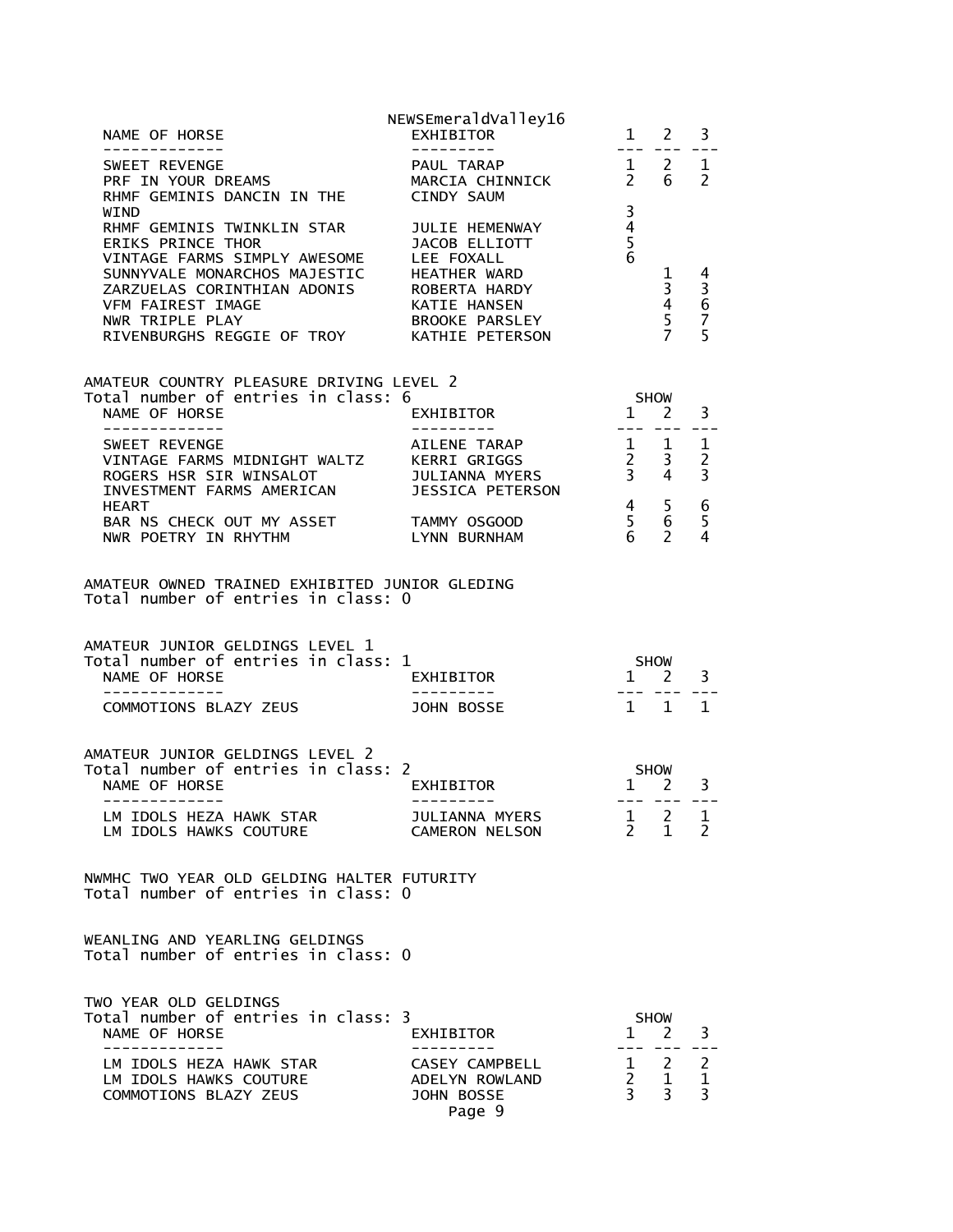| GRAND CHAMPION & RESERVE JUNIOR GELDING                                                                                                                                        |                                                                                                                                               |                                                                      |                                                                  |                         |
|--------------------------------------------------------------------------------------------------------------------------------------------------------------------------------|-----------------------------------------------------------------------------------------------------------------------------------------------|----------------------------------------------------------------------|------------------------------------------------------------------|-------------------------|
| NAME OF HORSE                                                                                                                                                                  |                                                                                                                                               |                                                                      | <b>SHOW</b><br>$1 \quad 2$                                       | 3                       |
| -------------                                                                                                                                                                  |                                                                                                                                               |                                                                      | --- --- ---                                                      |                         |
| LM IDOLS HEZA HAWK STAR<br>LM IDOLS HAWKS COUTURE                                                                                                                              |                                                                                                                                               | R G                                                                  | G R                                                              | G<br>R.                 |
| STOCK TYPE JUNIOR GELDINGS<br>Total number of entries in class: 0                                                                                                              |                                                                                                                                               |                                                                      |                                                                  |                         |
| YOUTH 7 & UNDER EXHIBITING JUNIOR GELDING<br>Total number of entries in class: 0                                                                                               |                                                                                                                                               |                                                                      |                                                                  |                         |
| YOUTH 8-12 EXHIBITING JUNIOR GELDING<br>Total number of entries in class: 2<br>NAME OF HORSE                                                                                   | EXHIBITOR                                                                                                                                     | <b>SHOW</b><br>$1\quad 2$                                            |                                                                  | 3                       |
| -------------<br>LM IDOLS HEZA HAWK STAR                                                                                                                                       | DONAE SHERMAN                                                                                                                                 |                                                                      | $1 \quad 1 \quad 1$                                              |                         |
|                                                                                                                                                                                |                                                                                                                                               |                                                                      |                                                                  |                         |
| YOUTH 13 & OLDER EXHIBITING JUNIOR GELDING                                                                                                                                     |                                                                                                                                               |                                                                      |                                                                  |                         |
| Total number of entries in class: 3<br>NAME OF HORSE                                                                                                                           | EXHIBITOR                                                                                                                                     |                                                                      | $1$ SHOW                                                         | 3                       |
| -------------                                                                                                                                                                  | - - - - - - - - - -                                                                                                                           |                                                                      | $\begin{array}{ccccccccc} - & - & - & - & - & - & - \end{array}$ |                         |
| LM IDOLS HEZA HAWK STAR AREBECCA MYERS<br>LM IDOLS HAWKS COUTURE<br>COMMOTIONS BLAZY ZEUS                                                                                      | REBECCA MYERS $\begin{array}{ccc} 1 & 2 & 2 \\ A \text{VERN} & \text{ROWLAND} & 2 & 1 & 1 \\ \text{COUNTNLY SANDERS} & 3 & 3 & 3 \end{array}$ |                                                                      |                                                                  |                         |
|                                                                                                                                                                                |                                                                                                                                               |                                                                      |                                                                  |                         |
| AMATEUR OWNED TRAINED EXHIBITED CLASSIC PLEASURE DRIVING                                                                                                                       |                                                                                                                                               |                                                                      |                                                                  |                         |
| Total number of entries in class: 10<br>NAME OF HORSE                                                                                                                          | EXHIBITOR                                                                                                                                     |                                                                      | <b>SHOW</b><br>$1 \quad 2$                                       | 3                       |
| --------------<br>VFM TOUR DE FRANCE<br>MINI L & JS PLATINUM PLUS<br>ABRIA'S SIGNATURE ANIMATION JESSICA PETERSON<br>RHMF GEMINIS SPARKLIN KID<br>OAK BAY ROGUE VALLEY EDITION | - - - - - - - - - <sup>-</sup><br>KELSEY LOGUE<br>KERRI GRIGGS<br>CINDY SAUM<br>LISA BROSTAD                                                  | $  -$<br>$\begin{array}{c} 1 \\ 2 \\ 3 \end{array}$<br>$\frac{4}{5}$ | $- - -$<br>7<br>2<br>6<br>1<br>3                                 | 4<br>2<br>$\mathbf{1}$  |
| COUNTRY RDS HUGHSTONS RIO<br><b>GRANDE</b>                                                                                                                                     | HEATHER FOUSEK                                                                                                                                | 6                                                                    | 5                                                                |                         |
| RHMF GEMINIS BLACK LEGACY<br>LAZY RS TUCK AND ROLL<br>SRF LEGACY<br>FOREVER SCOUT                                                                                              | JULIE HEMENWAY<br>BAMBI ROYLANCE<br>KAILEE MICHELSEN<br><b>GERRY RADKE</b>                                                                    |                                                                      | 4                                                                | $\frac{3}{5}$<br>6<br>7 |
|                                                                                                                                                                                |                                                                                                                                               |                                                                      |                                                                  |                         |
| YOUTH OWNED TRAINED EXHIBITED CLASSIC PLEASURE DRIVING<br>Total number of entries in class: 6                                                                                  |                                                                                                                                               |                                                                      | <b>SHOW</b>                                                      |                         |
| NAME OF HORSE                                                                                                                                                                  | EXHIBITOR                                                                                                                                     | $1 \quad 2$                                                          |                                                                  | 3                       |
| ------------<br>MOSTLY MINNIS TOP SECRET                                                                                                                                       | BROOKLYN ERVIN                                                                                                                                | $\mathbf{1}$                                                         | 3 <sup>7</sup>                                                   | $\mathbf 1$             |
| OAK BAY SHADOWFAX                                                                                                                                                              | JESSIE SKERJANEC                                                                                                                              |                                                                      |                                                                  |                         |
| BONSAI RUN VALENCIA<br>VFM BANANA ANNA BO BANNA                                                                                                                                | PAYTEN CREECY<br>JORDAN VAN FLEET 4                                                                                                           | $\begin{array}{cc} 2 & 1 \\ 3 & 4 \end{array}$                       | 5                                                                | $\frac{1}{6}$           |
| RIVENBURGHS MINI ME OF<br><b>CHEROKEE</b><br>MINI L & JS PLATINUM PLUS BRADY GRIGGS                                                                                            | BELLA WALKER                                                                                                                                  | 5<br>6                                                               | 6<br>2                                                           | $\overline{2}$<br>4     |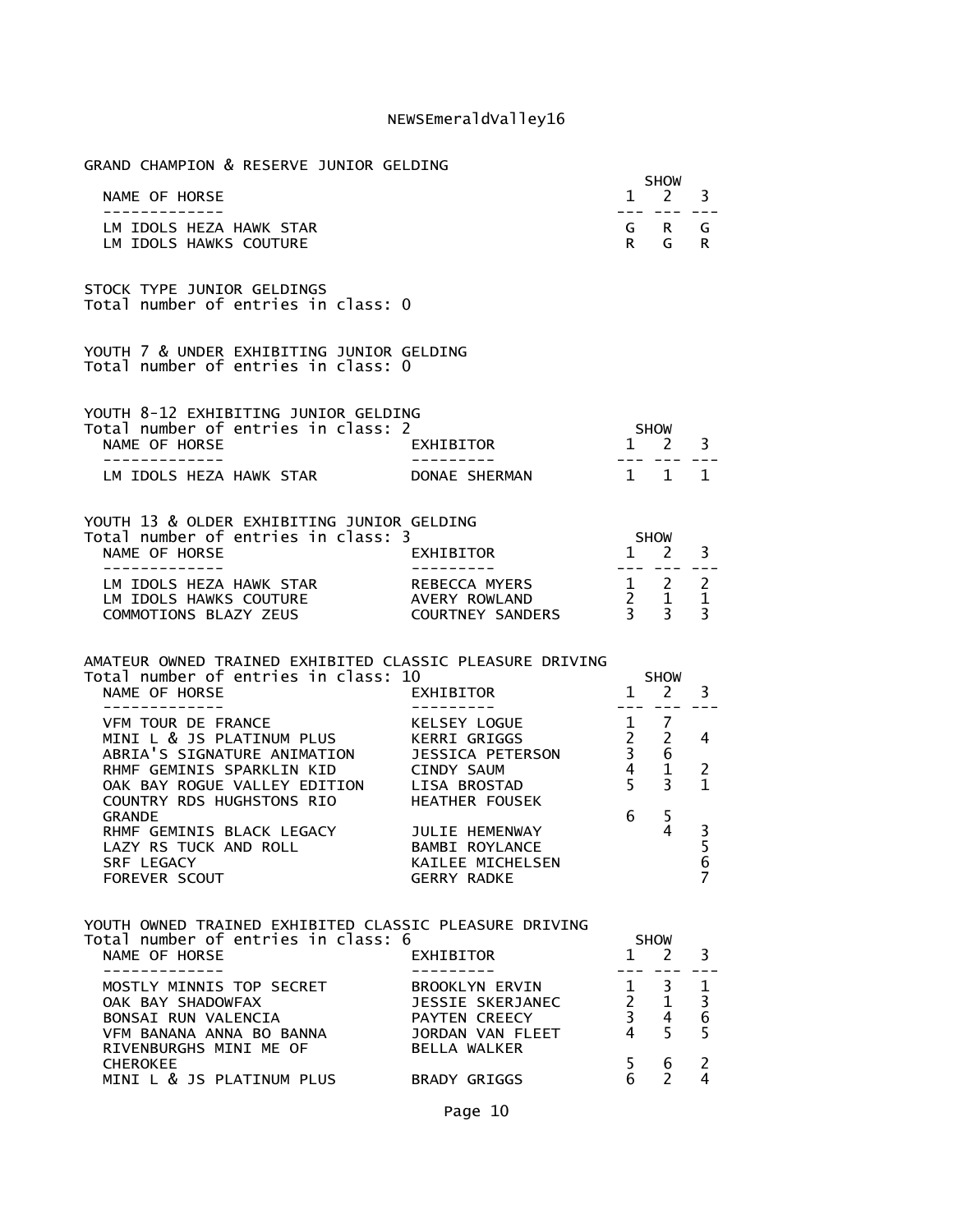| LIBERTY<br>Total number of entries in class: 9<br>NAME OF HORSE<br>-------------                                                                                                                                                                    | EXHIBITOR                                                                                         |                                                                             | SHOW<br>$1 \quad 2$<br>--- --- <b>-</b>                                                         | 3<br>$- - -$                        |
|-----------------------------------------------------------------------------------------------------------------------------------------------------------------------------------------------------------------------------------------------------|---------------------------------------------------------------------------------------------------|-----------------------------------------------------------------------------|-------------------------------------------------------------------------------------------------|-------------------------------------|
| WINSOME SAVED THE BEST FOR                                                                                                                                                                                                                          | ---------<br>KERRI GRIGGS<br><b>KELSEY LOGUE</b>                                                  |                                                                             |                                                                                                 |                                     |
| LAST<br>VINTAGE FARMS SIMPLY AWESOME IVY FOXALL<br>HIGH ROLLER LADY TRIPLE LUCK JESSICA KIMBALL<br>SCOTT CREEK MYSTICAL CALENDAR JESSICA KIMBALL<br>GIRL                                                                                            |                                                                                                   | 5 <sub>5</sub><br>$6\overline{6}$                                           | $4 \quad 4$<br>6                                                                                | 5<br>$\overline{4}$<br>6<br>7       |
| YOUTH HALTER OBSTACLE 13 & OLDER<br>Total number of entries in class: 17                                                                                                                                                                            |                                                                                                   |                                                                             | SHOW 1 2 3                                                                                      |                                     |
| NAME OF HORSE<br>_____________                                                                                                                                                                                                                      | EXHIBITOR                                                                                         | $- - -$                                                                     |                                                                                                 |                                     |
| SUNNYVALE DEALERS PF FLYER<br>COLUMBIA MIGHTY TITAN<br>SUNNYVALE MONARCHOS MAJESTIC<br>BALD PEAKS HURRICANE IN MOTION<br>CENTURY FARMS QUAZAR<br>CENTURY FARMS QUAZAR<br>BONSAI RUN FOOLS GOLD<br>BONSAI RUN FOOLS GOLD<br>VFM BANANA ANNA BO BANNA | SUNNY BALSHAW<br>AVERY ROWLAND<br>SUNNY BALSHAW<br>KIRA NELSON<br>SUNNY BALSHAW<br>MORGAN MCGUIRE |                                                                             | $\frac{1}{2}$ $\frac{2}{1}$<br>$\begin{array}{cc} 3 & 7 \\ 4 & 5 \\ 5 & 3 \\ 7 & 4 \end{array}$ | 1<br>5<br>$\frac{2}{7}$<br>3<br>4   |
| VFM BANANA ANNA BO BANNA         JORDAN VAN FLEET<br>ABRIA'S SIGNATURE ANIMATION     HANNAH KRUCHEK<br>VIEWCREST CAPTAIN MORGAN PARKER CREECY<br>NWR TRIPLE PLAY                                                                                    | JORDAN VAN FLEET<br>REBECCA MYERS                                                                 | 8                                                                           | - 6<br>8                                                                                        | 6<br>8                              |
| YOUTH HALTER OBSTACLE 12 & UNDER<br>Total number of entries in class: 12<br>NAME OF HORSE                                                                                                                                                           | $1$ SHOW<br>EXHIBITOR                                                                             |                                                                             |                                                                                                 | 3                                   |
|                                                                                                                                                                                                                                                     |                                                                                                   |                                                                             |                                                                                                 |                                     |
| -------------<br>MOSTLY MINNIS TOP SECRET<br>RIVENBURGHS MINI ME OF                                                                                                                                                                                 | ----------<br>BROOKLYN ERVIN<br>BELLA WALKER                                                      |                                                                             | $1 \quad 3$                                                                                     | 3                                   |
| <b>CHEROKEE</b><br>RANCH O QUINN SIR JONQUIL BROOKLYN ERVIN                                                                                                                                                                                         | PAYTEN CREECY                                                                                     | $2^{\circ}$<br>3 <sup>7</sup>                                               | $\mathbf{1}$<br>$\overline{2}$<br>6                                                             | $\overline{c}$<br>4<br>$\mathbf{1}$ |
| BONSAI RUN VALENCIA<br>OAK BAY SASSY EDITION<br><b>VFM MAXIMUM REVENGE</b>                                                                                                                                                                          | BELLA WALKER<br><b>BEN HANSEN</b>                                                                 | $\begin{matrix} 4 & 6 \\ 5 & 7 \\ 6 & 4 \end{matrix}$<br>$\frac{6}{7}$<br>8 |                                                                                                 | 6<br>8                              |
| VINTAGE FARMS MIDNIGHT WALTZ JAY GRIGGS<br>WINNING STREAKS NO MORE EMBLEM AARON GRIGGS<br>DAYSPRING DARE TO DREAM<br>DARDANS ASSUREDLY<br>SOPHISTICATED                                                                                             | MARISSA ERVIN<br>MARISSA ERVIN                                                                    |                                                                             | 5<br>8                                                                                          |                                     |
| MINI L & JS PLATINUM PLUS BRADY GRIGGS                                                                                                                                                                                                              |                                                                                                   |                                                                             |                                                                                                 | -5<br>7                             |
| YOUTH HALTER OBSTACLE 7 & UNDER<br>Total number of entries in class: 3<br>NAME OF HORSE                                                                                                                                                             | EXHIBITOR                                                                                         |                                                                             | SHOW<br>$1 \quad 2 \quad 3$                                                                     |                                     |
| VFM ABRACADABRA<br>WINNING STREAKS NO MORE EMBLEM SAWYER COLWELL                                                                                                                                                                                    | AMBER HANSEN                                                                                      | $---$                                                                       |                                                                                                 |                                     |
| VINTAGE FARMS MIDNIGHT WALTZ DARRIEN GRIGGS                                                                                                                                                                                                         |                                                                                                   |                                                                             | $\begin{array}{ccc} 1 & 1 & 1 \\ 2 & 2 & 2 \\ 3 & 3 & 3 \end{array}$                            |                                     |
| AMATEUR HALTER OBSTACLE<br>Total number of entries in class: 15                                                                                                                                                                                     |                                                                                                   |                                                                             | <b>SHOW</b>                                                                                     |                                     |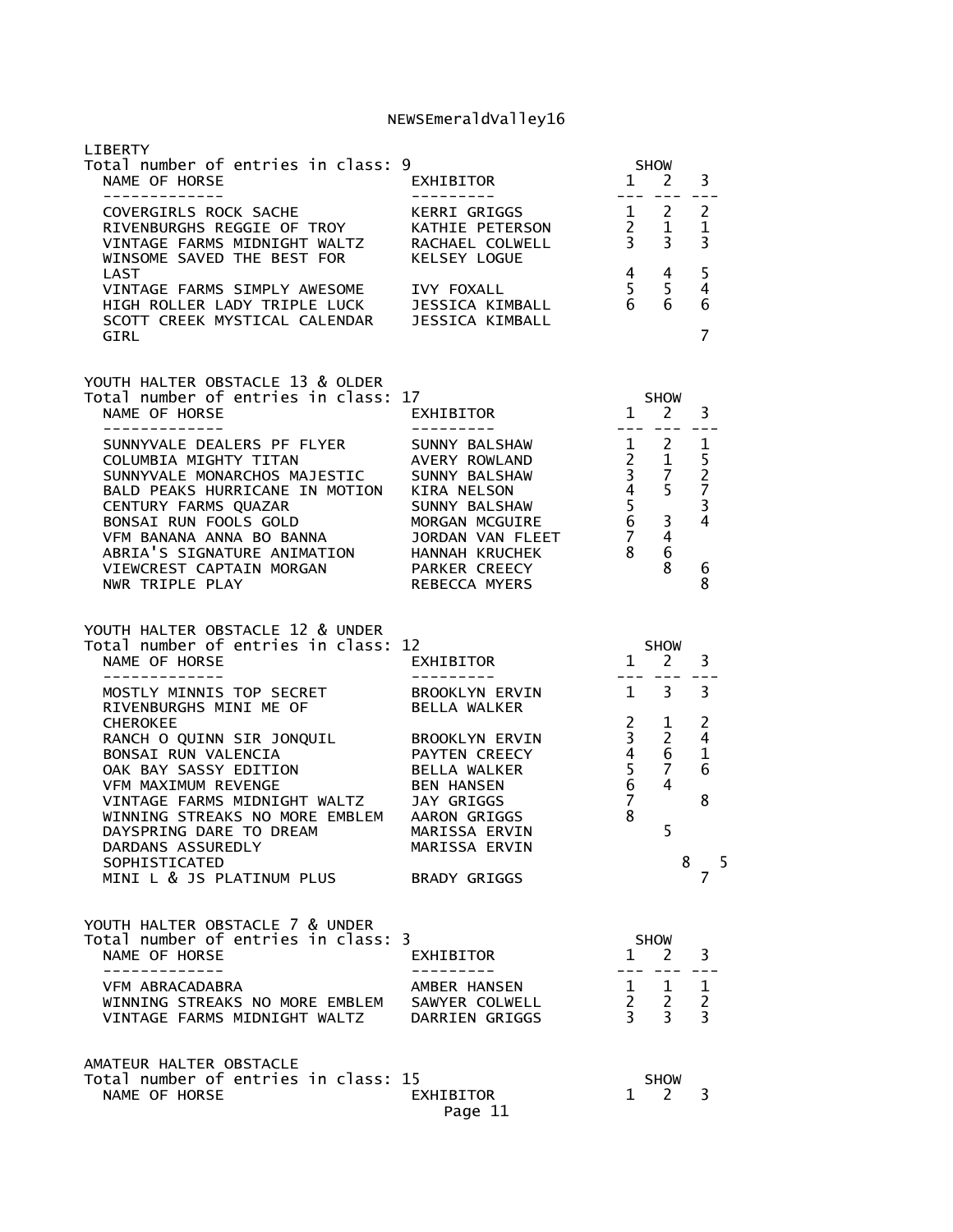|                                                                                                                   | NEWSEmeraldValley16                                 |                                |                             |                                  |
|-------------------------------------------------------------------------------------------------------------------|-----------------------------------------------------|--------------------------------|-----------------------------|----------------------------------|
| BALD PEAKS HURRICANE IN MOTION<br>VFM TOUR DE FRANCE<br>SCOTT CREEK MYSTICAL CALENDAR                             | KAILEE MICHELSEN<br>KELSEY LOGUE<br>JESSICA KIMBALL | $2^{\circ}$                    | $\frac{1}{2}$ 5<br>6        | 3<br>7                           |
| GIRL                                                                                                              |                                                     | 3 <sup>7</sup>                 | $\mathcal{P}$               | 4                                |
| INVESTMENT FARMS AMERICAN<br><b>HEART</b>                                                                         | JESSICA PETERSON                                    | 4                              | 4                           | 1                                |
| H BAR DS DOUBLE VISION                                                                                            | AILENE PRITCHETT<br>TARAP                           | 5                              | 3                           | 2                                |
| DAYSPRING FIRST LIGHT                                                                                             | AILENE PRITCHETT<br><b>TARAP</b>                    | 6                              | $\mathbf 1$                 | 5                                |
| MARYSTOWN MCDREAMY                                                                                                | AILENE TARAP                                        |                                |                             | 6                                |
| OPEN HALTER OBSTACLE<br>Total number of entries in class: 10                                                      |                                                     |                                | <b>SHOW</b>                 |                                  |
| NAME OF HORSE<br>------------                                                                                     | EXHIBITOR                                           |                                | $1 \quad 2$                 | 3                                |
| DAYSPRING FIRST LIGHT                                                                                             | AILENE PRITCHETT<br>TARAP                           | $\mathbf{1}$                   | $\mathbf{1}$                | $\mathbf 1$                      |
| INVESTMENT FARMS AMERICAN<br><b>HEART</b>                                                                         | JESSICA PETERSON                                    | $\overline{2}$                 | 3                           | 3                                |
| COLUMBIA MIGHTY TITAN<br>BALD PEAKS HURRICANE IN MOTION KAILEE MICHELSEN                                          | AVERY ROWLAND                                       | $\overline{3}$                 | 5<br>$\overline{2}$         | $\overline{4}$<br>$\overline{2}$ |
|                                                                                                                   | BAMBI ROYLANCE                                      | $\frac{4}{5}$                  | $\overline{7}$              |                                  |
| LAZY RS TUCK AND RULL<br>SUNNYVALE MONARCHOS MAJESTIC SUNNY BALSHAW<br>SUNNYVALE MONARCHOS MAJESTIC SUNNY BALSHAW | SUNNY BALSHAW                                       | $\overline{6}$                 | 6<br>4                      | $rac{6}{5}$                      |
| HIGH ROLLER LADY TRIPLE LUCK                                                                                      | JESSICA KIMBALL                                     |                                |                             |                                  |
| COUNTRY PLEASURE DRIVING MARES                                                                                    |                                                     |                                |                             |                                  |
| Total number of entries in class: 6<br>NAME OF HORSE                                                              | EXHIBITOR                                           | $1 \quad 2$<br>$- - -$         | SHOW                        | 3                                |
| GALLERY ORIGINALS MISS<br>PERPHECTION                                                                             | CHERIE SMITH                                        | 1                              | 6                           | 4                                |
| SAMIS EXOTIC DANCER                                                                                               | <b>CASSIDY BLANTON</b><br>CASEY CAMPBELL            | $\frac{2}{3}$                  | 4<br>$\mathbf{1}$           | 6<br>1                           |
| ABRIAS ELEGANT ECLIPSE<br>INVESTMENT FARMS AMERICAN<br>HEART                                                      | JESSICA PETERSON                                    | $4\overline{ }$                | 3                           |                                  |
| BAR NS CHECK OUT MY ASSET                                                                                         | TAMMY OSGOOD                                        | 5 <sup>1</sup><br>6            | 5<br>$\overline{2}$         | $rac{2}{5}$<br>$\overline{3}$    |
| <b>VFM FAIREST IMAGE</b>                                                                                          | RACHEL WILLIAMS                                     |                                |                             |                                  |
| AMATEUR OWNED TRAINED EXHIBITED SENIOR GELDINGS<br>Total number of entries in class: 7                            |                                                     |                                | <b>SHOW</b>                 |                                  |
| NAME OF HORSE                                                                                                     | EXHIBITOR                                           | $\mathbf{1}$                   | 2                           | 3                                |
| CONDERS DISTINCTLY DEBONAIR<br>RHMF GEMINIS BLACK LEGACY                                                          | <b>KERRI GRIGGS</b><br>JULIE HEMENWAY               | $\mathbf{1}$<br>$\overline{a}$ | 1                           | 1                                |
| RHMF GEMINIS SPARKLIN KID                                                                                         | CINDY SAUM                                          | $\overline{3}$                 | $\frac{3}{5}$               | 6<br>7<br>3<br>2                 |
| OAK BAY ROGUE VALLEY EDITION<br>OAK GROVE LEGENDS MICHELANGELO                                                    | LISA BROSTAD<br><b>STACEY RADKE</b>                 | $\overline{4}$<br>5            | 6<br>7                      |                                  |
| COUNTRY RDS HUGHSTONS RIO<br><b>GRANDE</b>                                                                        | <b>HEATHER FOUSEK</b>                               | 6                              | 2                           | 5                                |
| VFM MAXIMUM REVENGE                                                                                               | <b>KATIE HANSEN</b>                                 |                                | 4                           | 4                                |
| AMATEUR SENIOR GELDINGS LEVEL 1                                                                                   |                                                     |                                |                             |                                  |
| Total number of entries in class: 7<br>NAME OF HORSE                                                              | EXHIBITOR                                           | $\mathbf{1}$                   | <b>SHOW</b><br><sup>2</sup> | 3                                |
| -----------<br><b>ERIKS PRINCE THOR</b>                                                                           | <b>JACOB ELLIOTT</b><br>Page 12                     | 1                              | $\mathbf{1}$                | 5                                |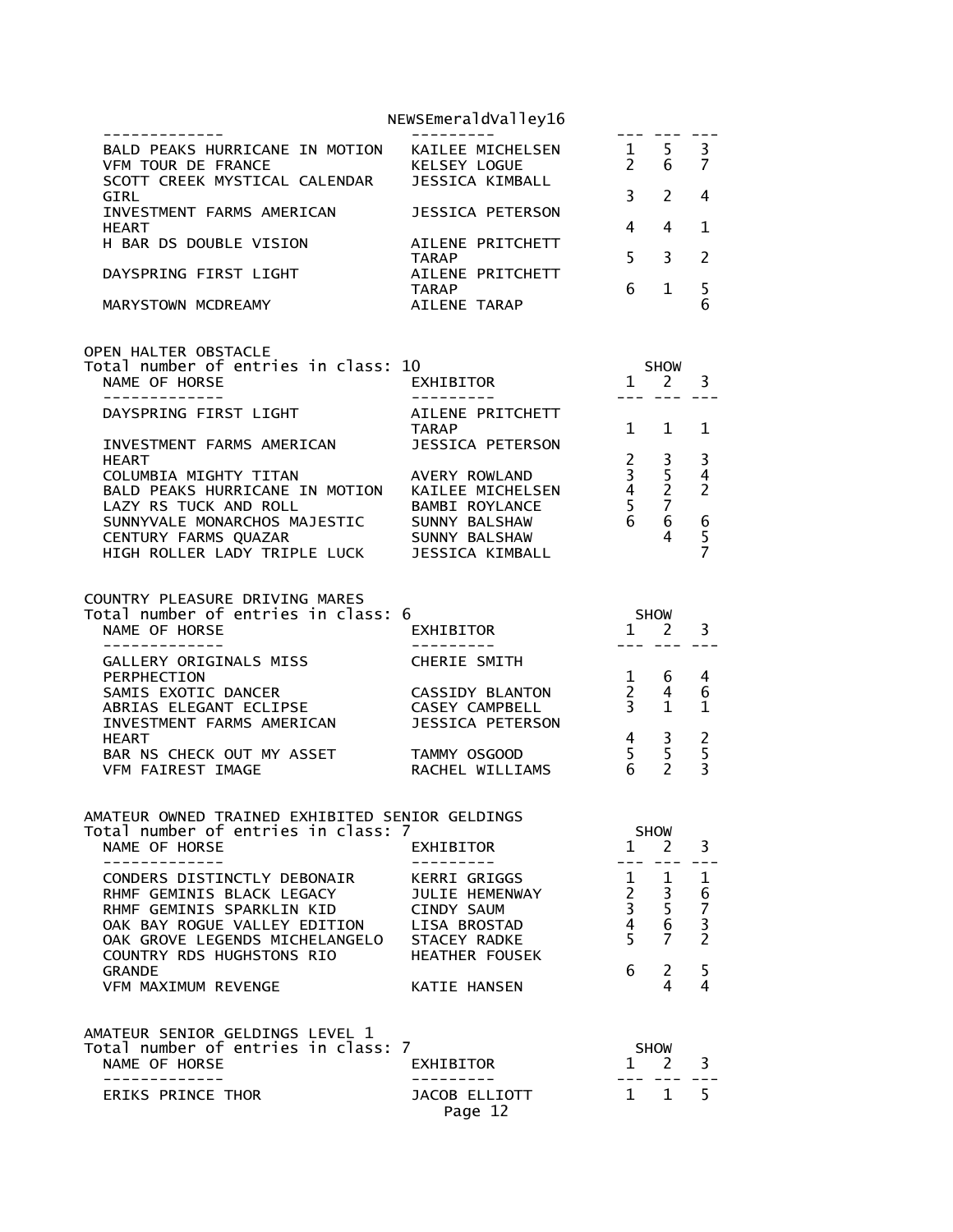| NWR TRIPLE PLAY<br>RHMF GEMINIS SPARKLIN KID        CINDY SAUM<br>OAK GROVE LEGENDS MICHELANGELO   STACEY RADKE<br>BONSAI RUN AND DON'T LOOK BACK SHARON DICKENS<br>COUNTRY RDS HUGHSTONS RIO HEATHER FOUSEK<br><b>GRANDE</b> | NEWSEmeraldValley16<br>BROOKE PARSLEY                 | $\begin{array}{ccc} 2 & 4 \\ 3 & 6 \\ 4 & 3 \end{array}$<br>$5\overline{7}$<br>6   | $2^{\circ}$                                   | 3<br>$6\phantom{1}6$<br>$\mathbf{1}$<br>7<br>$\overline{2}$ |  |
|-------------------------------------------------------------------------------------------------------------------------------------------------------------------------------------------------------------------------------|-------------------------------------------------------|------------------------------------------------------------------------------------|-----------------------------------------------|-------------------------------------------------------------|--|
| <b>VFM MAXIMUM REVENGE</b>                                                                                                                                                                                                    | KATIE HANSEN                                          |                                                                                    | 5                                             | 4                                                           |  |
| AMATEUR SENIOR GELDINGS LEVEL 2<br>Total number of entries in class: 3<br>NAME OF HORSE<br>-------------                                                                                                                      | EXHIBITOR                                             | SHOW<br>$1 \nightharpoonup 2$<br>$- - - - - - -$                                   |                                               | 3                                                           |  |
| OAK BAY SALSA CALIENTE<br>RHMF GEMINIS BLACK LEGACY<br>PHR RUNNIN OUTTA MOONLIGHT DIANE DORIGAN                                                                                                                               | KERRI GRIGGS<br><b>KERRI GRIGOS</b><br>JULIE HEMENWAY | $\begin{array}{ccccc}\n1 & 1 & 1 \\ 2 & 2 & 3 \\ 3 & 3 & 2\n\end{array}$           |                                               |                                                             |  |
| GRAND CHAMPION & RESERVE AMATEUR GELDING                                                                                                                                                                                      |                                                       |                                                                                    |                                               |                                                             |  |
| NAME OF HORSE<br>-------------                                                                                                                                                                                                |                                                       |                                                                                    | <b>SHOW</b><br>$1 \quad 2$<br>$- - - - - - -$ | 3                                                           |  |
| CONDERS DISTINCTLY DEBONAIR<br><b>ERIKS PRINCE THOR</b>                                                                                                                                                                       |                                                       | R.                                                                                 | G R                                           |                                                             |  |
| LM IDOLS HAWKS COUTURE<br>LM IDOLS HEZA HAWK STAR<br>OAK BAY SALSA CALIENTE                                                                                                                                                   |                                                       |                                                                                    | G<br>R.                                       | G                                                           |  |
| AMATEUR STOCK TYPE GELDINGS ALL AGES/SIZES                                                                                                                                                                                    |                                                       |                                                                                    |                                               |                                                             |  |
| Total number of entries in class: 4<br>NAME OF HORSE<br>--------------                                                                                                                                                        | EXHIBITOR<br>---------                                | <b>SHOW</b><br>- <del>- - -</del> - - - -                                          | 1 2                                           | 3<br>$- - -$                                                |  |
| <b>FOREVER SCOUT</b><br>STEPPING STONES RB PRIME TIME PATRICIA LEWIS<br>LAZY RS TUCK AND ROLL                                                                                                                                 | STACEY RADKE<br><b>BAMBI ROYLANCE</b>                 | $\begin{array}{cccc} 1 & 1 & 1 \\ 2 & 3 & 3 \\ 3 & 2 & 2 \\ 4 & 4 & 4 \end{array}$ |                                               |                                                             |  |
| AMATEUR OWNED TRAINED EXHIBITED SINGLE PLEASURE DRIVING                                                                                                                                                                       |                                                       |                                                                                    |                                               |                                                             |  |
| Total number of entries in class: 2<br>NAME OF HORSE                                                                                                                                                                          | EXHIBITOR                                             | $1 \quad 2 \quad 3$                                                                | <b>SHOW</b>                                   |                                                             |  |
| MOUNTAIN MEADOWS BEY EXPLOSION                                                                                                                                                                                                | SHERYL PETERSON                                       | --- ---<br>$\mathbf{1}$                                                            | 1                                             | 1                                                           |  |
| INVESTMENT FARMS SIMPLY<br><b>TALENTED</b>                                                                                                                                                                                    | <b>JESSICA PETERSON</b>                               |                                                                                    | $2 \overline{2}$                              | <sup>2</sup>                                                |  |
| YOUTH VERSATILITY 12 & UNDER<br>Total number of entries in class: 7<br>NAME OF HORSE<br>-------------                                                                                                                         | EXHIBITOR                                             |                                                                                    | SHOW<br>$1 \quad 2 \quad 3$<br>--- ---        |                                                             |  |
| DARDANS ASSUREDLY                                                                                                                                                                                                             | MARISSA ERVIN                                         |                                                                                    |                                               |                                                             |  |
| SOPHISTICATED<br>RANCH O QUINN SIR JONQUIL<br>HUNTERBERRY HILL KENYA SE<br>RIVENBURGHS MINI ME OF                                                                                                                             | BROOKLYN ERVIN<br>PRESLEY CREECY<br>BELLA WALKER      | $2^{\circ}$<br>3 <sup>7</sup>                                                      | 4<br>6                                        | $1 \quad 1 \quad 3$<br>1<br>5                               |  |
| <b>CHEROKEE</b><br>BONSAI RUN VALENCIA<br>VINTAGE FARMS MIDNIGHT WALTZ<br>MINI L & JS PLATINUM PLUS                                                                                                                           | PAYTEN CREECY<br>JAY GRIGGS<br>BRADY GRIGGS           | 4<br>$\frac{5}{6}$<br>$\overline{7}$                                               | 7<br>$\frac{3}{2}$<br>5 <sup>1</sup>          | 4<br>$\,6\,$<br>$\overline{2}$<br>$\overline{7}$            |  |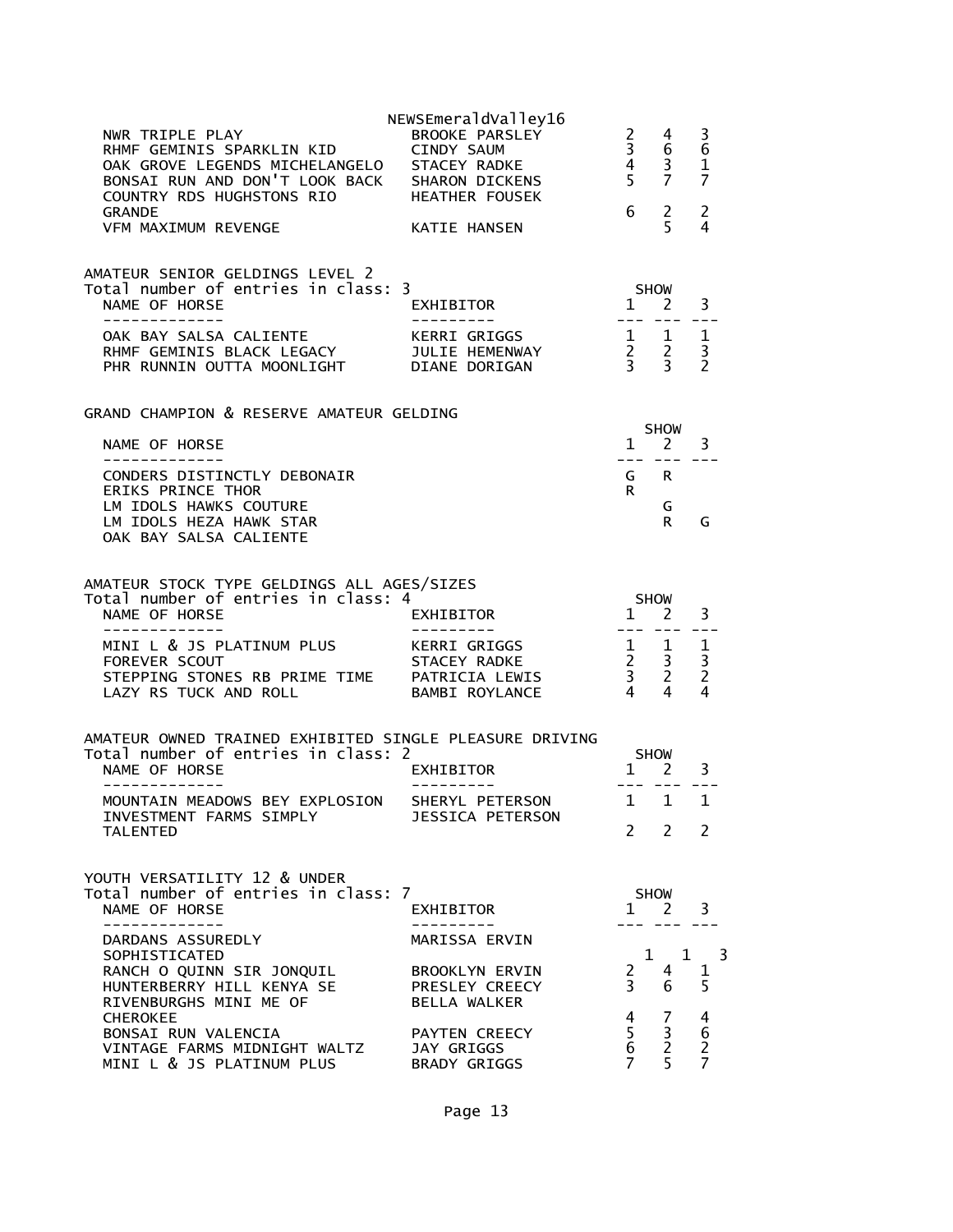|                                                                                                                                                                        | NEWSEmeraldValley16                                                    |                                                                                                                                                                                                                                                                                                                                                                                                                |                                                                                                                                                                                                                                                                                                                                                                              |                                                                   |
|------------------------------------------------------------------------------------------------------------------------------------------------------------------------|------------------------------------------------------------------------|----------------------------------------------------------------------------------------------------------------------------------------------------------------------------------------------------------------------------------------------------------------------------------------------------------------------------------------------------------------------------------------------------------------|------------------------------------------------------------------------------------------------------------------------------------------------------------------------------------------------------------------------------------------------------------------------------------------------------------------------------------------------------------------------------|-------------------------------------------------------------------|
| COUNTRY PLEASURE DRIVING STALLIONS<br>Total number of entries in class: 5                                                                                              |                                                                        |                                                                                                                                                                                                                                                                                                                                                                                                                | <b>SHOW</b>                                                                                                                                                                                                                                                                                                                                                                  |                                                                   |
| NAME OF HORSE<br>-------------                                                                                                                                         | EXHIBITOR                                                              | $   \,$                                                                                                                                                                                                                                                                                                                                                                                                        | $1 \quad 2$                                                                                                                                                                                                                                                                                                                                                                  | 3                                                                 |
| SWEET REVENGE<br>VINTAGE FARMS TUSCAN TANGO<br>ROGERS HSR SIR WINSALOT<br>ROGERS HSR SIR WINSALOT<br>ZARZUELAS CORINTHIAN ADONIS ROBERTA HARDY<br>GOTTALITTLE FINNIGAN | CASSIDY BLANTON<br>RACHEL WILLIAMS<br>CASEY CAMPBELL<br>CASEY CAMPBELL | $\frac{1}{2}$<br>$\begin{array}{ccc} 2 & 4 \\ 3 & 2 \\ 4 & 3 \\ 5 & 5 \end{array}$                                                                                                                                                                                                                                                                                                                             | $\mathbf{1}$                                                                                                                                                                                                                                                                                                                                                                 | 1<br>$\begin{array}{c} 2 \\ 5 \\ 4 \end{array}$<br>$\overline{3}$ |
| SENIOR GELDINGS OVER 32" TO 34"<br>Total number of entries in class: 5<br>NAME OF HORSE<br>-------------                                                               | EXHIBITOR                                                              | $\overline{1}$<br>$\frac{1}{2} \frac{1}{2} \frac{1}{2} \frac{1}{2} \frac{1}{2} \frac{1}{2} \frac{1}{2} \frac{1}{2} \frac{1}{2} \frac{1}{2} \frac{1}{2} \frac{1}{2} \frac{1}{2} \frac{1}{2} \frac{1}{2} \frac{1}{2} \frac{1}{2} \frac{1}{2} \frac{1}{2} \frac{1}{2} \frac{1}{2} \frac{1}{2} \frac{1}{2} \frac{1}{2} \frac{1}{2} \frac{1}{2} \frac{1}{2} \frac{1}{2} \frac{1}{2} \frac{1}{2} \frac{1}{2} \frac{$ | SHOW<br><sup>2</sup>                                                                                                                                                                                                                                                                                                                                                         | 3                                                                 |
| ERIKS PRINCE THOR<br>OAK BAY SALSA CALIENTE KERRI GRIGGS<br><b>VFM MAXIMUM REVENGE</b><br>BONSAI RUN AND DON'T LOOK BACK CHERIE SMITH                                  | <b>CASEY CAMPBELL</b><br>KATIE HANSEN                                  | $\begin{array}{ccccc} 1 & 2 & 2 \\ 2 & 1 & 1 \\ 3 & 3 & 3 \\ 4 & 4 & 4 \end{array}$                                                                                                                                                                                                                                                                                                                            |                                                                                                                                                                                                                                                                                                                                                                              |                                                                   |
| SENIOR GELDINGS OVER 30" TO 32"<br>Total number of entries in class: 1<br>NAME OF HORSE<br>- - - - - - - - - - - - -                                                   | EXHIBITOR                                                              | $1$ $2$ $3$                                                                                                                                                                                                                                                                                                                                                                                                    | $\begin{tabular}{ll} \multicolumn{2}{c}{\multicolumn{2}{c}{\multicolumn{2}{c}{\multicolumn{2}{c}{\multicolumn{2}{c}{\multicolumn{2}{c}{\multicolumn{2}{c}{\multicolumn{2}{c}{\multicolumn{2}{c}{\multicolumn{2}{c}{\multicolumn{2}{c}{\multicolumn{2}{c}{\multicolumn{2}{c}{\textbf{1}}}}}}}}}} \quad \multicolumn{2}{c}{ \multicolumn{2}{c}{\hspace{0.08cm}} \end{tabular}$ |                                                                   |
| VINTAGE FARMS MIDNIGHT WALTZ       KERRI GRIGGS                                                                                                                        |                                                                        | $1 \quad 1$                                                                                                                                                                                                                                                                                                                                                                                                    |                                                                                                                                                                                                                                                                                                                                                                              | $\mathbf{1}$                                                      |
| SENIOR GELDINGS 30" & UNDER<br>Total number of entries in class: 0                                                                                                     |                                                                        |                                                                                                                                                                                                                                                                                                                                                                                                                |                                                                                                                                                                                                                                                                                                                                                                              |                                                                   |
|                                                                                                                                                                        |                                                                        |                                                                                                                                                                                                                                                                                                                                                                                                                |                                                                                                                                                                                                                                                                                                                                                                              |                                                                   |
| GRAND CHAMPION & RESERVE SENIOR GELDING                                                                                                                                |                                                                        |                                                                                                                                                                                                                                                                                                                                                                                                                | <b>SHOW</b>                                                                                                                                                                                                                                                                                                                                                                  |                                                                   |
| NAME OF HORSE                                                                                                                                                          |                                                                        | $- - -$                                                                                                                                                                                                                                                                                                                                                                                                        | $1 \quad 2$<br>--- --                                                                                                                                                                                                                                                                                                                                                        | 3                                                                 |
| ERIKS PRINCE THOR<br>OAK BAY SALSA CALIENTE<br>VINTAGE FARMS MIDNIGHT WALTZ                                                                                            |                                                                        | R                                                                                                                                                                                                                                                                                                                                                                                                              | GRR<br>G                                                                                                                                                                                                                                                                                                                                                                     | G                                                                 |
| STOCK TYPE SENIOR GELDINGS ALL AGES/SIZES                                                                                                                              |                                                                        |                                                                                                                                                                                                                                                                                                                                                                                                                |                                                                                                                                                                                                                                                                                                                                                                              |                                                                   |
| Total number of entries in class: 3<br>NAME OF HORSE                                                                                                                   | EXHIBITOR                                                              |                                                                                                                                                                                                                                                                                                                                                                                                                | <b>SHOW</b><br>$1 \quad 2$                                                                                                                                                                                                                                                                                                                                                   | 3                                                                 |
| -------------<br>MINI L & JS PLATINUM PLUS KERRI GRIGGS<br>STEPPING STONES RB PRIME TIME PATRICIA LEWIS<br>BONSAI RUN FOOLS GOLD                                       | MORGAN MCGUIRE                                                         | $\begin{array}{ccccc} 1 & 1 & 1 \\ 2 & 2 & 2 \\ 3 & 3 & 3 \end{array}$                                                                                                                                                                                                                                                                                                                                         | --- --- ---                                                                                                                                                                                                                                                                                                                                                                  |                                                                   |
| ADULT SPECIAL NEEDS HALTER SHOWING STALLION OR GELDING                                                                                                                 |                                                                        |                                                                                                                                                                                                                                                                                                                                                                                                                |                                                                                                                                                                                                                                                                                                                                                                              |                                                                   |
| Total number of entries in class: 1<br>NAME OF HORSE<br>-------------                                                                                                  | EXHIBITOR                                                              | $---$                                                                                                                                                                                                                                                                                                                                                                                                          | SHOW<br>$1 \quad 2$                                                                                                                                                                                                                                                                                                                                                          | 3                                                                 |
| VFM TOUR DE FRANCE                                                                                                                                                     | BRIAN LOGUE                                                            |                                                                                                                                                                                                                                                                                                                                                                                                                | $\begin{matrix} 1 & 1 \\ 2 & 2 \end{matrix}$                                                                                                                                                                                                                                                                                                                                 | $\mathbf{1}$<br>$\mathcal{P}$                                     |
| DEVELOPMENTALLY DISABLED EXHIBITING MARE OR GELDING<br>Total number of entries in class: 2<br>NAME OF HORSE<br>-------------                                           | EXHIBITOR                                                              |                                                                                                                                                                                                                                                                                                                                                                                                                | SHOW<br>$1 \quad 2$                                                                                                                                                                                                                                                                                                                                                          | 3                                                                 |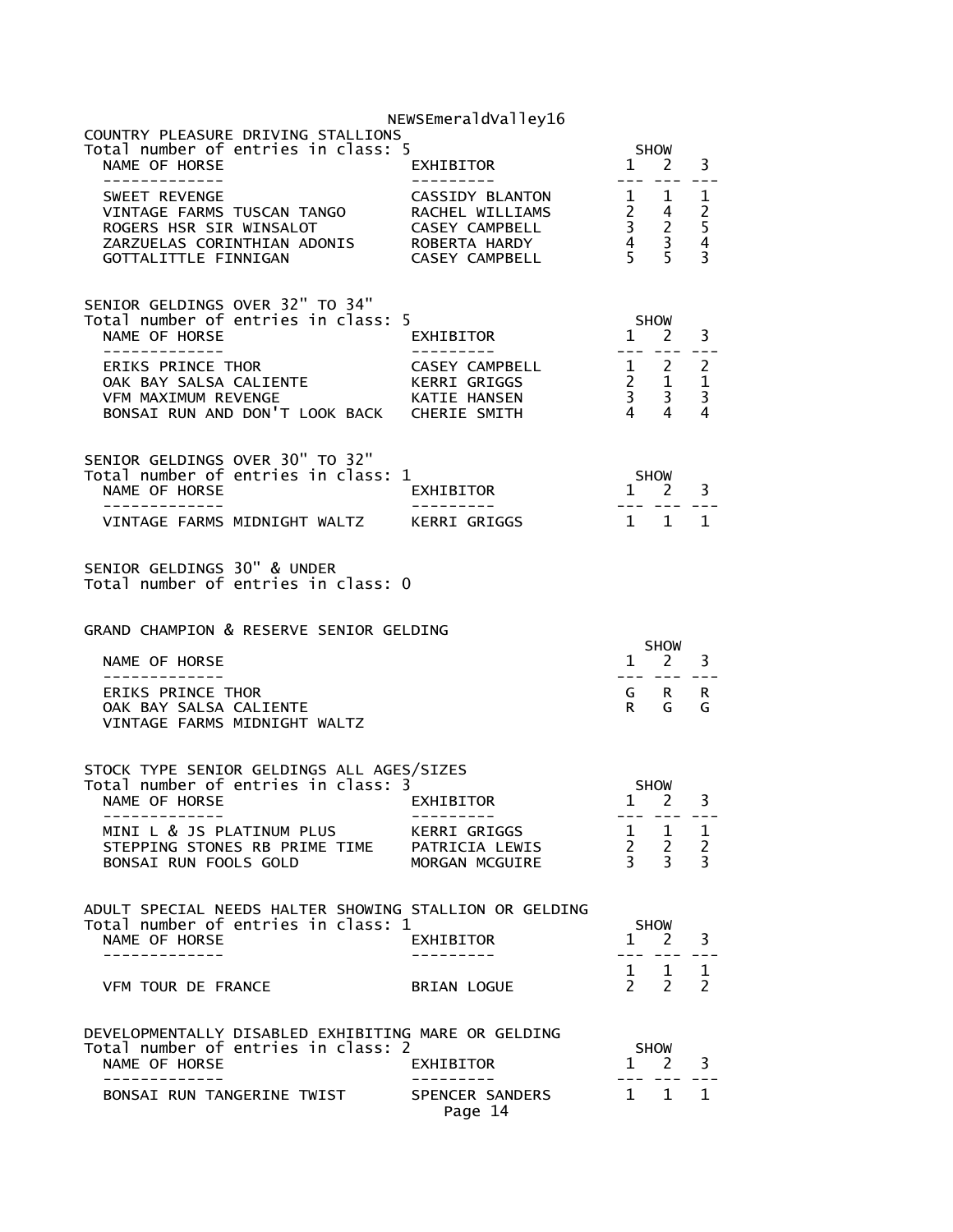| VFM TOUR DE FRANCE                                                                                                                                                                               | NEWSEmeraldValley16<br><b>BRIAN LOGUE</b>                                                                                | $\overline{2}$                                                                          | $\mathcal{P}$                       | 2                                                |
|--------------------------------------------------------------------------------------------------------------------------------------------------------------------------------------------------|--------------------------------------------------------------------------------------------------------------------------|-----------------------------------------------------------------------------------------|-------------------------------------|--------------------------------------------------|
| LADIES SINGLE PLEASURE DRIVING<br>Total number of entries in class: 5<br>NAME OF HORSE<br>-------------                                                                                          | EXHIBITOR<br>---------                                                                                                   | $1 \quad 2$<br>--- ---                                                                  | <b>SHOW</b>                         | 3                                                |
| SAMIS BREAKDANCER<br>LYMRICKS IRRESISTIBLE FORCE<br>MOUNTAIN MEADOWS BEY EXPLOSION SHERYL PETERSON<br>BOBKATS TAKE A CHANCE                                                                      | CASSIDY BLANTON<br>CASEY CAMPBELL<br>SYNDI KANZLER                                                                       | $\frac{1}{2}$ $\frac{1}{2}$<br>$\begin{array}{ccc} 2 & 2 \\ 3 & 3 \\ 4 & 4 \end{array}$ |                                     | 1<br>$\frac{2}{3}$<br>4                          |
| YOUTH ROADSTER<br>Total number of entries in class: 7<br>NAME OF HORSE                                                                                                                           | EXHIBITOR                                                                                                                | SHOW<br>1                                                                               | 2                                   | 3                                                |
| LYMRICKS IRRESISTIBLE FORCE<br>OAK GROVE LEGENDS BORN TO RUN<br>VFM FAIREST IMAGE<br>ABRIA'S SIGNATURE ANIMATION<br>OAK BAY BURNISHED EDITION<br>NWR TRIPLE PLAY<br>LOS ARBOLES ODYSSEYS RANGLER | AVERY ROWLAND<br>DEVLIN NEWNHAM<br>JORDAN VAN FLEET<br>HANNAH KRUCHEK<br>OLIVIA TUCKER<br>REBECCA MYERS<br>SUNNY BALSHAW | $\begin{array}{ccc}\n1 & 4 \\ 2 & 4 \\ 3 & 6 \\ 4 & 5 \\ 5 & 7 \\ 6 & 2\n\end{array}$   |                                     | 1<br>36754<br>$\overline{2}$                     |
| NWMHC TWO YEAR OLD MARE HALTER FUTURITY<br>Total number of entries in class: 1<br>NAME OF HORSE                                                                                                  | EXHIBITOR                                                                                                                |                                                                                         | <b>SHOW</b><br>$1 \quad 2$          | 3                                                |
| ______________<br>VFM RISQUE REVENGE                                                                                                                                                             | CHERIE SMITH                                                                                                             | $\overline{1}$                                                                          | 222 222<br>$\mathbf{1}$             | $\mathbf{1}$                                     |
| TWO YEAR OLD MARES OVER 31" TO 33"<br>Total number of entries in class: 3<br>NAME OF HORSE<br>. <u>.</u>                                                                                         | EXHIBITOR<br>----------                                                                                                  | SHOW<br>$1 \quad 2$                                                                     | --- --- ---                         | 3                                                |
| HUNTERBERRY HILL IMPRESSIVE<br><b>FINESSE</b><br>VFM RISQUE REVENGE<br>STORYBROOKE GODDESS OF WAR                                                                                                | CASEY CAMPBELL<br><b>CHERIE SMITH</b><br>MEGHAN FIGAL                                                                    | $\begin{array}{ccc} 2 & 2 \\ 3 & 3 \end{array}$                                         | $1 \quad 1$                         | $\mathbf{1}$<br>$\overline{2}$<br>$\overline{3}$ |
| TWO YEAR OLD MARES OVER 29" TO 31"<br>Total number of entries in class: 0                                                                                                                        |                                                                                                                          |                                                                                         |                                     |                                                  |
|                                                                                                                                                                                                  |                                                                                                                          |                                                                                         |                                     |                                                  |
| TWO YEAR OLD MARES 29" & UNDER<br>Total number of entries in class: 1<br>NAME OF HORSE<br>. _ _ _ _ _ _ _ _ _ _ _ _<br>RH WYNDSONGS REVENGE                                                      | EXHIBITOR<br>ROBERTA HARDY                                                                                               | $\mathbf{1}$                                                                            | SHOW<br>$1 \quad 2$<br>$\mathbf{1}$ | 3<br>1                                           |
| YOUTH OWNED TRAINED EXHIBITED SINGLE PLEASURE DRIVING<br>Total number of entries in class: 0                                                                                                     |                                                                                                                          |                                                                                         |                                     |                                                  |
| YOUTH PLEASURE DRIVING 7 & UNDER<br>Total number of entries in class: 3<br>NAME OF HORSE<br>. _ _ _ _ _ _ _ _ _ _                                                                                | EXHIBITOR                                                                                                                | 1 2                                                                                     | <b>SHOW</b>                         | 3                                                |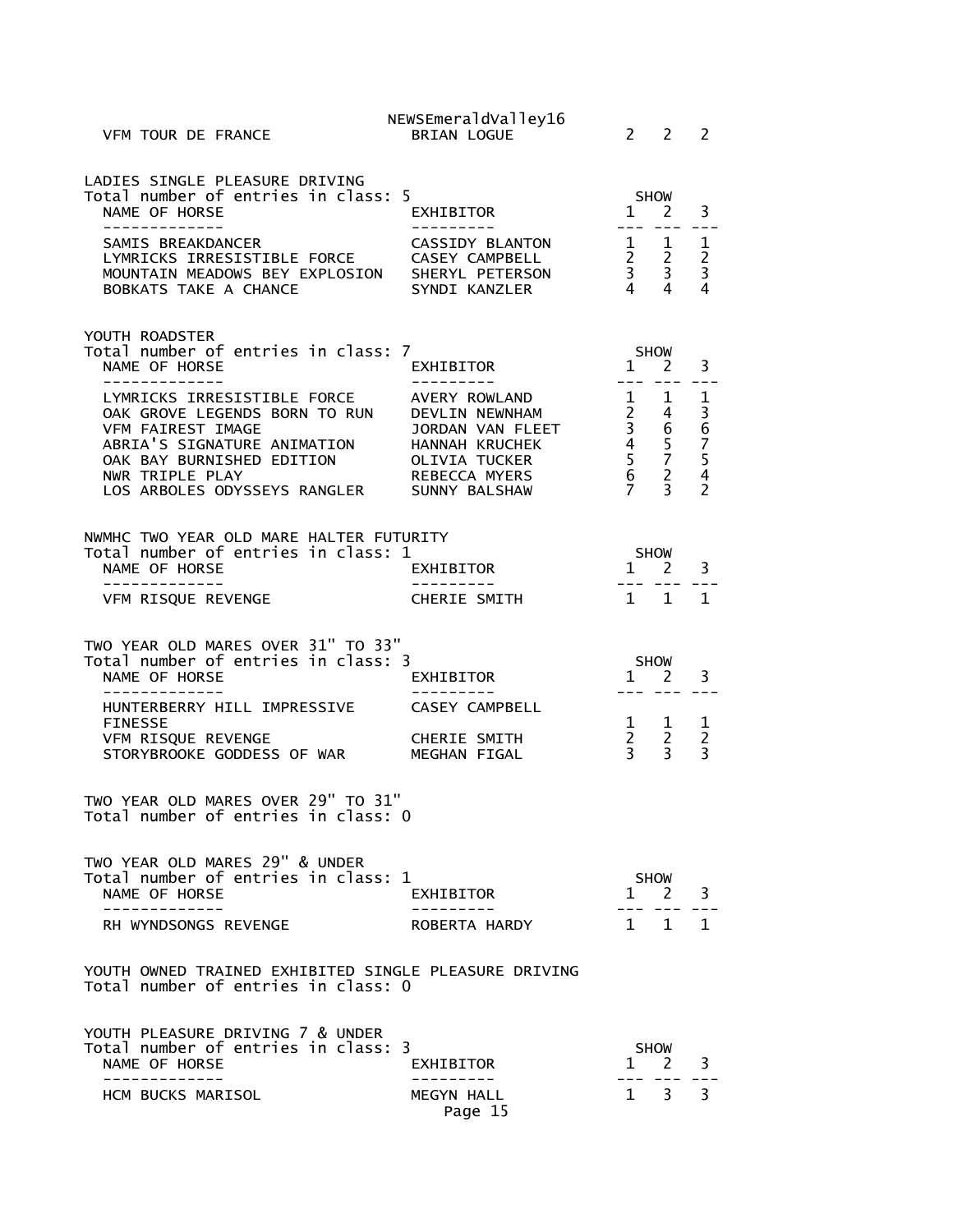|                                                                              | NEWSEmeraldValley16                 |                                                |                                |                     |
|------------------------------------------------------------------------------|-------------------------------------|------------------------------------------------|--------------------------------|---------------------|
| VINTAGE FARMS MIDNIGHT WALTZ<br>MINI L & JS PLATINUM PLUS                    | DARRIEN GRIGGS<br>SAWYER COLWELL    | $\frac{2}{3}$                                  | $\mathbf{1}$<br>$\overline{2}$ | 1<br>$\overline{2}$ |
| YEARLING MARES OVER 30" TO 32"                                               |                                     |                                                |                                |                     |
| Total number of entries in class: 6                                          |                                     |                                                | SHOW                           |                     |
| NAME OF HORSE<br>-------------                                               | EXHIBITOR<br>----------             | $\mathbf{1}$                                   | 2                              | 3                   |
| SCOTT CREEK MONARCH CURTAIN                                                  | JOANNE ROSS                         |                                                |                                |                     |
| CALL<br>HUNTERBERRY HILL IMPRESSIVE                                          | CASEY CAMPBELL                      | $1 \quad$                                      | 1                              | 2                   |
| ALLURE                                                                       |                                     | $2^{\circ}$                                    | 4                              | 1                   |
| OAK BAY SALSAS SERENADE<br>JUNIOR BEAR IMANI IMPRESSION                      | SHERYL PETERSON<br>RACHAEL WILLIAMS | 3 <sup>7</sup><br>$4\overline{ }$              | 3<br>$\mathcal{P}$             | 4<br>3              |
| OAK BAY ROBBIN THE BANK WITH                                                 | JESSIE SKERJANIC                    |                                                |                                |                     |
| JOSIE<br>PERFORMANCE IN NATURE REDNECK                                       | GAYLENE BARTEL                      | 5                                              | 5                              | 5                   |
| <b>WOMAN</b>                                                                 |                                     | 6                                              | 6                              | 6                   |
| YEARLING MARES OVER 28" TO 30"                                               |                                     |                                                |                                |                     |
| Total number of entries in class: 4                                          |                                     |                                                | <b>SHOW</b>                    |                     |
| NAME OF HORSE<br>-----------                                                 | EXHIBITOR                           | 1                                              | $\overline{2}$                 | 3                   |
| VFM REDDY FOR REVENGE                                                        | CHERIE SMITH                        | $\frac{1}{2}$ 2                                |                                | 2                   |
| BLACK MOUNTAIN ACAPELLA<br>SCOTT CREEK MONARCH CINNAMON                      | DIANE DORIGAN<br>JOANNE ROSS        | $\overline{2}$                                 | $\mathbf{1}$                   | $\mathbf{1}$        |
| <b>LATTE</b>                                                                 |                                     | 3 <sup>7</sup>                                 | 3                              | 3                   |
| SCOTT CREEK MONARCH ARIA                                                     | ARLENE DICKINSON                    | $\overline{4}$                                 | 4                              | 4                   |
|                                                                              |                                     |                                                |                                |                     |
|                                                                              |                                     |                                                |                                |                     |
| YEARLING MARES 28" & UNDER<br>Total number of entries in class: 2            |                                     | SHOW                                           |                                |                     |
| NAME OF HORSE<br>------------                                                | EXHIBITOR                           | $\mathbf{1}$                                   | <sup>2</sup>                   | 3                   |
| ELEGANT ART TRU CANDY KISSES CASEY CAMPBELL<br>HUNTERBERRY HILL CHERIE AMOUR | ADELYN ROWLAND                      | $\begin{array}{cc} 1 & 2 \\ 2 & 1 \end{array}$ |                                | 1<br>2              |
| WEANLING MARES<br>Total number of entries in class: 0                        |                                     |                                                |                                |                     |
| GRAND CHAMPION & RESERVE JUNIOR MARE                                         |                                     |                                                |                                |                     |
| NAME OF HORSE                                                                |                                     | $\mathbf{1}$                                   | <b>SHOW</b><br>2               | 3                   |
| HUNTERBERRY HILL IMPRESSIVE                                                  |                                     |                                                |                                |                     |
| <b>FINESSE</b>                                                               |                                     | G                                              | G                              | G                   |
| SCOTT CREEK MONARCH CURTAIN<br>CALL                                          |                                     | R                                              |                                |                     |
| BLACK MOUNTAIN ACAPELLA                                                      |                                     |                                                | R                              |                     |
| HUNTERBERRY HILL IMPRESSIVE<br>ALLURE                                        |                                     |                                                |                                | R                   |
|                                                                              |                                     |                                                |                                |                     |
| STOCK TYPE JUNIOR MARES<br>Total number of entries in class: 0               |                                     |                                                |                                |                     |
|                                                                              |                                     |                                                |                                |                     |
| COUNTRY PLEASURE DRIVING GELDINGS<br>Total number of entries in class: 8     |                                     |                                                | <b>SHOW</b>                    |                     |
| NAME OF HORSE                                                                | EXHIBITOR<br>Page 16                | 1                                              | <sup>2</sup>                   | 3                   |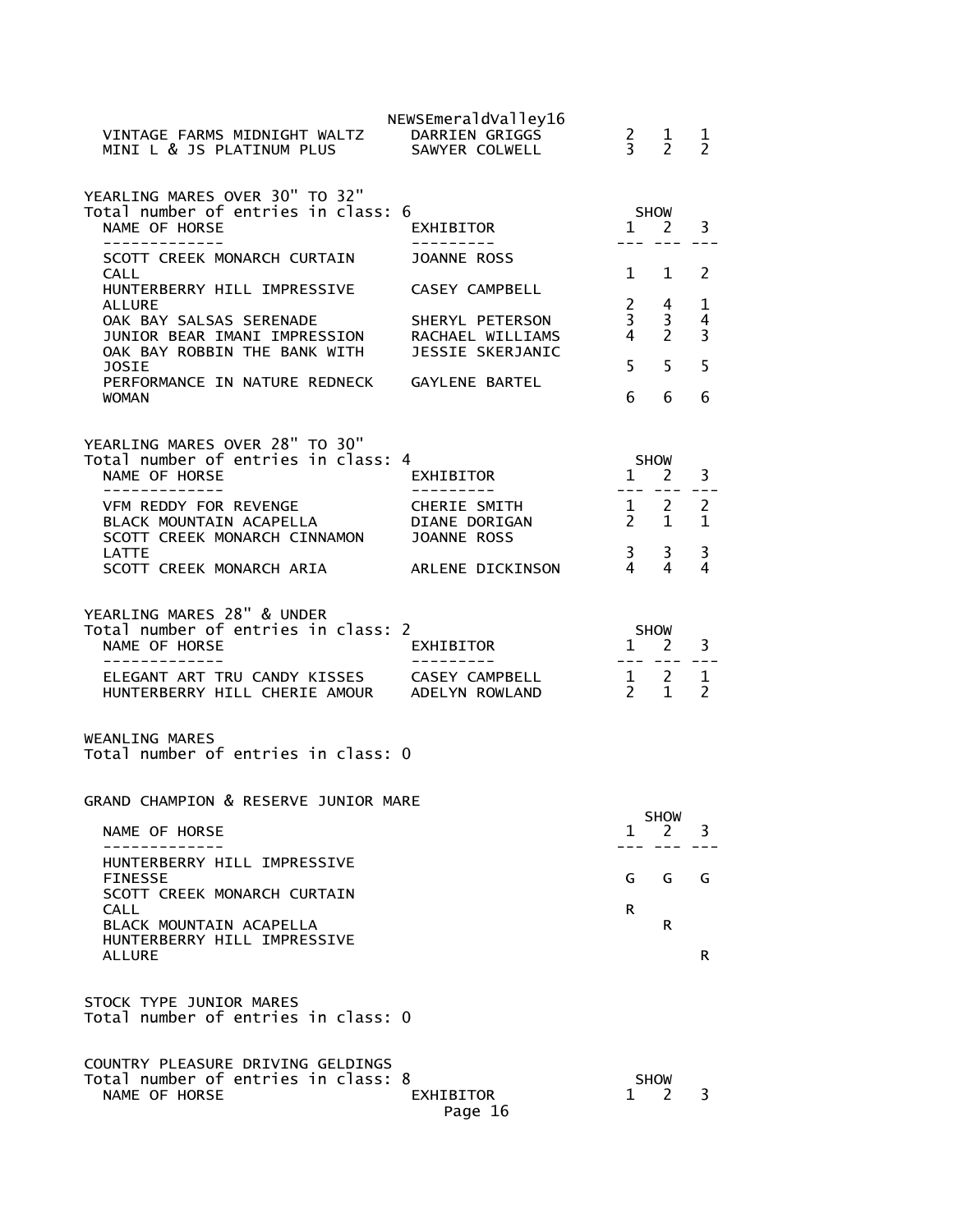|                                                                                                                                                                                                                                                                                                                                              | NEWSEmeraldValley16                                                               |                                                                                                        |                                                                                                              |                                                                 |
|----------------------------------------------------------------------------------------------------------------------------------------------------------------------------------------------------------------------------------------------------------------------------------------------------------------------------------------------|-----------------------------------------------------------------------------------|--------------------------------------------------------------------------------------------------------|--------------------------------------------------------------------------------------------------------------|-----------------------------------------------------------------|
| VINTAGE FARMS MIDNIGHT WALTZ<br>NWR TRIPLE PLAY<br>ERIKS PRINCE THOR<br>PRE IN YOUR DREAMS<br>H BAR DS DOUBLE VISION<br>H BAR DS DOUBLE VISION<br>PAUL TARAP<br>SUNNYVALE MONARCHOS MAJESTIC<br>VINTAGE FARMS SIMPLY AWESOME IVY FOXALL                                                                                                      | KERRI GRIGGS<br>BROOKE PARSLEY                                                    | $\begin{bmatrix} 1 \\ 2 \\ 3 \\ 4 \\ 5 \\ 6 \end{bmatrix}$                                             |                                                                                                              | $\mathbf{1}$<br>63254                                           |
| OPEN CLASSIC PLEASURE DRIVING 32" & UNDER<br>Total number of entries in class: 6<br>NAME OF HORSE                                                                                                                                                                                                                                            | EXHIBITOR                                                                         | <b>SHOW</b><br>$1 \quad 2$                                                                             |                                                                                                              | 3                                                               |
| MARYSTOWN HEIR TO GLORY<br>JSW SHOWKAYCES COLT 45<br>BONSAI RUN FOOLS GOLD<br>RHMF GEMINIS BLACK LEGACY                                                                                                                                                                                                                                      | JACOB ELLIOTT<br>CASSIDY BLANTON<br>MORGAN MCGUIRE<br>JULIE HEMENWAY              | $\begin{array}{ccc} 1 & 1 \\ 2 & 5 \\ 3 & 3 \\ 4 & 2 \\ 5 & 4 \\ 6 & 6 \end{array}$<br>$6\overline{6}$ | 6                                                                                                            | 1<br>3425<br>6                                                  |
| OPEN CLASSIC PLEASURE DRIVING OVER 32" TO 34"<br>Total number of entries in class: 13<br>NAME OF HORSE<br>-------------                                                                                                                                                                                                                      | EXHIBITOR                                                                         | $1\quad 2$                                                                                             | <b>SHOW</b>                                                                                                  | 3                                                               |
| DAYSPRING RIDE LIKE THE WIND CASEY CAMPBELL<br>LA VISTA MARDI PANTS BY MG<br>CASEY CAMPBELL<br>OAK BAY ROGUE VALLEY EDITION LISA BROSTAD<br>OAK BAY SHADOWFAX JESSIE SKERJANEC<br>STEPPING STONES RB PRIME TIME PATRICIA LEWIS<br>VFM TOUR DE FRANCE<br>DAY HILL UNOS CIGARS RELOAD TAMMY OSGOOD<br>PHR RUNNIN OUTTA MOONLIGHT DIANE DORIGAN | $\begin{array}{ccc}\n1 & 2 \\ 2 & 4\n\end{array}$<br>KELSEY LOGUE                 | $\begin{array}{c} 3 \\ 3 \\ 4 \\ 5 \\ 6 \end{array}$                                                   | 5<br>3<br>6<br>$\mathbf{1}$                                                                                  | 5<br>$\overline{3}$<br>$\mathbf{1}$<br>6<br>$\overline{2}$<br>4 |
| YOUTH OWNED TRAINED & EXHIBITED GELDING<br>Total number of entries in class: 5                                                                                                                                                                                                                                                               | $1\quad 2$                                                                        |                                                                                                        | <b>SHOW</b>                                                                                                  |                                                                 |
| NAME OF HORSE<br>--------------                                                                                                                                                                                                                                                                                                              | EXHIBITOR<br>---------                                                            |                                                                                                        |                                                                                                              | 3                                                               |
| CONDERS DISTINCTLY DEBONAIR<br>VEM MAXTMUM REVENGE<br>VFM MAXIMUM REVENGE<br>DAYSPRING DARE TO DREAM<br>WORTLY MINUTE TOP SESPET<br>MOSTLY MINNIS TOP SECRET<br>RIVENBURGHS MINI ME OF                                                                                                                                                       | JAY GRIGGS<br>JORDAN VAN FLEET<br>MARISSA ERVIN<br>BROOKLYN ERVIN<br>BELLA WALKER |                                                                                                        | $\begin{array}{ccc} 1 & 1 \\ 2 & 3 \\ 3 & 2 \end{array}$<br>4 4                                              | $\mathbf 1$<br>$\overline{3}$<br>2<br>5 <sup>1</sup>            |
| <b>CHEROKEE</b>                                                                                                                                                                                                                                                                                                                              |                                                                                   | 5 <sup>7</sup>                                                                                         | 5 <sup>1</sup>                                                                                               | 4                                                               |
| YOUTH 7 & UNDER EXHIBITING SENIOR GELDING<br>Total number of entries in class: 4<br>NAME OF HORSE<br>- - - - - - - - - - - - -                                                                                                                                                                                                               | EXHIBITOR                                                                         | $1 \quad 2$                                                                                            | SHOW                                                                                                         | 3                                                               |
| OAK BAY SALSA CALIENTE<br>VFM MAXIMUM REVENGE<br>VINTAGE FARMS MIDNIGHT WALTZ DARRIEN GRIGGS<br>RANCH O QUINN SIR JONQUIL                                                                                                                                                                                                                    | SAWYER COLWELL<br>AMBER HANSEN<br>CARSON ERVIN                                    |                                                                                                        | $\begin{matrix} 1 & 1 & 1 \\ 2 & 3 & 3 \end{matrix}$<br>$\begin{array}{ccc} 3 & 4 \\ 4 & 2 \end{array}$<br>2 | $\overline{4}$<br>2                                             |
| YOUTH 8-12 EXHIBITING SENIOR GELDING                                                                                                                                                                                                                                                                                                         |                                                                                   |                                                                                                        |                                                                                                              |                                                                 |
| Total number of entries in class: 7<br>NAME OF HORSE                                                                                                                                                                                                                                                                                         | EXHIBITOR                                                                         | $1 \quad 2$                                                                                            | <b>SHOW</b>                                                                                                  | 3                                                               |
| CONDERS DISTINCTLY DEBONAIR                                                                                                                                                                                                                                                                                                                  | <b>BRADY GRIGGS</b><br>Page 17                                                    | $\mathbf{1}$                                                                                           | $\mathbf{1}$                                                                                                 | 2                                                               |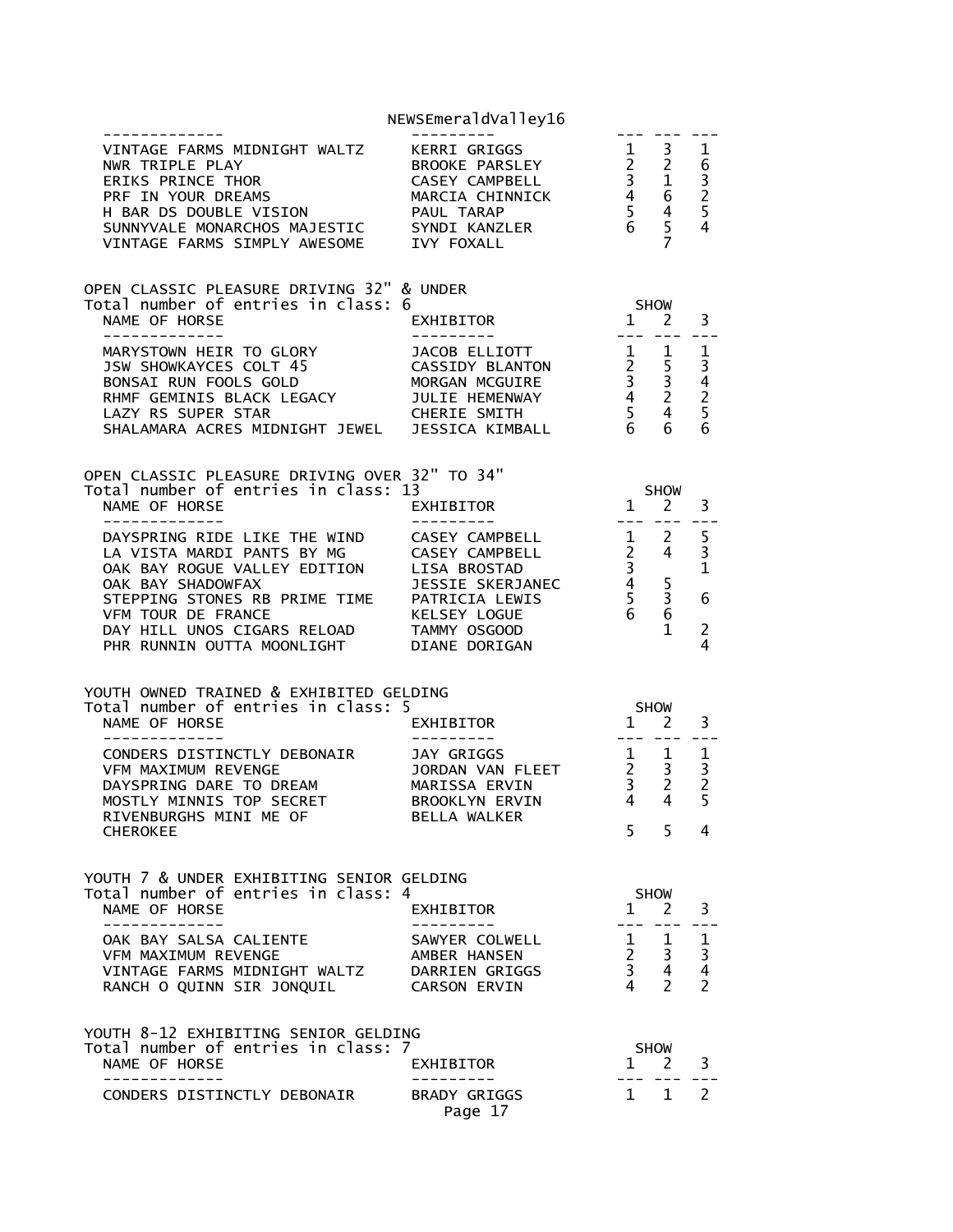| OAK BAY SALSA CALIENTE<br>DAYSPRING DARE TO DREAM<br>VFM MAXIMUM REVENGE<br>VINTAGE FARMS MIDNIGHT WALTZ JAY GRIGGS<br>RANCH O QUINN SIR JONQUIL         BROOKLYN ERVIN<br>RIVENBURGHS MINI ME OF             BELLA WALKER | NEWSEmeraldValley16<br><b>AARON GRIGGS</b><br>MARISSA ERVIN<br>BEN HANSEN                                                                                               | $\frac{2}{3}$<br>6                                                                         | 2<br>$\overline{4}$<br>$\begin{array}{ccc}\n3 & 4 \\ 4 & 5 \\ 5 & 6\n\end{array}$<br>3 <sup>7</sup>                                                                                                                                                                                                                                                                                                                                                               | $\frac{3}{5}$<br>4<br>$\mathbf{1}$                                     |
|----------------------------------------------------------------------------------------------------------------------------------------------------------------------------------------------------------------------------|-------------------------------------------------------------------------------------------------------------------------------------------------------------------------|--------------------------------------------------------------------------------------------|-------------------------------------------------------------------------------------------------------------------------------------------------------------------------------------------------------------------------------------------------------------------------------------------------------------------------------------------------------------------------------------------------------------------------------------------------------------------|------------------------------------------------------------------------|
| <b>CHEROKEE</b>                                                                                                                                                                                                            |                                                                                                                                                                         | $\overline{7}$                                                                             |                                                                                                                                                                                                                                                                                                                                                                                                                                                                   | 7                                                                      |
| YOUTH 13 & OLDER EXHIBITING SENIOR GELDING<br>Total number of entries in class: 5                                                                                                                                          |                                                                                                                                                                         |                                                                                            | <b>SHOW</b>                                                                                                                                                                                                                                                                                                                                                                                                                                                       |                                                                        |
| NAME OF HORSE<br>-------------                                                                                                                                                                                             | EXHIBITOR                                                                                                                                                               |                                                                                            | 1 2<br>--- ---                                                                                                                                                                                                                                                                                                                                                                                                                                                    | 3<br>$- -$                                                             |
| CONDERS DISTINCTLY DEBONAIR<br>OAK BAY SALSA CALIENTE<br><b>VFM MAXIMUM REVENGE</b><br>ABRIA'S SIGNATURE ANIMATION HANNAH KRUCHEK<br>TOO GOOD TO BE TRUE                                                                   | MALLORY COLWELL 1 2<br>RACHAEL COLWELL 2 1<br>JORDAN VAN FLEET 3 5<br>HANNAH KRUCHEK 4 4<br>LILLIAN GEORGE 5 3<br>RACHAEL COLWELL<br>JORDAN VAN FLEET<br>LILLIAN GEORGE |                                                                                            |                                                                                                                                                                                                                                                                                                                                                                                                                                                                   | $\overline{2}$<br>$\mathbf 1$<br>$\overline{4}$<br>5<br>$\overline{3}$ |
| YOUTH STOCK TYPE GELDINGS ALL AGES/SIZES                                                                                                                                                                                   |                                                                                                                                                                         |                                                                                            |                                                                                                                                                                                                                                                                                                                                                                                                                                                                   |                                                                        |
| Total number of entries in class: 2<br>NAME OF HORSE                                                                                                                                                                       | EXHIBITOR                                                                                                                                                               | <b>SHOW</b><br>$1 \quad 2$                                                                 |                                                                                                                                                                                                                                                                                                                                                                                                                                                                   | 3                                                                      |
| --------------<br>MINI L & JS PLATINUM PLUS BRADY GRIGGS<br>WINNING STREAKS NO MORE EMBLEM AARON GRIGGS                                                                                                                    | - - - - - - - - - <sup>-</sup> -                                                                                                                                        | $\begin{array}{cc} 1 & 2 \\ 2 & 1 \end{array}$                                             | $\begin{tabular}{lllllllll} \toprule & $\mathbb{R}\times\mathbb{R}^3$ & $\mathbb{R}\times\mathbb{R}^3$ & $\mathbb{R}\times\mathbb{R}^3$ \\ \toprule & $\mathbb{R}\times\mathbb{R}^3$ & $\mathbb{R}\times\mathbb{R}^3$ & $\mathbb{R}\times\mathbb{R}^3$ & $\mathbb{R}\times\mathbb{R}^3$ \\ \toprule & $\mathbb{R}\times\mathbb{R}\times\mathbb{R}^3$ & $\mathbb{R}\times\mathbb{R}^3$ & $\mathbb{R}\times\mathbb{R}^3$ & $\mathbb{R}\times\mathbb{R}^3$ & $\math$ | 1<br>$\overline{2}$                                                    |
| GENTLEMENS COUNTRY PLEASURE DRIVING                                                                                                                                                                                        |                                                                                                                                                                         |                                                                                            |                                                                                                                                                                                                                                                                                                                                                                                                                                                                   |                                                                        |
| Total number of entries in class: 3<br>NAME OF HORSE                                                                                                                                                                       | EXHIBITOR                                                                                                                                                               | $1 \nightharpoonup 2$                                                                      | <b>SHOW</b>                                                                                                                                                                                                                                                                                                                                                                                                                                                       | 3                                                                      |
| --------------<br>ABRIAS ELEGANT ECLIPSE<br>VINTAGE FARMS SIMPLY AWESOME LEE FOXALL<br><b>ERIKS PRINCE THOR</b>                                                                                                            | ----------<br>CASEY CAMPBELL<br>JACOB ELLIOTT                                                                                                                           | --- --- ---<br>$\begin{array}{cc} 1 & 1 \\ 2 & 3 \\ 3 & 2 \end{array}$                     |                                                                                                                                                                                                                                                                                                                                                                                                                                                                   | $\mathbf{1}$<br>3<br>$\mathcal{P}$                                     |
| OPEN SINGLE PLEASURE DRIVING 32" & UNDER<br>Total number of entries in class: 5                                                                                                                                            |                                                                                                                                                                         |                                                                                            | <b>SHOW</b>                                                                                                                                                                                                                                                                                                                                                                                                                                                       |                                                                        |
| NAME OF HORSE                                                                                                                                                                                                              | EXHIBITOR                                                                                                                                                               | $1 \quad 2$                                                                                |                                                                                                                                                                                                                                                                                                                                                                                                                                                                   | 3                                                                      |
| SAMIS BREAKDANCER<br>LYMRICKS IRRESISTIBLE FORCE CASEY CAMPBELL<br>LOS ARBOLES ODYSSEYS RANGLER<br>MOUNTAIN MEADOWS BEY EXPLOSION SHERYL PETERSON<br>CENTURY FARMS CRYSTALS IMAGE                                          | CASSIDY BLANTON<br>SUNNY BALSHAW<br>DEVLIN NEWNHAM                                                                                                                      | $1 \quad 1$<br>$\begin{array}{ccc} 2 & 2 \\ 3 & 4 \end{array}$<br>$4 \quad$<br>$5^{\circ}$ | 5<br>$\overline{3}$                                                                                                                                                                                                                                                                                                                                                                                                                                               | 1<br>$\overline{2}$<br>$\overline{3}$<br>4<br>5                        |
| OPEN SINGLE PLEASURE DRIVING OVER 32" TO 34"<br>Total number of entries in class: 1                                                                                                                                        |                                                                                                                                                                         |                                                                                            | SHOW                                                                                                                                                                                                                                                                                                                                                                                                                                                              |                                                                        |
| NAME OF HORSE<br>-----------                                                                                                                                                                                               | EXHIBITOR<br>---------                                                                                                                                                  |                                                                                            | $1 \quad 2$                                                                                                                                                                                                                                                                                                                                                                                                                                                       | 3                                                                      |
| WINGATES INFAMOUS MI                                                                                                                                                                                                       | CASEY CAMPBELL                                                                                                                                                          |                                                                                            | $1 \quad 1 \quad 1$                                                                                                                                                                                                                                                                                                                                                                                                                                               |                                                                        |
| ADULT SHOWMANSHIP                                                                                                                                                                                                          |                                                                                                                                                                         |                                                                                            |                                                                                                                                                                                                                                                                                                                                                                                                                                                                   |                                                                        |
| Total number of entries in class: 3<br>NAME OF HORSE<br>-------------                                                                                                                                                      | EXHIBITOR                                                                                                                                                               | $\mathbf{1}$                                                                               | <b>SHOW</b><br><sup>2</sup>                                                                                                                                                                                                                                                                                                                                                                                                                                       | 3                                                                      |
| NWR TRIPLE PLAY<br>BALD PEAKS HURRICANE IN MOTION KAILEE MICHELSEN<br>INVESTMENT FARMS AMERICAN                                                                                                                            | ---------<br>BROOKE PARSLEY<br>JESSICA PETERSON                                                                                                                         | $2 \overline{3}$                                                                           | $1 \quad 1$                                                                                                                                                                                                                                                                                                                                                                                                                                                       | 1<br>3                                                                 |
| <b>HEART</b>                                                                                                                                                                                                               | Page 18                                                                                                                                                                 | $3^{\circ}$                                                                                | $\mathbf{2}^{\prime}$                                                                                                                                                                                                                                                                                                                                                                                                                                             | 2                                                                      |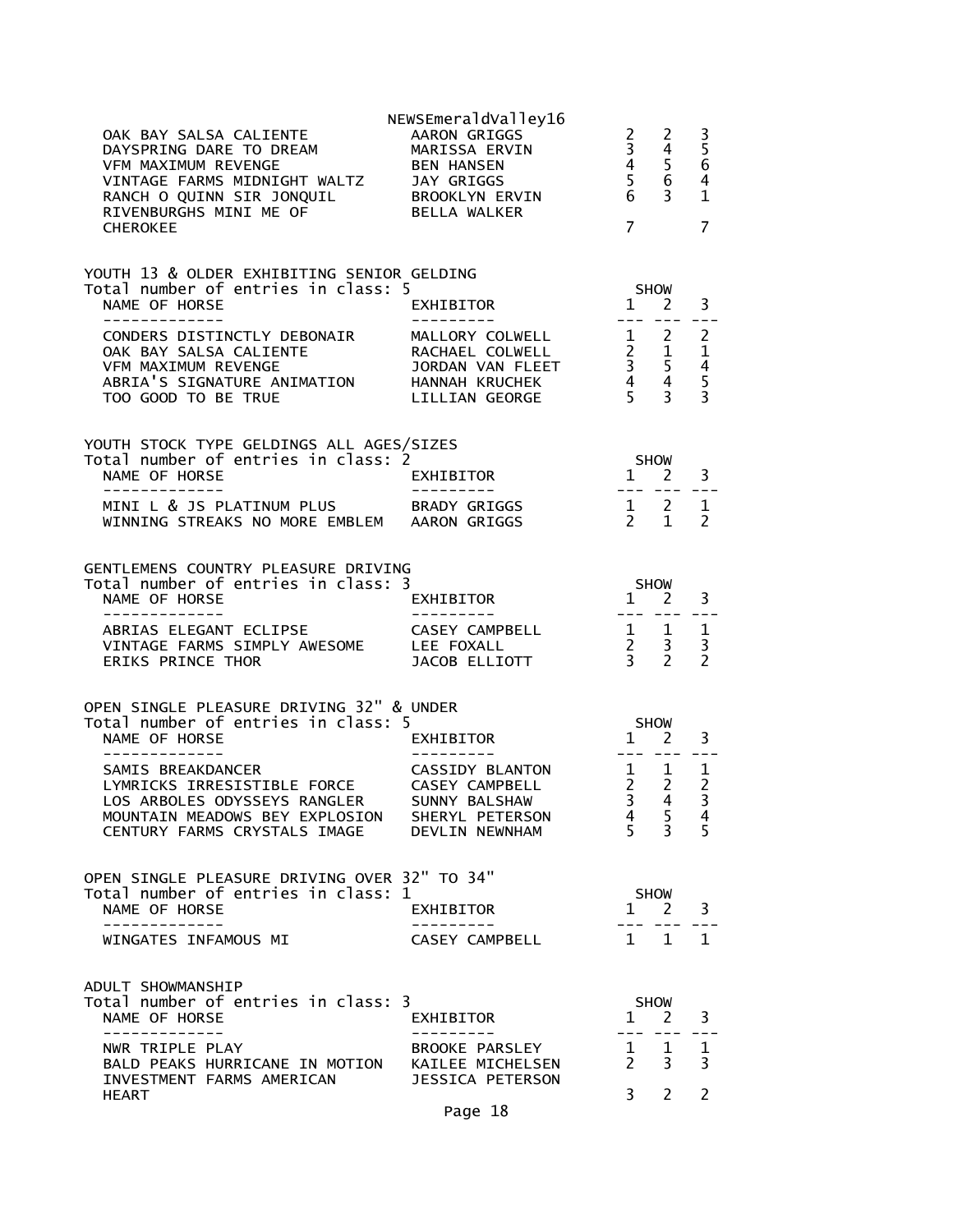| AMATEUR SHOWMANSHIP                                                                                                                                                                                                                                                        |                                                                                                                                              |                                           |                                                                                                    |                                                                       |
|----------------------------------------------------------------------------------------------------------------------------------------------------------------------------------------------------------------------------------------------------------------------------|----------------------------------------------------------------------------------------------------------------------------------------------|-------------------------------------------|----------------------------------------------------------------------------------------------------|-----------------------------------------------------------------------|
| Total number of entries in class: 7<br>NAME OF HORSE<br>-------------                                                                                                                                                                                                      | EXHIBITOR<br>----------                                                                                                                      | SHOW<br>1<br>$- - -$                      | <sup>2</sup>                                                                                       | 3                                                                     |
| NWR TRIPLE PLAY<br>DAYSPRING FIRST LIGHT                                                                                                                                                                                                                                   | BROOKE PARSLEY<br>AILENE PRITCHETT                                                                                                           |                                           | $1\quad 2$                                                                                         | 2                                                                     |
| INVESTMENT FARMS AMERICAN                                                                                                                                                                                                                                                  | <b>TARAP</b><br><b>JESSICA PETERSON</b>                                                                                                      | $\mathbf{2}$                              | 1                                                                                                  | 1                                                                     |
| <b>HEART</b><br>BALD PEAKS HURRICANE IN MOTION KAILEE MICHELSEN<br>COUNTRY RDS HUGHSTONS RIO                                                                                                                                                                               | <b>HEATHER FOUSEK</b>                                                                                                                        | $\overline{\mathbf{3}}$<br>$\overline{4}$ | 4<br>3                                                                                             | 3<br>4                                                                |
| <b>GRANDE</b><br>OAK GROVE LEGENDS MICHELANGELO STACEY RADKE<br>SCOTT CREEK MONARCH DYNAMIC CARLEEN CROSBY                                                                                                                                                                 |                                                                                                                                              | 5 <sub>1</sub><br>6                       | 6<br>5<br>$\overline{7}$                                                                           | $\begin{array}{c} 6 \\ 5 \end{array}$<br>$\overline{7}$               |
| ADULT SPECIAL NEEDS SHOWMANSHIP                                                                                                                                                                                                                                            |                                                                                                                                              |                                           |                                                                                                    |                                                                       |
| Total number of entries in class: 2<br>NAME OF HORSE<br>-------------                                                                                                                                                                                                      | EXHIBITOR<br>--------                                                                                                                        | <b>SHOW</b>                               | 1 2<br>--- ---                                                                                     | 3                                                                     |
| SCOTT CREEK MYSTICAL CALENDAR INDI WOOD<br>GIRL                                                                                                                                                                                                                            |                                                                                                                                              |                                           | $1 \quad 1$                                                                                        | $\mathbf{1}$                                                          |
| YOUTH COUNTRY PLEASURE DRIVING 12 & UNDER<br>Total number of entries in class: 6                                                                                                                                                                                           |                                                                                                                                              |                                           | SHOW                                                                                               |                                                                       |
| NAME OF HORSE<br>--------------                                                                                                                                                                                                                                            | EXHIBITOR<br>----------                                                                                                                      | $1 \quad 2$                               | . <i>.</i>                                                                                         | 3<br>$- -$                                                            |
| VINTAGE FARMS MIDNIGHT WALTZ<br>HUNTERBERRY HILL KENYA SE PRESLEY CREECY<br>VIEWCREST CAPTAIN MORGAN<br>HCM BUCKS MARISOL<br>RANCH O QUINN SIR JONQUIL BROOKLYN ERVIN<br>DAYSPRING DARE TO DREAM                                                                           | JAY GRIGGS<br>PAYTEN CREECY<br>EMILY HALL<br>MARISSA ERVIN                                                                                   | $1\quad 1$<br>$\frac{5}{6}$               | $\begin{array}{ccc} 2 & 6 \\ 3 & 3 \\ 4 & 5 \\ 5 & 2 \\ 6 & 3 \end{array}$<br>$6\overline{6}$<br>4 | 1<br>6534<br>2                                                        |
| YOUTH COUNTRY PLEASURE DRIVING 13 & OLDER                                                                                                                                                                                                                                  |                                                                                                                                              |                                           |                                                                                                    |                                                                       |
| Total number of entries in class: 10<br>NAME OF HORSE<br>--------------                                                                                                                                                                                                    | EXHIBITOR                                                                                                                                    | $\mathbf{1}$                              | <b>SHOW</b><br>$\overline{2}$                                                                      | 3                                                                     |
| VINTAGE FARMS MIDNIGHT WALTZ<br>SCOTT CREEK JAZZ TRIBUTE<br>SUNNYVALE MONARCHOS MAJESTIC<br>OAK GROVE LEGENDS BORN TO RUN DEVLIN NEWNHAM<br>ROGERS HSR SIR WINSALOT<br>VINTAGE FARMS SIMPLY AWESOME<br>OAK BAY BURNISHED EDITION<br>TOO GOOD TO BE TRUE<br>NWR TRIPLE PLAY | RACHAEL COLWELL<br>NATHAN HOWELL<br>SUNNY BALSHAW<br>REBECCA MYERS<br><b>IVY FOXALL</b><br>OLIVIA TUCKER<br>LILLIAN GEORGE<br>HANNAH KRUCHEK | 6<br>$\overline{7}$<br>8                  | $1 \quad 2$<br>$\begin{array}{ccc} 2 & 7 \\ 3 & 4 \\ 4 & 1 \\ 5 & 6 \end{array}$<br>8<br>5<br>3    | 3<br>$\overline{4}$<br>$\frac{1}{2}$<br>5<br>6<br>$\overline{7}$<br>8 |
| OPEN ROADSTER<br>Total number of entries in class: 3<br>NAME OF HORSE                                                                                                                                                                                                      | EXHIBITOR                                                                                                                                    | 1                                         | <b>SHOW</b><br><sup>2</sup>                                                                        | 3                                                                     |
| -----------<br>SAMIS TRIPOLI<br>NWR POETRY IN RHYTHM<br>VFM FAIREST IMAGE                                                                                                                                                                                                  | <b>CASSIDY BLANTON</b><br>CASEY CAMPBELL<br>RACHEL WILLIAMS                                                                                  | 1<br>$\overline{2}$<br>$\overline{3}$     | 1<br>2<br>$\overline{3}$                                                                           | 1<br>$\frac{2}{3}$                                                    |

SPECIAL NEEDS DRIVING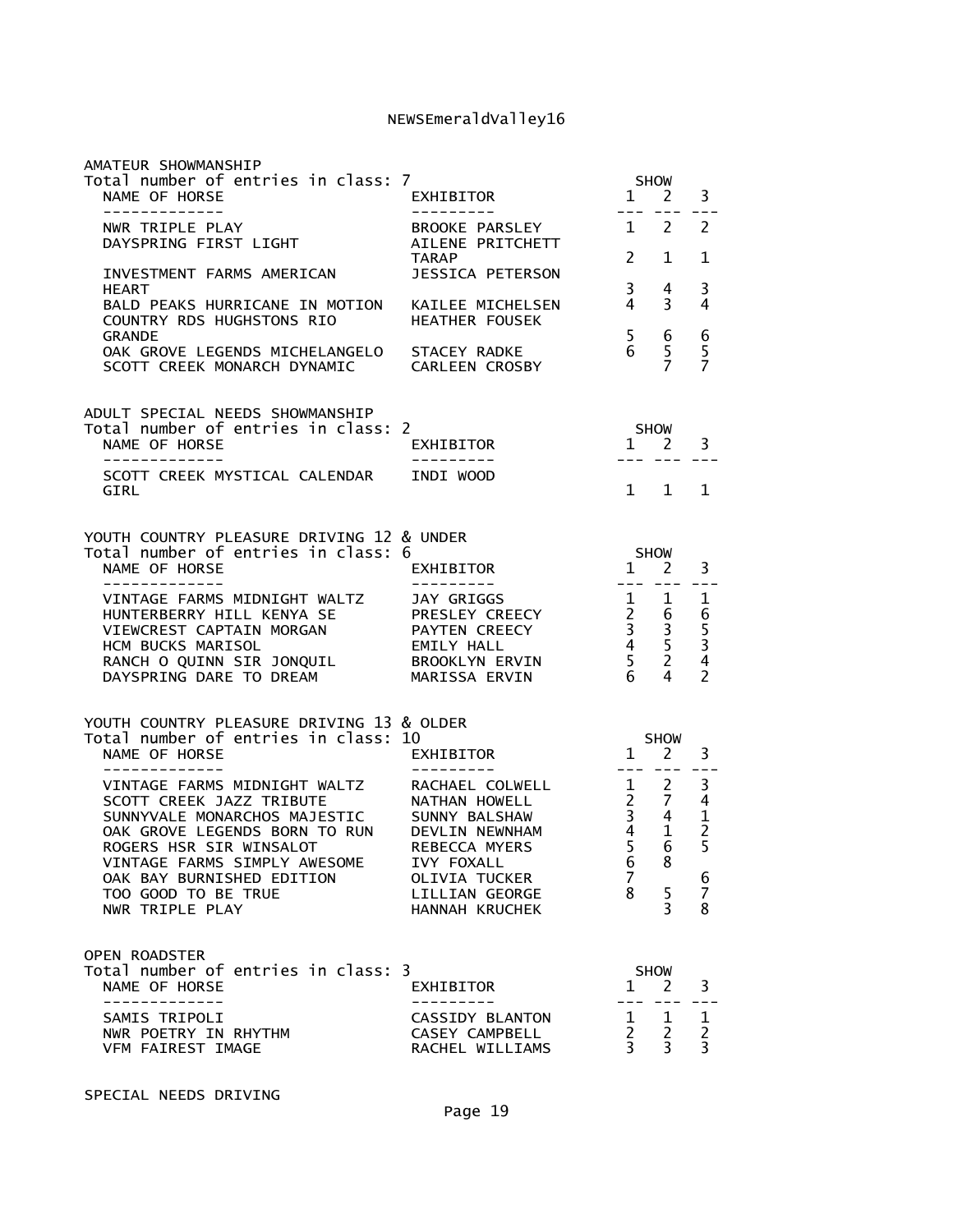| NEWSEmeraldValley16                                                                                                                                                                                                      |                                                                                                                                               |                                             |                                                                                              |                                                                                                                                                                                                                                                                                                                                                                                                                                                                                                                                    |
|--------------------------------------------------------------------------------------------------------------------------------------------------------------------------------------------------------------------------|-----------------------------------------------------------------------------------------------------------------------------------------------|---------------------------------------------|----------------------------------------------------------------------------------------------|------------------------------------------------------------------------------------------------------------------------------------------------------------------------------------------------------------------------------------------------------------------------------------------------------------------------------------------------------------------------------------------------------------------------------------------------------------------------------------------------------------------------------------|
| EXHIBITOR                                                                                                                                                                                                                |                                                                                                                                               |                                             |                                                                                              |                                                                                                                                                                                                                                                                                                                                                                                                                                                                                                                                    |
| BONSAI RUN TANGERINE TWIST                                                                                                                                                                                               |                                                                                                                                               |                                             |                                                                                              |                                                                                                                                                                                                                                                                                                                                                                                                                                                                                                                                    |
| AMATEUR CLASSIC PLEASURE DRIVING LEVEL 1                                                                                                                                                                                 |                                                                                                                                               |                                             |                                                                                              |                                                                                                                                                                                                                                                                                                                                                                                                                                                                                                                                    |
| EXHIBITOR                                                                                                                                                                                                                |                                                                                                                                               |                                             | 3                                                                                            |                                                                                                                                                                                                                                                                                                                                                                                                                                                                                                                                    |
| JULIE HEMENWAY<br>HEMEL ---<br>PAUL TARAP<br>KELSEY<br>KELSEY LOGUE<br>COUNTRY RDS HUGHSTONS RIO<br>HEATHER FOUSEK                                                                                                       |                                                                                                                                               |                                             | $\overline{c}$<br>$\mathbf{1}$<br>6                                                          |                                                                                                                                                                                                                                                                                                                                                                                                                                                                                                                                    |
| JACOB ELLIOTT<br>RHMF GEMINIS SPARKLIN KID CINDY SAUM<br>GERRY RADKE                                                                                                                                                     |                                                                                                                                               | $\overline{7}$                              | $\overline{\mathbf{3}}$<br>$\overline{4}$                                                    |                                                                                                                                                                                                                                                                                                                                                                                                                                                                                                                                    |
| AMATEUR CLASSIC PLEASURE DRIVING LEVEL 2<br>Total number of entries in class: 6<br>.<br>EXHIBITOR                                                                                                                        |                                                                                                                                               |                                             | 3                                                                                            |                                                                                                                                                                                                                                                                                                                                                                                                                                                                                                                                    |
| AILENE PRITCHETT<br><b>TARAP</b><br>DAY HILL UNOS CIGARS RELOAD TAMMY OSGOOD<br>OAK BAY SALSA CALIENTE KERRI GRIGGS<br>OAK BAY ROGUE VALLEY EDITION LISA BROSTAD<br>RON WHITEMAN<br>BAMBI ROYLANCE                       |                                                                                                                                               |                                             | 3                                                                                            |                                                                                                                                                                                                                                                                                                                                                                                                                                                                                                                                    |
| Total number of entries in class: 5                                                                                                                                                                                      |                                                                                                                                               |                                             | 3                                                                                            |                                                                                                                                                                                                                                                                                                                                                                                                                                                                                                                                    |
| VINTAGE FARMS MIDNIGHT WALTZ KERRI GRIGGS<br>BROOKE PARSLEY<br>ZARZUELAS CORINTHIAN ADONIS ROBERTA HARDY                                                                                                                 |                                                                                                                                               |                                             |                                                                                              |                                                                                                                                                                                                                                                                                                                                                                                                                                                                                                                                    |
| BAMBI ROYLANCE                                                                                                                                                                                                           |                                                                                                                                               | $\frac{3}{5}$                               | 2<br>5                                                                                       |                                                                                                                                                                                                                                                                                                                                                                                                                                                                                                                                    |
| Total number of entries in class: 15<br>EXHIBITOR                                                                                                                                                                        |                                                                                                                                               | <b>SHOW</b>                                 | 3                                                                                            |                                                                                                                                                                                                                                                                                                                                                                                                                                                                                                                                    |
| MARISSA ERVIN<br>RACHAEL COLWELL<br>JAY GRIGGS<br><b>BROOKLYN ERVIN</b><br>MARISSA ERVIN<br>PAYTEN CREECY<br>PRESLEY CREECY<br>IVY FOXALL<br>LILLIAN GEORGE<br>DEVLIN NEWNHAM<br><b>BROOKLYN ERVIN</b><br>PRESLEY CREECY | $\overline{c}$<br>$\overline{\mathbf{3}}$<br>4<br>5<br>6<br>$\overline{7}$<br>8                                                               | 7<br>$\mathcal{P}$<br>3<br>5<br>1<br>6<br>8 | 7<br>2<br>8<br>4<br>1<br>6<br>3                                                              | 5                                                                                                                                                                                                                                                                                                                                                                                                                                                                                                                                  |
|                                                                                                                                                                                                                          | Total number of entries in class: 1<br>Total number of entries in class: 7<br>EXHIBITOR<br>INVESTMENT FARMS AMERICAN<br>JESSICA PETERSON<br>. |                                             | <b>SHOW</b><br>$- - - -$<br><b>SHOW</b><br>$4\overline{ }$<br>5 <sup>7</sup><br>$\mathbf{1}$ | SHOW<br>$1 \quad 2 \quad 3$<br>$------$<br>SPENCER SANDERS 1 1 1<br>$1 \quad 2$<br>$\begin{array}{cc} 1 & 6 \\ 2 & 2 \\ 3 & 3 \end{array}$<br>6<br>$\begin{array}{cc} 4 & 1 \\ 5 & 4 \\ 6 & 5 \end{array}$<br>5<br>$\begin{array}{c} 4 \\ 5 \end{array}$<br>$1 \quad 2$<br>$1 \quad 1$<br>$\begin{array}{ccccccc}\n 1 & 1 & 3 \\  2 & 4 & 4 \\  3 & 2 & 1 \\  4 & 3 & 2 \\  5 & 5 & 6 \\  6 & 6 & 5\n \end{array}$<br>SHOW<br>1<br>2<br>$\begin{array}{ccccc} 1 & 1 & 1 \\ 2 & 2 & 4 \\ 3 & 4 & 3 \end{array}$<br>$1 \quad 2$<br>4 |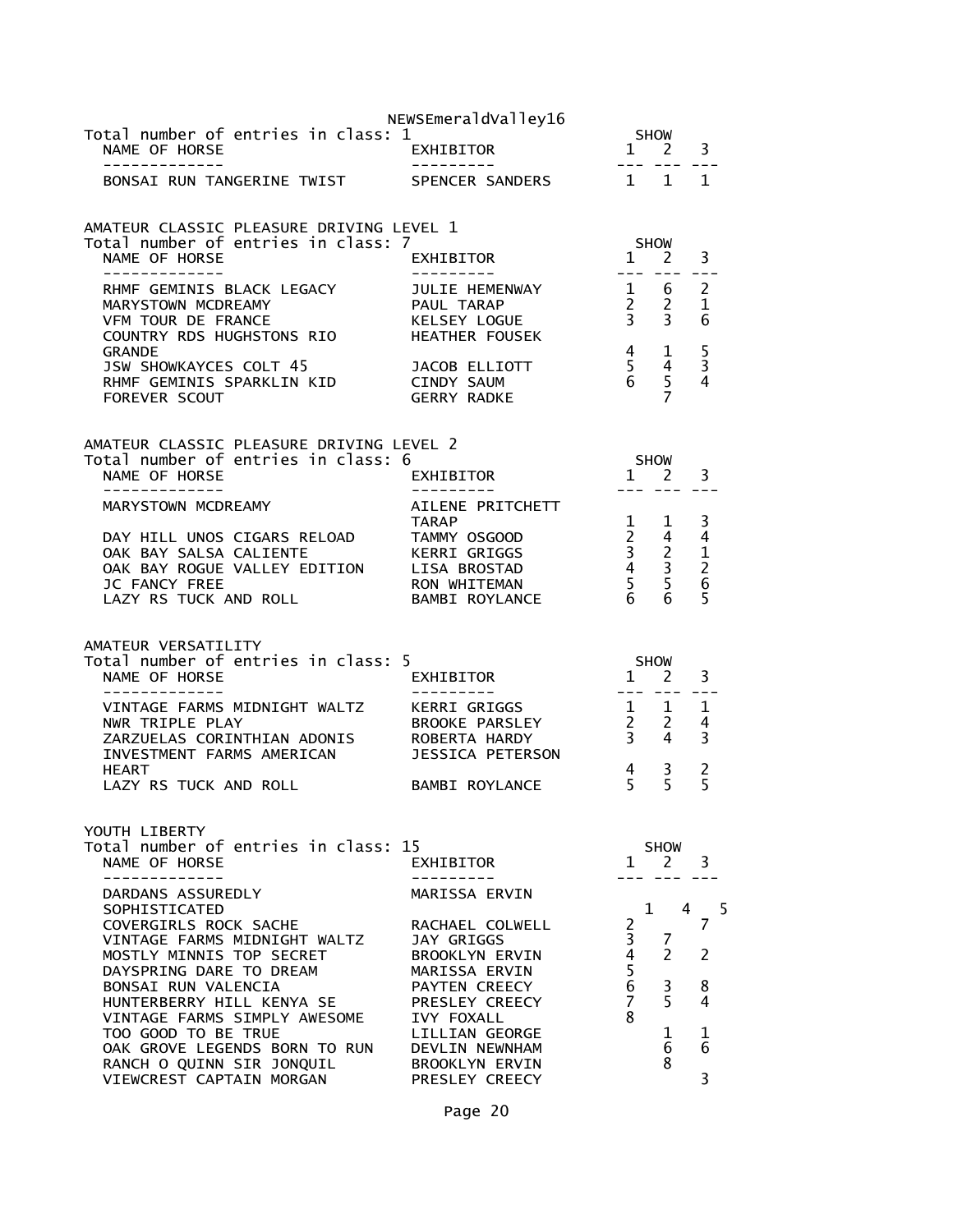| YOUTH HUNTER 13 & OLDER<br>Total number of entries in class: 21<br>NAME OF HORSE<br>-------------                                                                                                                                                                                                                                                                              | '1<br>EXHIBITOR<br>-----------                                                   | 100 H H H H                                                  | SHOW<br>1 2                                                                     | 3                                                 |
|--------------------------------------------------------------------------------------------------------------------------------------------------------------------------------------------------------------------------------------------------------------------------------------------------------------------------------------------------------------------------------|----------------------------------------------------------------------------------|--------------------------------------------------------------|---------------------------------------------------------------------------------|---------------------------------------------------|
| WINNING STREAKS NO MORE EMBLEM<br>OAK BAY BURNISHED EDITION<br>MALLORY COLWELL<br>MINI L & JS PLATINUM PLUS<br>RACHAEL COLWELL<br>MINT L & JS PLATINOM PLOS<br>SUNNYVALE DEALERS PF FLYER<br>VINTAGE FARMS BOLEROS MERENGUE DEVLIN NEWNHAM<br>CENTURY FARMS QUAZAR<br>COLUMBIA MIGHTY TITAN AVERY ROWLAND<br>LOS ARBOLES ODYSSEYS RANGLER<br>SUNNY BALSHAW<br>VINTAGE FARMS MI |                                                                                  | $\overline{1}$<br>$\frac{4}{5}$<br>6<br>$7\overline{ }$<br>8 | $\frac{2}{3}$ 4<br>$\overline{7}$<br>6<br>$\mathcal{P}$<br>$\frac{1}{3}$<br>8   | 4<br>3<br>2<br>6<br>1<br>$\overline{7}$<br>5<br>8 |
| YOUTH HUNTER 12 & UNDER<br>Total number of entries in class: 14<br>NAME OF HORSE<br>--------------                                                                                                                                                                                                                                                                             | .4<br>EXHIBITOR<br>----------                                                    |                                                              | $5HOW$<br>$1 \t2 \t3$                                                           |                                                   |
| VINTAGE FARMS MIDNIGHT WALTZ JAY GRIGGS<br>MOSTLY MINITS TOP SECRET BROOKLYN ERVIN<br>MOSTLY MINITS TOP SECRET BROOKLYN ERVIN<br>MINI L & JS PLATINUM PLUS<br>RANCH O QUINN SIR JONQUIL BRADY GRIGGS<br>RANCH O QUINN SIR JONQUIL BROOKLYN ERVIN<br>DARDANS ASSUREDLY MARISSA ERVIN<br>SOPHISTICATED                                                                           |                                                                                  | 5 <sub>5</sub>                                               | 1<br>6 4                                                                        | 6<br>-7                                           |
| WINNING STREAKS NO MORE EMBLEM AARON GRIGGS<br>HUNTERBERRY HILL KENYA SE PRESLEY CREECY<br>VIEWCREST CAPTAIN MORGAN PAYTEN CREECY<br>RIVENBURGHS MINI ME OF<br><b>CHEROKEE</b>                                                                                                                                                                                                 | <b>BELLA WALKER</b>                                                              | $\begin{array}{c} 7 \\ 8 \end{array}$                        | $5\overline{)}$<br>8                                                            | $\overline{2}$<br>5<br>8                          |
| YOUTH HUNTER 7 & UNDER<br>Total number of entries in class: 5<br>NAME OF HORSE<br>-------------                                                                                                                                                                                                                                                                                | ;<br>EXHIBITOR<br>---------                                                      |                                                              | $5HOW$<br>1 2 3<br>--- --- ---                                                  |                                                   |
| ABRIA'S SIGNATURE ANIMATION SAWYER COLWELL<br>VFM ABRACADABRA<br>VINTAGE FARMS MIDNIGHT WALTZ       DARRIEN GRIGGS<br>MINI L & JS PLATINUM PLUS                                                                                                                                                                                                                                | DARRIEN GRIGGS<br>SAWYER COLWELL                                                 |                                                              | $\begin{array}{ccccc}\n1 & 1 & 1 \\ 2 & 4 & 3 \\ 3 & 2 & 2\n\end{array}$<br>4 3 | 4                                                 |
| AMATEUR HUNTER<br>Total number of entries in class: 18<br>NAME OF HORSE<br>. _ _ _ _ _ _ _ _ _ _ _                                                                                                                                                                                                                                                                             | EXHIBITOR<br>------                                                              |                                                              | SHOW<br>$1 \quad 2$                                                             | 3                                                 |
| MARYSTOWN MCDREAMY<br>HIGH ROLLER LADY TRIPLE LUCK<br>CONDERS DISTINCTLY DEBONAIR<br>DAYSPRING FIRST LIGHT                                                                                                                                                                                                                                                                     | AILENE PRITCHETT<br>TARAP<br>JESSICA KIMBALL<br>KERRI GRIGGS<br>AILENE PRITCHETT | $\mathbf{1}$<br>$\overline{2}$<br>3 <sup>7</sup>             | $\overline{2}$                                                                  | 1                                                 |
| NWR TRIPLE PLAY<br>BALD PEAKS HURRICANE IN MOTION KAILEE MICHELSEN<br>VINTAGE FARMS MIDNIGHT WALTZ<br>SCOTT CREEK MYSTICAL CALENDAR                                                                                                                                                                                                                                            | TARAP<br>BROOKE PARSLEY<br><b>KERRI GRIGGS</b><br>JESSICA KIMBALL<br>Page 21     | $4 \quad$<br>5 <sup>1</sup><br>6                             | $\mathbf{1}$<br>3 <sup>7</sup><br>4                                             | $\frac{5}{3}$<br>6                                |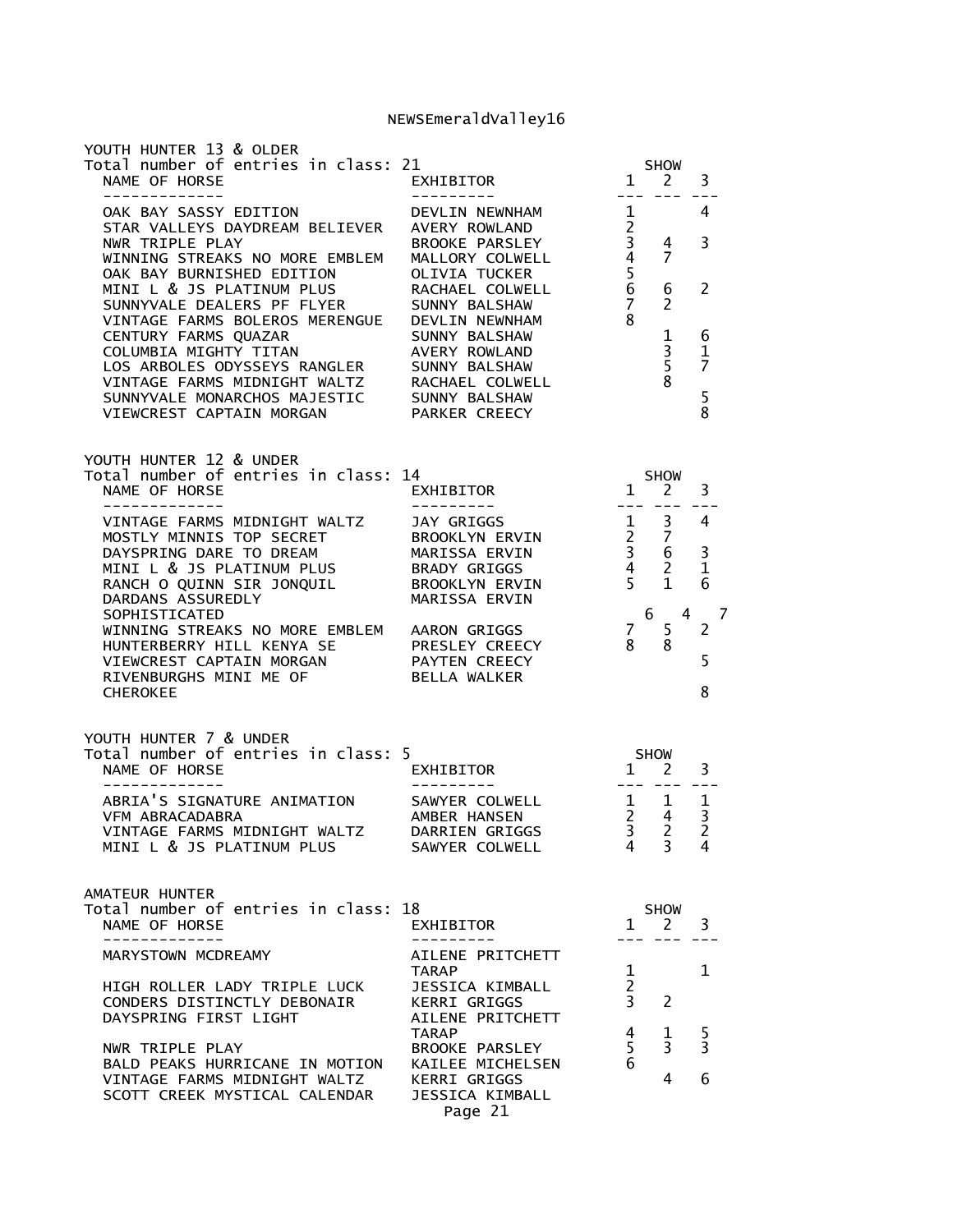|                                                                                                                                                                                                                                                                                                                             | NEWSEmeraldValley16                                                                                                                                                                                                                                                                                                                                                                                                                                                                |                                                                                                                                  |                                                                                |                                                                           |
|-----------------------------------------------------------------------------------------------------------------------------------------------------------------------------------------------------------------------------------------------------------------------------------------------------------------------------|------------------------------------------------------------------------------------------------------------------------------------------------------------------------------------------------------------------------------------------------------------------------------------------------------------------------------------------------------------------------------------------------------------------------------------------------------------------------------------|----------------------------------------------------------------------------------------------------------------------------------|--------------------------------------------------------------------------------|---------------------------------------------------------------------------|
| GIRL<br>MINI L & JS PLATINUM PLUS<br>VFM MAXIMUM REVENGE KATIE HANSEN<br>WINNING STREAKS NO MORE EMBLEM KERRI GRIGGS                                                                                                                                                                                                        | KERRI GRIGGS                                                                                                                                                                                                                                                                                                                                                                                                                                                                       |                                                                                                                                  | 5<br>6<br>7                                                                    | 2<br>4                                                                    |
| <b>OPEN HUNTER</b><br>Total number of entries in class: 13<br>NAME OF HORSE                                                                                                                                                                                                                                                 | EXHIBITOR                                                                                                                                                                                                                                                                                                                                                                                                                                                                          | $\overline{1}$                                                                                                                   | SHOW<br>$2^{\circ}$                                                            | 3                                                                         |
| -------------<br>SUNNYVALE DEALERS PF FLYER<br>DAYSPRING FIRST LIGHT<br>CENTURY FARMS QUAZAR<br>MINI L & JS PLATINUM PLUS KERRI GRIGGS<br>CONDERS DISTINCTLY DEBONAIR KERRI GRIGGS<br>SUNNYVALE MONARCHOS MAJESTIC SUNNY BALSHAW<br>LOS ARBOLES ODYSSEYS RANGLER SUNNY BALSHAW<br>VINTAGE FARMS MIDNIGHT WALTZ KERRI GRIGGS | ----------<br>SUNNY BALSHAW<br>AILENE PRITCHETT<br><b>TARAP</b><br>SUNNY BALSHAW                                                                                                                                                                                                                                                                                                                                                                                                   | $\begin{array}{cccccc} - & - & - & - & - \\ & - & - & - & - \end{array}$<br>$\begin{array}{c} 2 \\ 3 \\ 4 \\ 5 \\ 6 \end{array}$ | $1 \quad 2$<br>$\mathbf{1}$<br>3<br>$\overline{5}$<br>6<br>4<br>$\overline{7}$ | $\overline{7}$<br>1<br>4<br>$\overline{\mathbf{3}}$<br>$\frac{2}{5}$<br>6 |
| DEVLOPMENTALLY DISABLED HUNTER<br>Total number of entries in class: 1<br>NAME OF HORSE                                                                                                                                                                                                                                      | $1$ $\overline{\phantom{1}}$ $\overline{\phantom{1}}$ $\overline{\phantom{1}}$ $\overline{\phantom{1}}$ $\overline{\phantom{1}}$ $\overline{\phantom{1}}$ $\overline{\phantom{1}}$ $\overline{\phantom{1}}$ $\overline{\phantom{1}}$ $\overline{\phantom{1}}$ $\overline{\phantom{1}}$ $\overline{\phantom{1}}$ $\overline{\phantom{1}}$ $\overline{\phantom{1}}$ $\overline{\phantom{1}}$ $\overline{\phantom{1}}$ $\overline{\phantom{1}}$ $\overline{\phantom{1}}$<br>EXHIBITOR |                                                                                                                                  |                                                                                | 3                                                                         |
| VFM TOUR DE FRANCE                                                                                                                                                                                                                                                                                                          | BRIAN LOGUE                                                                                                                                                                                                                                                                                                                                                                                                                                                                        |                                                                                                                                  | $1\quad1$                                                                      | 1                                                                         |
| YOUTH SINGLE PLEASURE DRIVING 12 & UNDER<br>Total number of entries in class: 0                                                                                                                                                                                                                                             |                                                                                                                                                                                                                                                                                                                                                                                                                                                                                    |                                                                                                                                  |                                                                                |                                                                           |
|                                                                                                                                                                                                                                                                                                                             |                                                                                                                                                                                                                                                                                                                                                                                                                                                                                    |                                                                                                                                  |                                                                                |                                                                           |
| YOUTH SINGLE PLEASURE DRIVING 13 & OLDER<br>Total number of entries in class: 3<br>NAME OF HORSE                                                                                                                                                                                                                            | EXHIBITOR                                                                                                                                                                                                                                                                                                                                                                                                                                                                          | $1 \quad 2$                                                                                                                      | SHOW                                                                           | 3                                                                         |
| LYMRICKS IRRESISTIBLE FORCE AVERY ROWLAND<br>LOS ARBOLES ODYSSEYS RANGLER SUNNY BALSHAW<br>CENTURY FARMS CRYSTALS IMAGE                                                                                                                                                                                                     | DEVLIN NEWNHAM                                                                                                                                                                                                                                                                                                                                                                                                                                                                     | $- - - -$                                                                                                                        | $\begin{array}{ccc} 1 & 1 \\ 2 & 2 \\ 3 & 3 \end{array}$                       | $\mathbf{1}$<br>3<br>$\overline{\phantom{0}}$                             |
| AMATEUR STOCK TYPE STALLIONS ALL AGES/SIZES<br>Total number of entries in class: 1<br>NAME OF HORSE NAME OF STRAINING STRAINING<br>. _ _ _ _ _ _ _ _ _ _ _ _                                                                                                                                                                | <b>EXHIBITOR</b>                                                                                                                                                                                                                                                                                                                                                                                                                                                                   |                                                                                                                                  | <b>SHOW</b><br>1 2                                                             | 3                                                                         |
| AMATEUR OWNED TRAINED EXHIBITED SENIOR STALLIONS LEVEL 1<br>Total number of entries in class: 0                                                                                                                                                                                                                             |                                                                                                                                                                                                                                                                                                                                                                                                                                                                                    |                                                                                                                                  |                                                                                |                                                                           |
| AMATEUR OWNED TRAINED EXHIBITED SENIOR STALLION LEVEL 2<br>Total number of entries in class: 1<br>NAME OF HORSE<br>-------------<br>COVERGIRLS ROCK SACHE                                                                                                                                                                   | EXHIBITOR<br>----------<br>KERRI GRIGGS                                                                                                                                                                                                                                                                                                                                                                                                                                            | $\mathbf{1}$                                                                                                                     | <b>SHOW</b><br><sup>2</sup><br>--- ---<br>$1 \quad 1 \quad 1$                  | 3                                                                         |
| AMATEUR SENIOR STALLIONS LEVEL 1<br>Total number of entries in class: 2<br>NAME OF HORSE<br>----------                                                                                                                                                                                                                      | EXHIBITOR<br>. <u>.</u> .                                                                                                                                                                                                                                                                                                                                                                                                                                                          |                                                                                                                                  | <b>SHOW</b><br>1 2                                                             | 3                                                                         |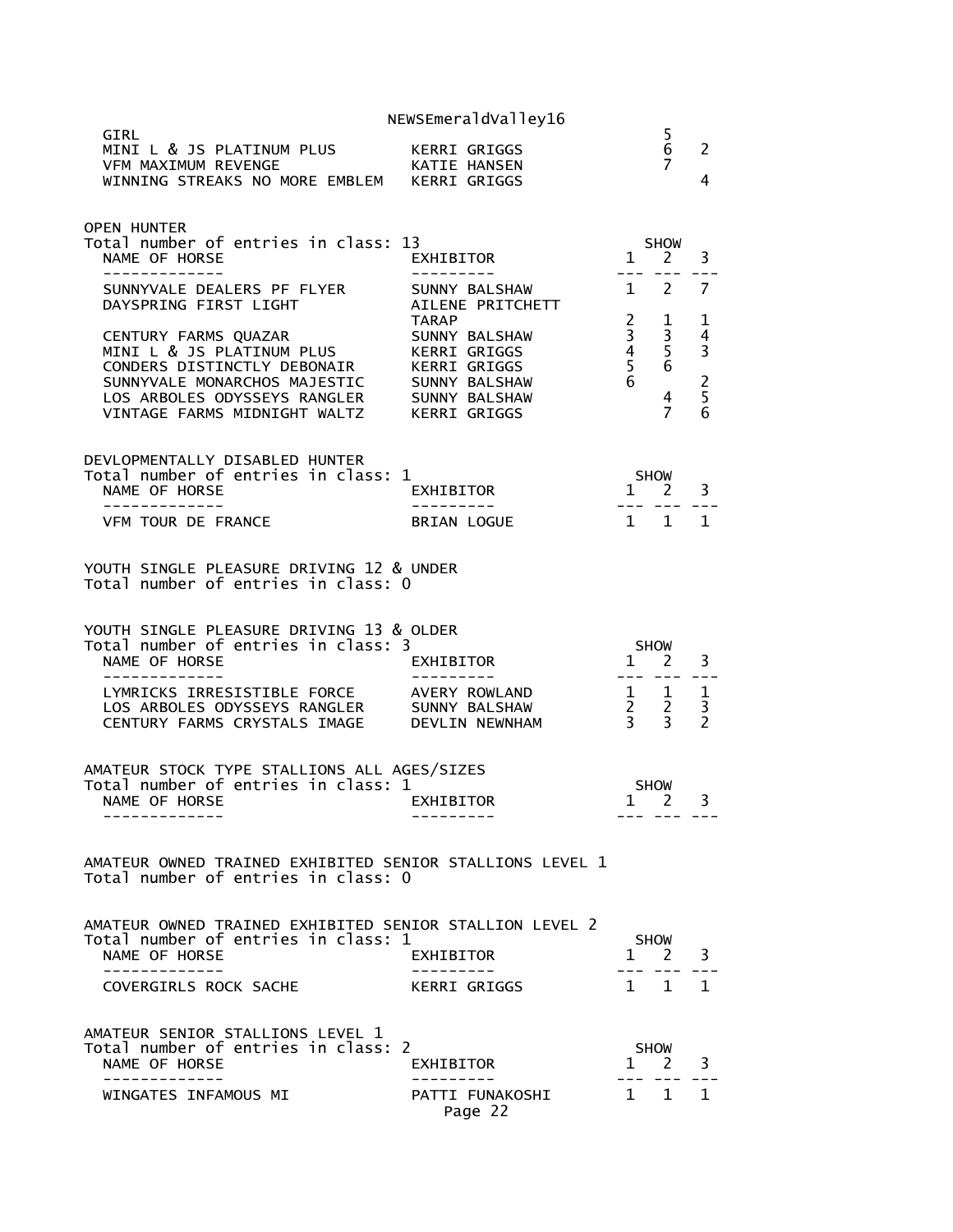| ZARZUELAS CORINTHIAN ADONIS                                                                                                                                                                                                                            | NEWSEmeraldValley16<br>ROBERTA HARDY                                                                                                                                 | $\mathcal{P}$                                                                        | $\mathcal{L}$                                                            | 2                                              |
|--------------------------------------------------------------------------------------------------------------------------------------------------------------------------------------------------------------------------------------------------------|----------------------------------------------------------------------------------------------------------------------------------------------------------------------|--------------------------------------------------------------------------------------|--------------------------------------------------------------------------|------------------------------------------------|
| AMATEUR SENIOR STALLIONS LEVEL 2<br>Total number of entries in class: 2<br>NAME OF HORSE<br>-------------                                                                                                                                              | EXHIBITOR<br>----------                                                                                                                                              |                                                                                      | <b>SHOW</b><br>$1 \quad 2$<br>--- ---                                    | 3                                              |
| WINGATES INFAMOUS MI<br>COVERGIRLS ROCK SACHE                                                                                                                                                                                                          | LEIGH MURRAY<br>KERRI GRIGGS                                                                                                                                         | $\begin{matrix} 1 & 1 \\ 2 & 2 \end{matrix}$                                         | $\overline{2}$                                                           | $\mathbf 1$<br>$\overline{2}$                  |
| CLASSIC PLEASURE DRIVING GELDINGS<br>Total number of entries in class: 8<br>NAME OF HORSE                                                                                                                                                              | EXHIBITOR                                                                                                                                                            | $1 \quad$                                                                            | <b>SHOW</b><br>2                                                         | 3                                              |
| --------------<br>OAK BAY SALSA CALIENTE<br>DAY HILL UNOS CIGARS RELOAD<br>OAK BAY ROGUE VALLEY EDITION<br>VFM TOUR DE FRANCE<br>BONSAI RUN AND DON'T LOOK BACK<br>STEPPING STONES RB PRIME TIME<br>RHMF GEMINIS SPARKLIN KID<br>LAZY RS TUCK AND ROLL | --------<br>KERRI GRIGGS<br>TAMMY OSGOOD<br>LISA BROSTAD<br>KELSEY LOGUE<br>CHERIE SMITH<br>PATRICIA LEWIS<br>CINDY SAUM<br><b>BAMBI ROYLANCE</b>                    | $   \,$<br>$\mathbf{1}$<br>$2^{\circ}$<br>$\overline{3}$<br>4 <sup>1</sup><br>5<br>6 | $\frac{1}{2}$<br>2<br>$\mathbf{1}$<br>5<br>4<br>3<br>6<br>$\overline{7}$ | $\frac{3}{2}$<br>$\mathbf{1}$<br>5<br>4<br>6   |
| LADIES COUNTRY PLEASURE DRIVING<br>Total number of entries in class: 11<br>NAME OF HORSE<br>_____________                                                                                                                                              | EXHIBITOR                                                                                                                                                            | $\mathbf{1}$<br>$- - -$                                                              | <b>SHOW</b><br>2<br>$- - -$                                              | 3                                              |
| SWEET REVENGE<br>INVESTMENT FARMS AMERICAN<br><b>HEART</b><br>BAR NS CHECK OUT MY ASSET<br>VINTAGE FARMS MIDNIGHT WALTZ<br>RANCH O QUINN SIR JONQUIL<br>ROGERS HSR SIR WINSALOT<br>NWR TRIPLE PLAY<br>VINTAGE FARMS TUSCAN TANGO<br>PRF IN YOUR DREAMS | AILENE TARAP<br>JESSICA PETERSON<br>TAMMY OSGOOD<br>KERRI GRIGGS<br>ADELYN ROWLAND<br>CASEY CAMPBELL<br><b>BROOKE PARSLEY</b><br>RACHAEL WILLIAMS<br>MARCIA CHINNICK | $1 \quad$<br>$\overline{2}$<br>3<br>$\frac{4}{5}$<br>6                               | 2<br>5<br>3<br>$\mathbf{1}$<br>4<br>6                                    | 1<br>2<br>$\overline{3}$<br>4<br>$\frac{5}{6}$ |
| YOUTH COSTUME<br>Total number of entries in class: 0                                                                                                                                                                                                   |                                                                                                                                                                      |                                                                                      |                                                                          |                                                |
| <b>GENTLEMENS ROADSTER</b><br>Total number of entries in class: 4<br>NAME OF HORSE<br>SAMIS TRIPOLI<br>NWR POETRY IN RHYTHM<br>NWR TRIPLE PLAY<br>DAYSPRING FIRST LIGHT                                                                                | EXHIBITOR<br>CHRIS BLANTON<br>CASEY CAMPBELL<br>JACOB ELLIOTT<br>PAUL TARAP                                                                                          | $\mathbf{1}$<br>3 <sup>7</sup><br>$\overline{4}$                                     | <b>SHOW</b><br>2<br>$1 \quad 1$<br>$2 \quad 2$<br>$\overline{3}$<br>4    | 3<br>1<br>$\frac{2}{3}$<br>$\overline{4}$      |
| SENIOR STALLIONS 28" & UNDER<br>Total number of entries in class: 0                                                                                                                                                                                    |                                                                                                                                                                      |                                                                                      |                                                                          |                                                |
| SENIOR STALLIONS OVER 28" TO 30"<br>Total number of entries in class: 0                                                                                                                                                                                |                                                                                                                                                                      |                                                                                      |                                                                          |                                                |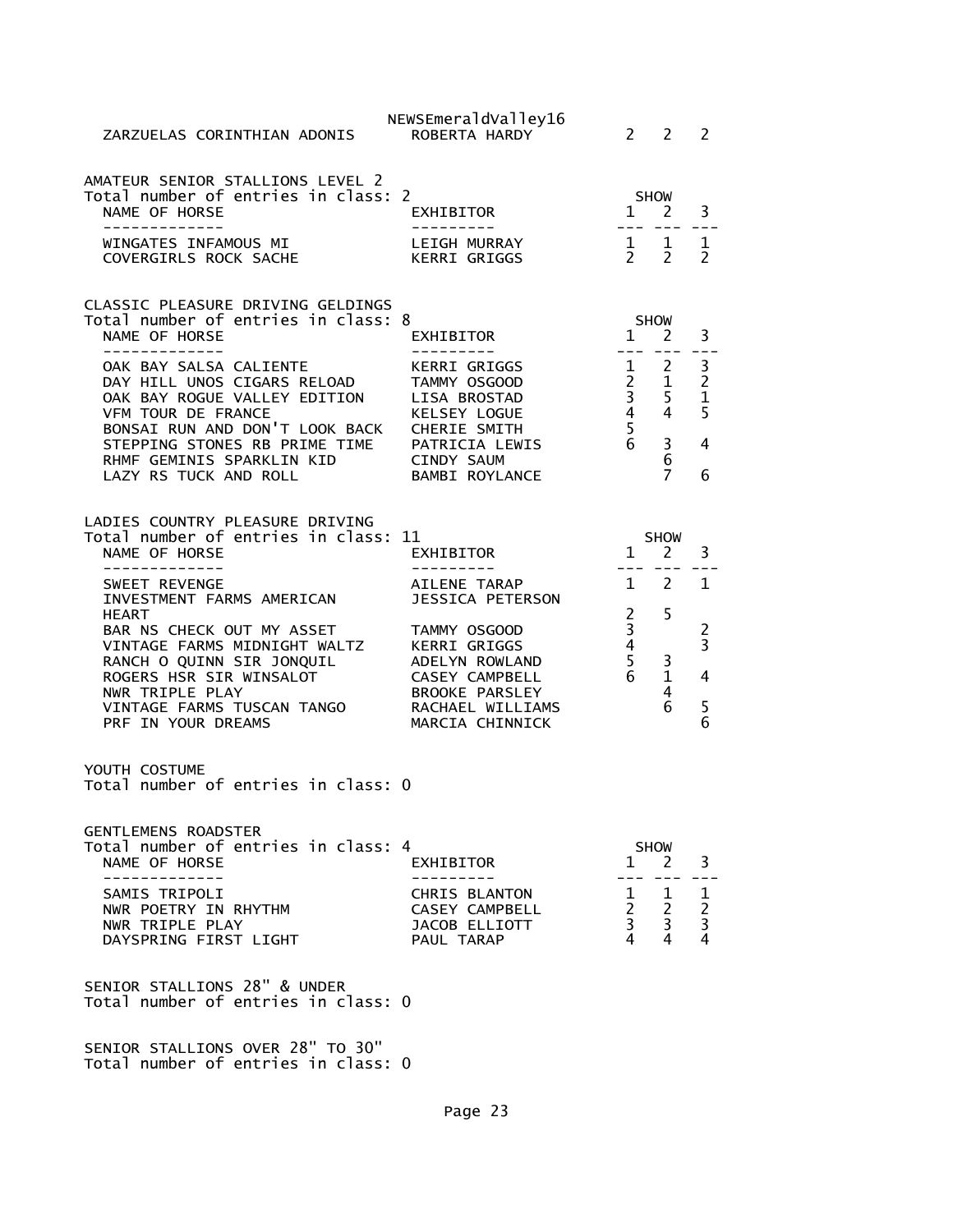|                                                                                                           | NEWSEmeraldValley16                                  |                                              |                                            |              |
|-----------------------------------------------------------------------------------------------------------|------------------------------------------------------|----------------------------------------------|--------------------------------------------|--------------|
| SENIOR STALLIONS OVER 30" TO 32"<br>Total number of entries in class: 2                                   |                                                      |                                              | <b>SHOW</b>                                |              |
|                                                                                                           |                                                      |                                              |                                            |              |
| SENIOR STALLIONS OVER 32" TO 34"<br>Total number of entries in class: 4<br>NAME OF HORSE<br>------------- | EXHIBITOR<br>----------                              |                                              | SHOW<br>SHOW<br>1 2 3<br>--- --- ---       |              |
|                                                                                                           |                                                      |                                              |                                            |              |
| GRAND CHAMPION & RESERVE SENIOR STALLION                                                                  |                                                      |                                              | <b>SHOW</b>                                |              |
| NAME OF HORSE<br>. <u>.</u>                                                                               |                                                      |                                              | $1 \quad 2 \quad 3$<br><u>--- --- ---</u>  |              |
| WINGATES INFAMOUS MI<br>CMC JESSES GEM LODESTAR<br>OAK BAY SALSAS HABANERO                                |                                                      |                                              | G G G<br>R R R                             |              |
| STOCK TYPE SENIOR STALLIONS<br>Total number of entries in class: 0                                        |                                                      |                                              |                                            |              |
| <b>CLASSIC PLEASURE DRIVING MARES</b><br>Total number of entries in class: 4<br>NAME OF HORSE             | EXHIBITOR<br>---------                               |                                              | $1$ SHOW<br>1 2 3                          |              |
|                                                                                                           |                                                      |                                              |                                            |              |
| GENTLEMENS SINGLE PLEASURE DRIVING<br>Total number of entries in class: 1<br>NAME OF HORSE                | _<br>EXHIBITOR<br>_____                              |                                              | $1$ SHOW                                   | 3            |
| -------------<br>ABRIAS DARING RETURN                                                                     | ----------<br>CASEY CAMPBELL 1 1 1                   |                                              | --- --- ---                                |              |
| YOUTH SHOWMANSHIP 7 & UNDER<br>Total number of entries in class: 1<br>NAME OF HORSE<br>-------------      | EXHIBITOR                                            |                                              | <b>SHOW</b><br>$1 \quad 2$                 | 3            |
| VFM ABRACADABRA                                                                                           | AMBER HANSEN                                         | $\mathbf{1}$                                 | $\mathbf{1}$                               | $\mathbf{1}$ |
| YOUTH SHOWMANSHIP 8 - 12<br>Total number of entries in class: 10<br>NAME OF HORSE                         | EXHIBITOR                                            | $\mathbf{1}$                                 | <b>SHOW</b><br>2                           | 3            |
| MOSTLY MINNIS TOP SECRET<br>VFM MAXIMUM REVENGE<br>DARDANS ASSUREDLY<br>SOPHISTICATED                     | BROOKLYN ERVIN<br><b>BEN HANSEN</b><br>MARISSA ERVIN | $1 \quad$<br>$\mathcal{P}$<br>$\overline{3}$ | $\mathbf{1}$<br>$2^{\circ}$<br>$5^{\circ}$ | 1<br>3<br>4  |
| BONSAI RUN VALENCIA<br>WINNING STREAKS NO MORE EMBLEM AARON GRIGGS                                        | PAYTEN CREECY<br>Page 24                             | 4<br>5                                       | 3<br>6                                     | 6<br>5       |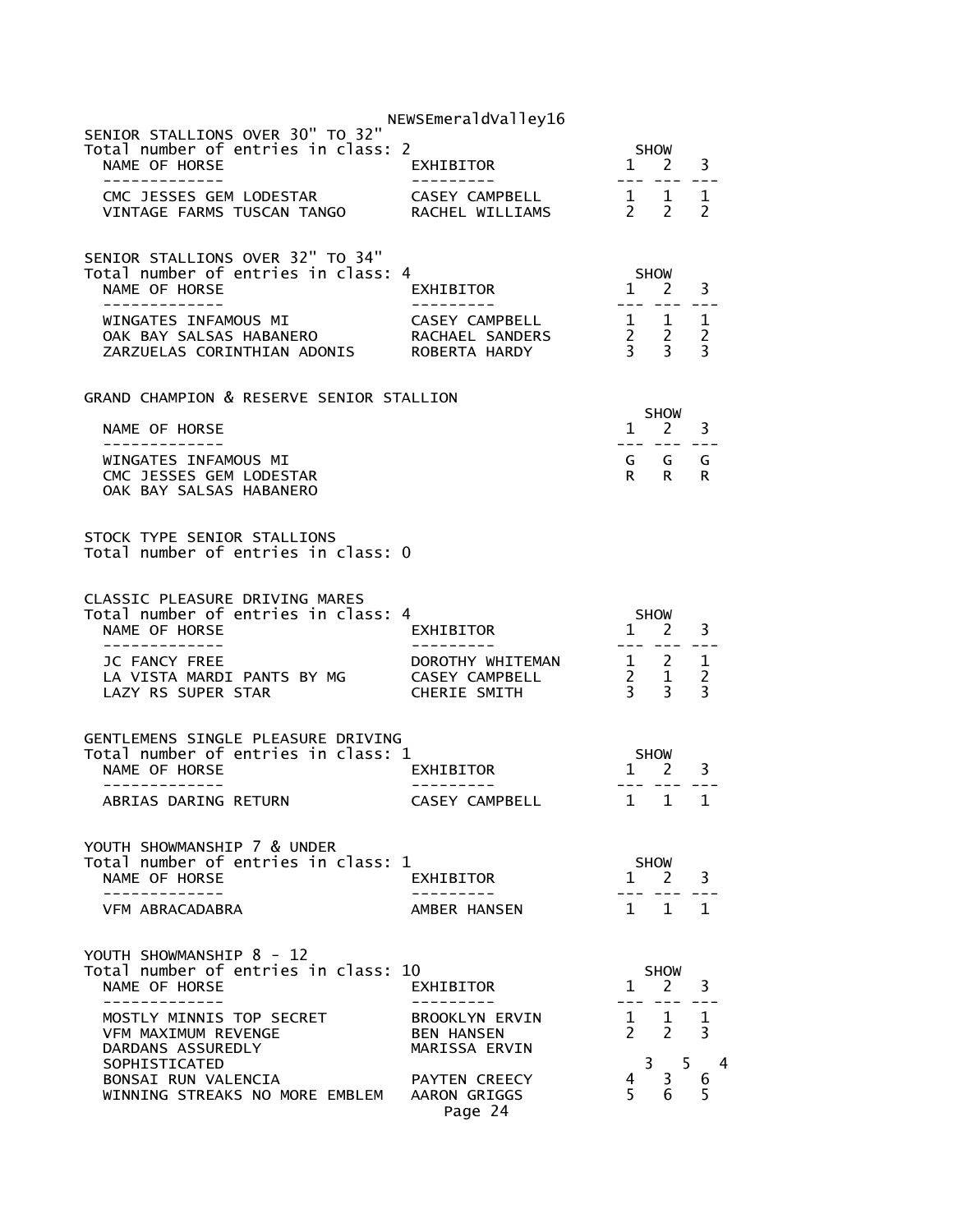| RIVENBURGHS MINI ME OF                                                                                                                                                                                                                                                                           | NEWSEmeraldValley16<br><b>BELLA WALKER</b>                                                                        |                                                                                                                             |                                                                             |                                      |
|--------------------------------------------------------------------------------------------------------------------------------------------------------------------------------------------------------------------------------------------------------------------------------------------------|-------------------------------------------------------------------------------------------------------------------|-----------------------------------------------------------------------------------------------------------------------------|-----------------------------------------------------------------------------|--------------------------------------|
| <b>CHEROKEE</b><br>VINTAGE FARMS MIDNIGHT WALTZ JAY GRIGGS<br>MINI L & JS PLATINUM PLUS BRADY GRIGGS<br>DAYSPRING SOLOMONS SONG                                                                                                                                                                  | KEIRA WARD                                                                                                        | 6<br>$7\overline{ }$<br>8 <sup>8</sup>                                                                                      | 4<br>$\overline{7}$<br>8                                                    | 2<br>$\overline{7}$<br>8             |
| YOUTH SHOWMANSHIP 13 - 18<br>Total number of entries in class: 8<br>NAME OF HORSE<br>--------------                                                                                                                                                                                              | EXHIBITOR                                                                                                         |                                                                                                                             | <b>SHOW</b><br>$1 \quad 2$                                                  | 3                                    |
| VFM BANANA ANNA BO BANNA<br>STAR VALLEYS DAYDREAM BELIEVER<br>NWR TRIPLE PLAY<br>ABRIA'S SIGNATURE ANIMATION HANNAH KRUCHEK<br>WINNING STREAKS NO MORE EMBLEM RACHAEL COLWELL<br>BALD PEAKS HURRICANE IN MOTION AIRA NELSON<br>BONSAI RUN VALENCIA PARKER CREECY<br>OAK BAY SALSAS SHARPER IMAGE | JORDAN VAN FLEET<br>AVERY ROWLAND<br>REBECCA MYERS<br>OLIVIA TUCKER                                               | $\mathbf{1}$<br>$\mathbf{2}$<br>$\overline{3}$<br>$\overline{4}$<br>5 <sub>1</sub><br>$\overline{6}$<br>$\overline{7}$<br>8 | 1<br>3<br>$\overline{c}$<br>5<br>8<br>6<br>$\overline{4}$<br>$\overline{7}$ | 7<br>$\overline{c}$<br>461853        |
| YOUTH SPECIAL NEEDS SHOWMANSHIP 18 & UNDER<br>Total number of entries in class: 0                                                                                                                                                                                                                |                                                                                                                   |                                                                                                                             |                                                                             |                                      |
| AMATEUR OWNED TRAINED EXHIBITED COUNTRY PLEASURE DRIVING<br>Total number of entries in class: 4<br>NAME OF HORSE                                                                                                                                                                                 | <b>EXHIBITOR</b>                                                                                                  | $\mathbf{1}$                                                                                                                | <b>SHOW</b><br>-2                                                           | 3                                    |
| INVESTMENT FARMS AMERICAN                                                                                                                                                                                                                                                                        | JESSICA PETERSON                                                                                                  |                                                                                                                             |                                                                             |                                      |
| <b>HEART</b><br>VINTAGE FARMS SIMPLY AWESOME<br>RHMF GEMINIS DANCIN IN THE                                                                                                                                                                                                                       | LEE FOXALL<br><b>CINDY SAUM</b>                                                                                   | $\mathbf{1}$<br>$2^{\circ}$                                                                                                 | 1<br>4                                                                      | 1<br>4                               |
| WIND<br>RHMF GEMINIS TWINKLIN STAR                                                                                                                                                                                                                                                               | JULIE HEMENWAY                                                                                                    | $\mathbf{3}$<br>$\overline{4}$                                                                                              | 2<br>$\overline{\mathbf{3}}$                                                | 2<br>$\overline{3}$                  |
| AMATEUR OWNED TRAINED EXHIBITED JUNIOR STALLION<br>Total number of entries in class: 6<br>NAME OF HORSE<br>EXHIBITOR                                                                                                                                                                             |                                                                                                                   | $\mathbf{1}$                                                                                                                | <b>SHOW</b><br>2                                                            | 3                                    |
| FLYIN GS ASSURED AUDACITY<br>FLYIN GS ASSURED AUDALL<br>FLYIN GS ASSURED TO THE MAX<br>THE THE THE TRING CROWN<br>SCOTT CREEK BEL TRIPLE CROWN<br>OAK BAY SALSAA CABERNET<br>COCIS SILVER LITE<br><b>SCOTT CREEK MONARCH</b>                                                                     | KELSIE SHERMAN<br>TRACY GUTSCHER<br><b>JOANNE ROSS</b><br>CAMERON NELSON<br>CINDY MCPIKE<br><b>HEATHER FOUSEK</b> | $\frac{2}{3}$<br>4<br>5<br>6                                                                                                | $1 \quad 3$<br>5<br>$\overline{2}$<br>1<br>4                                | 3<br>$\mathbf 1$<br>4<br>2<br>5<br>6 |
| NIGHTFLIGHT                                                                                                                                                                                                                                                                                      |                                                                                                                   |                                                                                                                             | 6                                                                           |                                      |
| AMATEUR JUNIOR STALLIONS LEVEL 1<br>Total number of entries in class: 8<br>NAME OF HORSE                                                                                                                                                                                                         | EXHIBITOR                                                                                                         | $\mathbf{1}$                                                                                                                | <b>SHOW</b><br>2                                                            | 3                                    |
| FLYIN GS ASSURED TO THE MAX<br>LM IDOLS MIGHTY TITAN<br>OAK BAY SALSAS SHARPER IMAGE<br>OAK BAY SALSAS BRAVADO<br>COCIS SILVER LITE<br>SCOTT CREEK MONARCH                                                                                                                                       | TRACY GUTSCHER<br>BARBARA KAHL<br>ROBERTA HARDY<br>LISA BROSTAD<br>CINDY MCPIKE<br><b>HEATHER FOUSEK</b>          | 1<br>$\overline{2}$<br>3<br>$\overline{4}$<br>5                                                                             | 1<br>4<br>6<br>3<br>$\overline{2}$                                          | 1<br>$\frac{4}{3}$ 5 5 2             |
| NIGHTFLIGHT<br>SCOTT CREEK MONARCH DYNAMIC                                                                                                                                                                                                                                                       | <b>CARLEEN CROSBY</b>                                                                                             | 6                                                                                                                           | 5                                                                           | 6                                    |
|                                                                                                                                                                                                                                                                                                  | Page 25                                                                                                           |                                                                                                                             |                                                                             |                                      |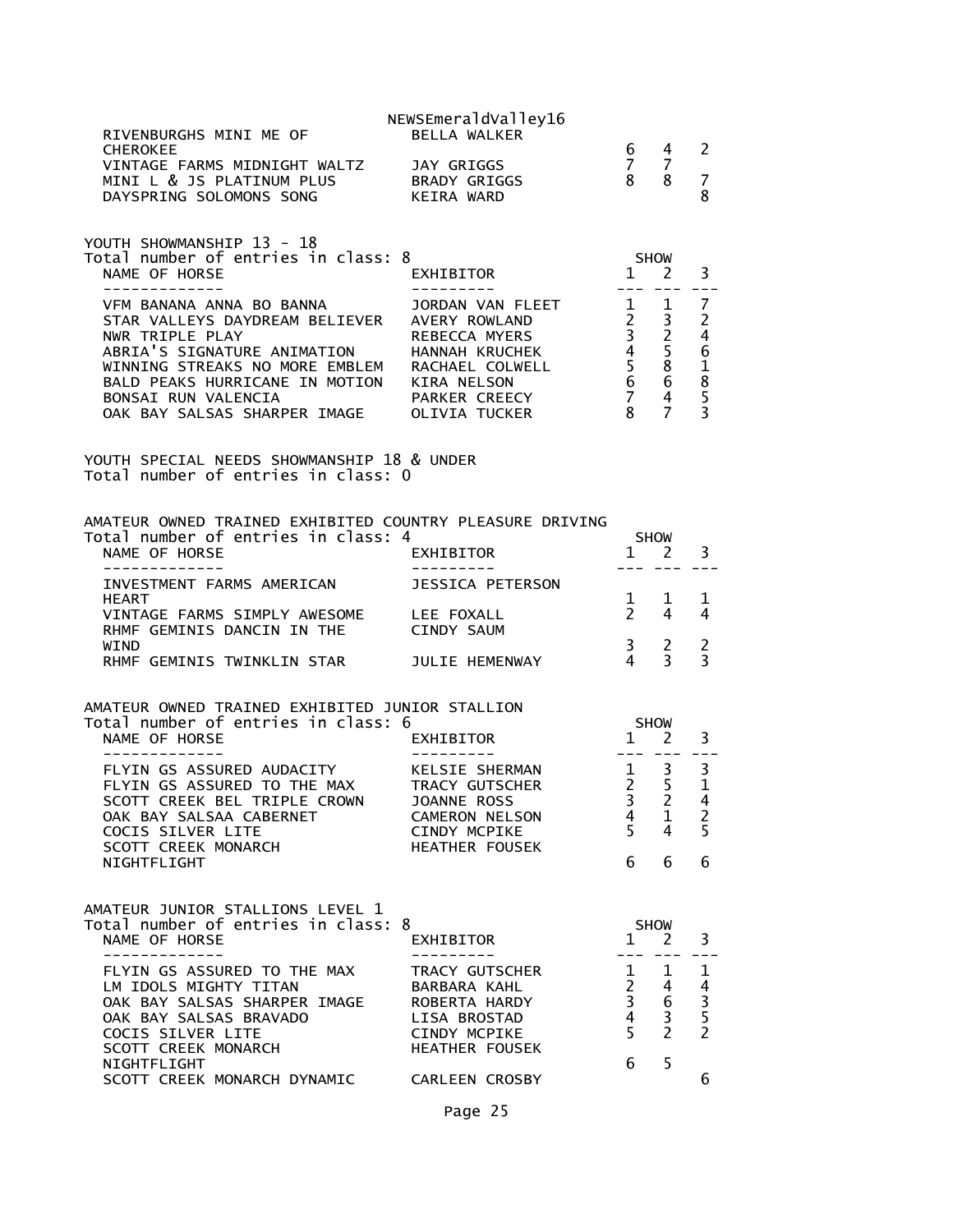| AMATEUR JUNIOR STALLIONS LEVEL 2<br>Total number of entries in class: 5<br>NAME OF HORSE<br>-------------                                               | EXHIBITOR                                                                                 | $\mathbf{1}$                                                                     | <b>SHOW</b><br>2                                | 3                                                          |
|---------------------------------------------------------------------------------------------------------------------------------------------------------|-------------------------------------------------------------------------------------------|----------------------------------------------------------------------------------|-------------------------------------------------|------------------------------------------------------------|
| HUNTERBERYY HILL JUSTA<br>IMPRESSIOIN<br>FLYIN GS ASSURED AUDACITY<br>OAK BAY SALSAS ANDROMEDA<br>SCOTT CREEK TRU CAPISTRANO<br>JUNIOR BEAR SALSA SASS  | <b>CAMERON NELSON</b><br>KELSIE SHERMAN<br>SHERYL PETERSON<br>JOANNE ROSS<br>KERRI GRIGGS | $\mathbf{1}$<br>$\overline{2}$<br>$\overline{\mathbf{3}}$<br>$\overline{4}$<br>5 | 1<br>$\overline{2}$<br>5<br>$\overline{3}$<br>4 | $\overline{c}$<br>$\overline{3}$<br>4<br>$\mathbf{1}$<br>5 |
| GRAND CHAMPION & RESERVE AMATEUR STALLION                                                                                                               |                                                                                           |                                                                                  | <b>SHOW</b>                                     |                                                            |
| NAME OF HORSE<br>-------------                                                                                                                          |                                                                                           | $\mathbf{1}$<br>$\perp$ $\perp$ $\perp$                                          | $\mathbf{2}$                                    | 3                                                          |
| WINGATES INFAMOUS MI<br>FLYIN GS ASSURED AUDACITY<br>FLYIN GS ASSURED TO THE MAX<br>HUNTERBERYY HILL JUSTA<br>IMPRESSIOIN<br>SCOTT CREEK TRU CAPISTRANO |                                                                                           | G<br>R.                                                                          | G<br>R                                          | G<br>R                                                     |
| AMATEUR SINGLE PLEASURE DRIVING LEVEL 1<br>Total number of entries in class: 1<br>NAME OF HORSE                                                         | EXHIBITOR                                                                                 | $1 \quad$                                                                        | <b>SHOW</b><br>$\mathbf{2}$                     | 3                                                          |
| WINGATES INFAMOUS MI                                                                                                                                    | LEIGH MURRAY                                                                              | $\mathbf{1}$                                                                     | 1                                               | $\mathbf{1}$                                               |
| AMATEUR SINGLE PLEASURE DRIVING LEVEL 2<br>Total number of entries in class: 3<br>NAME OF HORSE<br>-----------                                          | EXHIBITOR                                                                                 | $1 \quad$                                                                        | <b>SHOW</b><br>2                                | 3                                                          |
| SAMIS BREAKDANCER<br>INVESTMENT FARMS SIMPLY<br><b>TALENTED</b>                                                                                         | CHRIS BLANTON<br>JESSICA PETERSON                                                         | $1 \quad$<br>$\mathcal{P}$                                                       | 1<br>$\overline{2}$                             | $\mathbf{1}$<br>2                                          |
| CLASSIC PLEASURE DRIVING STALLIONS<br>Total number of entries in class: 5<br>NAME OF HORSE                                                              | EXHIBITOR                                                                                 | $\mathbf{1}$                                                                     | <b>SHOW</b><br>2                                | 3                                                          |
| -------------<br>OAK BAY SALSAS HABANERO<br>DAYSPRING RIDE LIKE THE WIND<br>JSW SHOWKAYCES COLT 45<br>MARYSTOWN MCDREAMY                                | ----------<br>CASEY CAMPBELL<br>CASEY CAMPBELL<br>CASSIDY BLANTON<br>PAUL TARAP           | ---<br>$\mathbf{1}$<br>2<br>$\overline{3}$<br>4                                  | $- - -$<br>1<br>3<br>$\overline{4}$<br>2        | ---<br>1<br>3<br>4<br>$\overline{2}$                       |
| VERSATILITY<br>Total number of entries in class: 5<br>NAME OF HORSE                                                                                     | EXHIBITOR                                                                                 | 1                                                                                | <b>SHOW</b><br>- 2                              | 3                                                          |
| -------------<br>VINTAGE FARMS MIDNIGHT WALTZ<br>MINI L & JS PLATINUM PLUS<br>MARYSTOWN MCDREAMY                                                        | KERRI GRIGGS<br>KERRI GRIGGS<br>AILENE PRITCHETT                                          | $---$<br>$\mathbf{1}$<br>$\mathcal{P}$                                           | 3<br>$\overline{2}$                             | 3<br>4                                                     |
| VINTAGE FARMS TUSCAN TANGO<br>GALLERY ORIGINALS MISS                                                                                                    | <b>TARAP</b><br>RACHEL WILLIAMS<br>CHERIE SMITH                                           | 3<br>4                                                                           | 1<br>4                                          | 1<br>$\overline{2}$                                        |
| PERPHECTION                                                                                                                                             |                                                                                           | 5                                                                                | 5                                               | 5                                                          |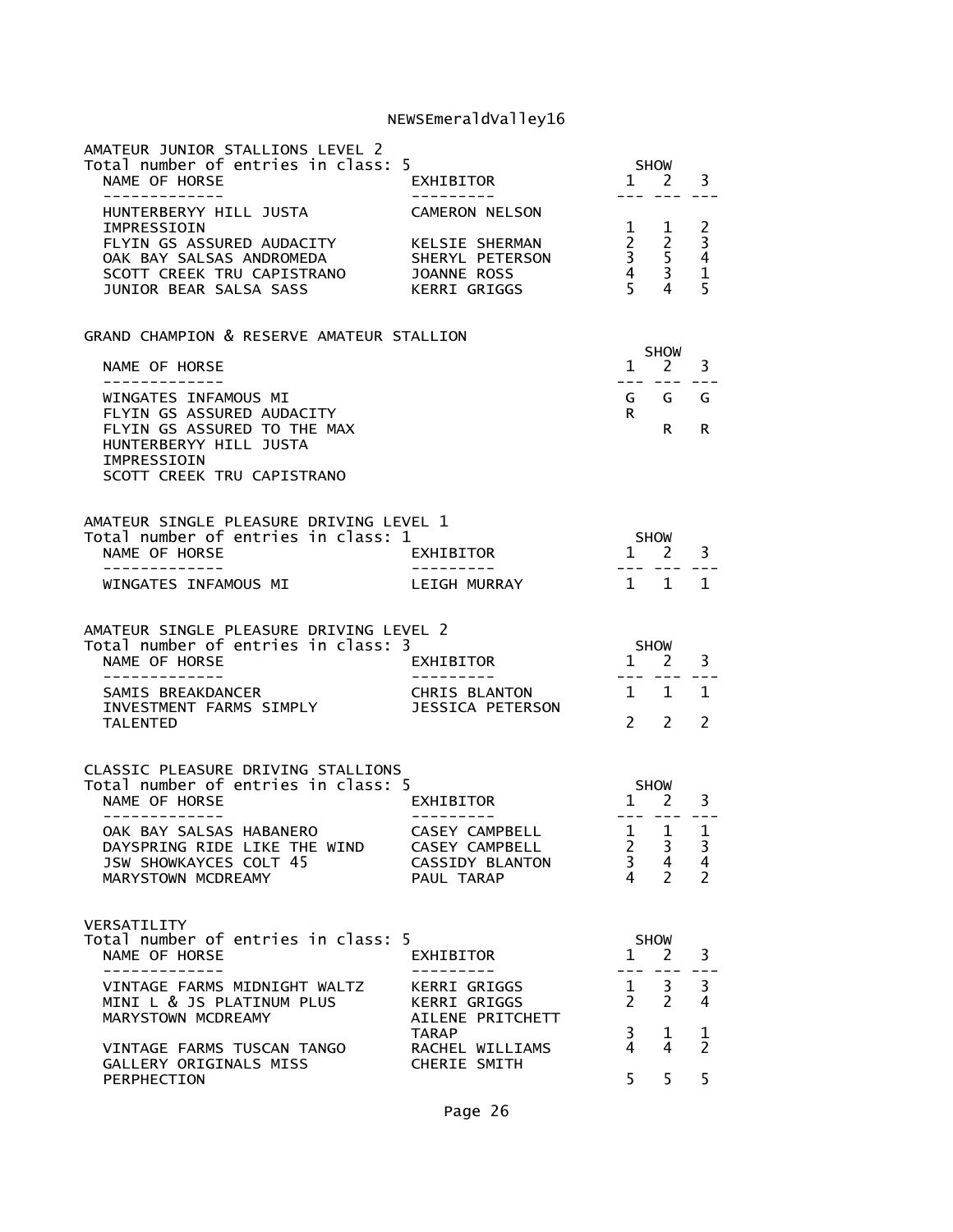| NWMHC TWO YEAR OLD STALLION HALTER FUTURITY<br>Total number of entries in class: 0                                                                 |                                                                                  |                                         |                                                                            |                                                      |
|----------------------------------------------------------------------------------------------------------------------------------------------------|----------------------------------------------------------------------------------|-----------------------------------------|----------------------------------------------------------------------------|------------------------------------------------------|
| TWO YEAR OLD STALLIONS OVER 31" TO 33"<br>Total number of entries in class: 4<br>NAME OF HORSE<br>.                                                | EXHIBITOR                                                                        | <b>SHOW</b>                             | $1 \quad 2$                                                                | 3                                                    |
| FLYIN GS ASSURED TO THE MAX<br>LM IDOLS MIGHTY TITAN<br>OAK BAY SALSAS SHARPER IMAGE ROBERTA HARDY<br>OAK BAY SALSAS BRAVADO                       | TRACY GUTSCHER<br>RACHAEL SANDERS<br>LISA BROSTAD                                |                                         | $\begin{array}{ccc} 1 & 1 \\ 2 & 3 \\ 3 & 4 \\ 4 & 2 \end{array}$          | 1<br>3<br>4<br>$\mathcal{P}$                         |
| TWO YEAR OLD STALLIONS OVER 29" TO 31"<br>Total number of entries in class: 1<br>NAME OF HORSE<br>-------------                                    | EXHIBITOR<br>----------                                                          | SHOW<br>$1 \quad 2$                     |                                                                            | 3                                                    |
| JUNIOR BEAR SALSA SASS                                                                                                                             | 1 1<br>CASEY CAMPBELL                                                            |                                         |                                                                            | 1                                                    |
| TWO YEAR OLD STALLIONS 29" & UNDER<br>Total number of entries in class: 1<br>NAME OF HORSE                                                         | EXHIBITOR                                                                        | SHOW                                    | $1 \quad 2$                                                                | 3                                                    |
| YOUTH OWNED TRAINED EXHIBITED COUNTRY PLEASURE DRIVING<br>Total number of entries in class: 5<br>NAME OF HORSE<br>-------------                    | EXHIBITOR<br>---------                                                           | $   \,$                                 | <b>SHOW</b><br>$1 \quad 2$                                                 | 3                                                    |
| OAK GROVE LEGENDS BORN TO RUN<br>VINTAGE FARMS SIMPLY AWESOME<br>SCOTT CREEK JAZZ TRIBUTE<br>VIEWCREST CAPTAIN MORGAN<br>HUNTERBERRY HILL KENYA SE | DEVLIN NEWNHAM<br>IVY FOXALL<br>NATHAN HOWELL<br>PAYTEN CREECY<br>PRESLEY CREECY |                                         | $\begin{array}{ccc} 1 & 1 \\ 2 & 2 \\ 3 & 4 \\ 4 & 3 \\ 5 & 5 \end{array}$ | 1<br>$\begin{array}{c} 2 \\ 3 \\ 5 \end{array}$<br>4 |
| YEARLING STALLIONS OVER 30" TO 32"<br>Total number of entries in class: 5<br>NAME OF HORSE<br>-----------                                          | EXHIBITOR                                                                        |                                         | SHOW<br>$1 \quad 2$                                                        | 3                                                    |
| TWFS BOLERO DEL FUEGO<br>HUNTERBERYY HILL JUSTA                                                                                                    | <b>CASEY CAMPBELL</b><br>ADELYN ROWLAND                                          | $1 \quad 2$                             |                                                                            | 1                                                    |
| IMPRESSIOIN<br>OAK BAY SALSAS ANDROMEDA<br>FLYIN GS ASSURED AUDACITY<br>SCOTT CREEK MONARCH DYNAMIC                                                | CASEY CAMPBELL<br>KELSIE SHERMAN<br>CARLEEN CROSBY                               | 3<br>$\overline{4}$<br>5 <sup>1</sup>   | $2 \quad 1$<br>4<br>3<br>5                                                 | 3<br>4<br>$\frac{2}{5}$                              |
| YEARLING STALLIONS OVER 28" TO 30"<br>Total number of entries in class: 4<br>NAME OF HORSE<br>-----------                                          | EXHIBITOR                                                                        | $1 \quad 2$                             | <b>SHOW</b><br>---                                                         | 3                                                    |
| HUNTERBERRY HILL MYSTICAL<br>IMPRESSIOIN<br>SCOTT CREEK BEL TRIPLE CROWN<br>SCOTT CREEK TRU CAPISTRANO<br>INDIGOS DANCING STAR                     | ADELYN ROWLAND<br>JOANNE ROSS<br>KELSIE SHERMAN<br>JOHN BOSSE                    | 1<br>$2^{\circ}$<br>$\overline{3}$<br>4 | $\mathbf{1}$<br>3<br>$\overline{2}$<br>4                                   | 1<br>$\frac{3}{2}$                                   |

YEARLING STALLIONS 28" & UNDER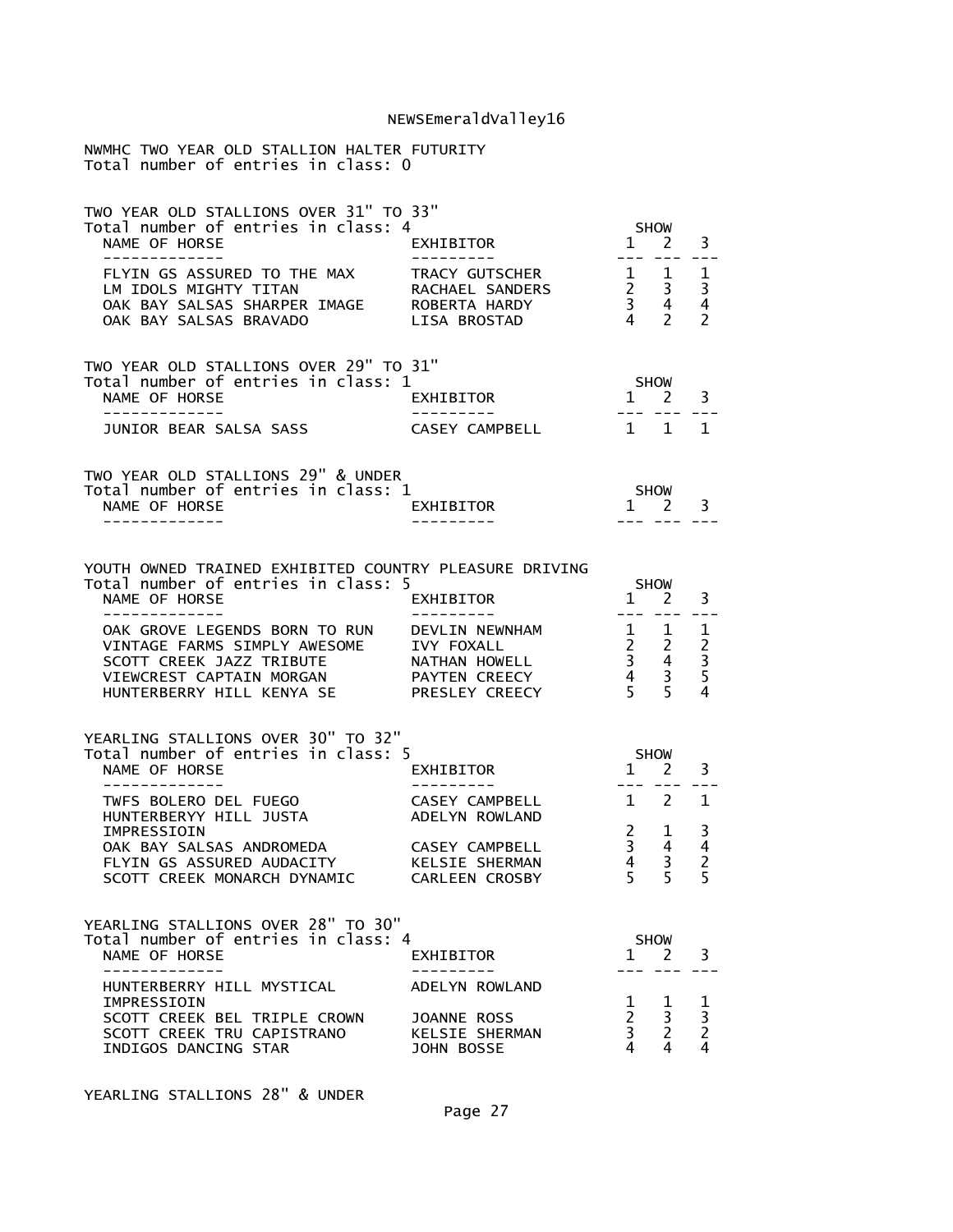|                                                                                                                       | NEWSEmeraldValley16                              |                                                                                                                                                                                                                                |                                            |                        |
|-----------------------------------------------------------------------------------------------------------------------|--------------------------------------------------|--------------------------------------------------------------------------------------------------------------------------------------------------------------------------------------------------------------------------------|--------------------------------------------|------------------------|
| Total number of entries in class: 1<br>NAME OF HORSE<br>-------------                                                 | EXHIBITOR                                        | $---$                                                                                                                                                                                                                          | <b>SHOW</b><br>$1 \quad 2$                 | 3                      |
| SCOTT CREEK MONARCH DREAM BOY JOANNE ROSS                                                                             |                                                  | $\mathbf{1}$                                                                                                                                                                                                                   | $\mathbf{1}$                               | $\mathbf{1}$           |
| WEANLING STALLIONS<br>Total number of entries in class: 0                                                             |                                                  |                                                                                                                                                                                                                                |                                            |                        |
| GRAND CHAMPION & RESERVE JUNIOR STALLION                                                                              |                                                  |                                                                                                                                                                                                                                |                                            |                        |
| NAME OF HORSE                                                                                                         |                                                  |                                                                                                                                                                                                                                | <b>SHOW</b><br>$1 \quad 2$                 | 3                      |
| - - - - - - - - - - - - -<br>FLYIN GS ASSURED TO THE MAX                                                              |                                                  | ---                                                                                                                                                                                                                            | $- - -$<br>G G G                           | $= -$                  |
| HUNTERBERRY HILL MYSTICAL<br>IMPRESSIOIN<br>HUNTERBERYY HILL JUSTA                                                    |                                                  | R and the set of the set of the set of the set of the set of the set of the set of the set of the set of the set of the set of the set of the set of the set of the set of the set of the set of the set of the set of the set | R                                          |                        |
| IMPRESSIOIN<br>TWFS BOLERO DEL FUEGO                                                                                  |                                                  |                                                                                                                                                                                                                                |                                            | R                      |
| FLYIN GS ASSURED AUDACITY                                                                                             |                                                  |                                                                                                                                                                                                                                |                                            |                        |
| STOCK TYPE JUNIOR STALLIONS                                                                                           |                                                  |                                                                                                                                                                                                                                |                                            |                        |
| Total number of entries in class: 1<br>NAME OF HORSE                                                                  | EXHIBITOR                                        |                                                                                                                                                                                                                                | SHOW<br>$1 \quad 2$                        | 3                      |
|                                                                                                                       |                                                  |                                                                                                                                                                                                                                |                                            |                        |
| AMATEUR OWNED TRAINED EXHIBITED ROADSTER<br>Total number of entries in class: 0<br>SOLID-COLOR STALLIONS AND GELDINGS |                                                  |                                                                                                                                                                                                                                |                                            |                        |
| Total number of entries in class: 3<br>NAME OF HORSE                                                                  | EXHIBITOR                                        |                                                                                                                                                                                                                                | <b>SHOW</b><br>$1 \quad 2$                 | 3                      |
|                                                                                                                       |                                                  |                                                                                                                                                                                                                                |                                            |                        |
| LM IDOLS MIGHTY TITAN<br>COMMOTIONS BLAZY ZEUS<br>OAK BAY SALSAS HABANERO                                             | RACHAEL SANDERS<br>JOHN BOSSE<br>TRENTON SANDERS | $\begin{array}{ccc} 1 & 2 \\ 2 & 3 \\ 3 & 1 \end{array}$                                                                                                                                                                       |                                            | 2<br>3<br>$\mathbf{1}$ |
|                                                                                                                       |                                                  |                                                                                                                                                                                                                                |                                            |                        |
| MULTI-COLOR STALLIONS AND GELDINGS<br>Total number of entries in class: 4                                             |                                                  |                                                                                                                                                                                                                                | <b>SHOW</b>                                |                        |
| NAME OF HORSE                                                                                                         | EXHIBITOR                                        | 1                                                                                                                                                                                                                              | <sup>2</sup>                               | 3                      |
| BONSAI RUN AND DON'T LOOK BACK CHERIE SMITH<br>RHMF GEMINIS SPARKLIN KID                                              | CINDY SAUM                                       |                                                                                                                                                                                                                                | $1 \quad 4$<br>$\frac{2}{3}$ $\frac{3}{4}$ | 3                      |
| SCOTT CREEK TRU CAPISTRANO<br>VINTAGE FARMS SIMPLY AWESOME IVY FOXALL                                                 | KELSIE SHERMAN                                   | $\frac{3}{4}$                                                                                                                                                                                                                  | $\overline{1}$<br>$\overline{2}$           | $\frac{2}{1}$<br>4     |
|                                                                                                                       |                                                  |                                                                                                                                                                                                                                |                                            |                        |
| AMATEUR HALTER CHAMPION OF CHAMPIONS<br>Total number of entries in class: 0                                           |                                                  |                                                                                                                                                                                                                                |                                            |                        |
| SUPREME HALTER HORSE                                                                                                  |                                                  |                                                                                                                                                                                                                                |                                            |                        |
| NAME OF HORSE<br>-----------                                                                                          |                                                  | $1 \quad$                                                                                                                                                                                                                      | <b>SHOW</b><br>$2^{\circ}$                 | 3                      |
| WINGATES INFAMOUS MI<br>HUNTERBERRY HILL IMPRESSIVE                                                                   |                                                  |                                                                                                                                                                                                                                | $S_S$                                      | <sub>S</sub>           |
| <b>FINESSE</b>                                                                                                        |                                                  | S                                                                                                                                                                                                                              |                                            | S                      |